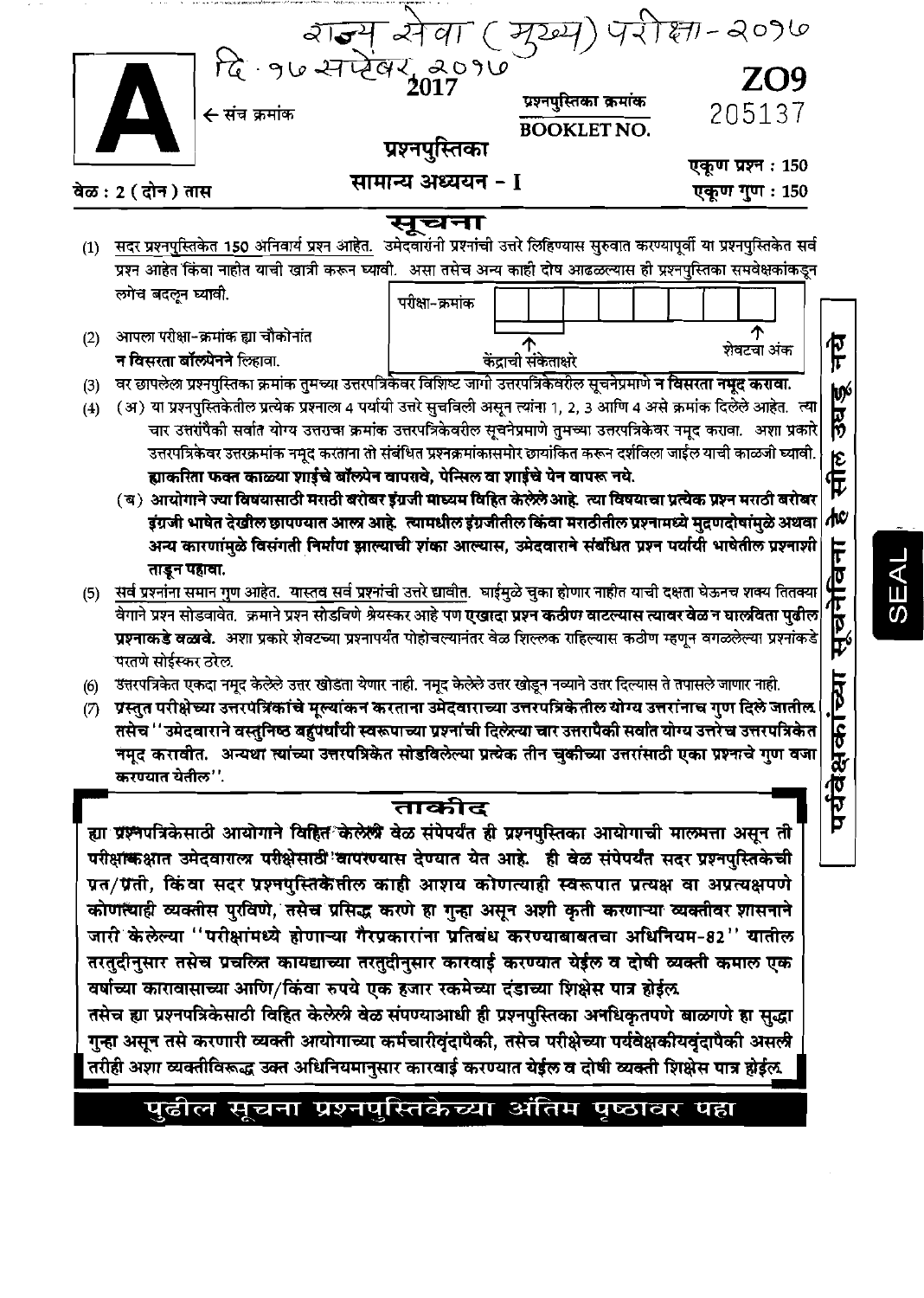$\mathcal{L}_{\mathbf{z}}$ 

<sup>M</sup>& TFll **/SPACE FOR ROUGH WORK** 

 $\sim 10^{-11}$ 

 $\sim 10^{-11}$ 

**www.mpscmaterial.com www.fb.com/mpscmaterial Telegram: www.t.me/mpscbooks**

 $\langle \varphi, \varphi \rangle$   $\langle \varphi \rangle$ 

 $\overline{\mathbf{A}}$ 

 $\hat{\mathcal{A}}$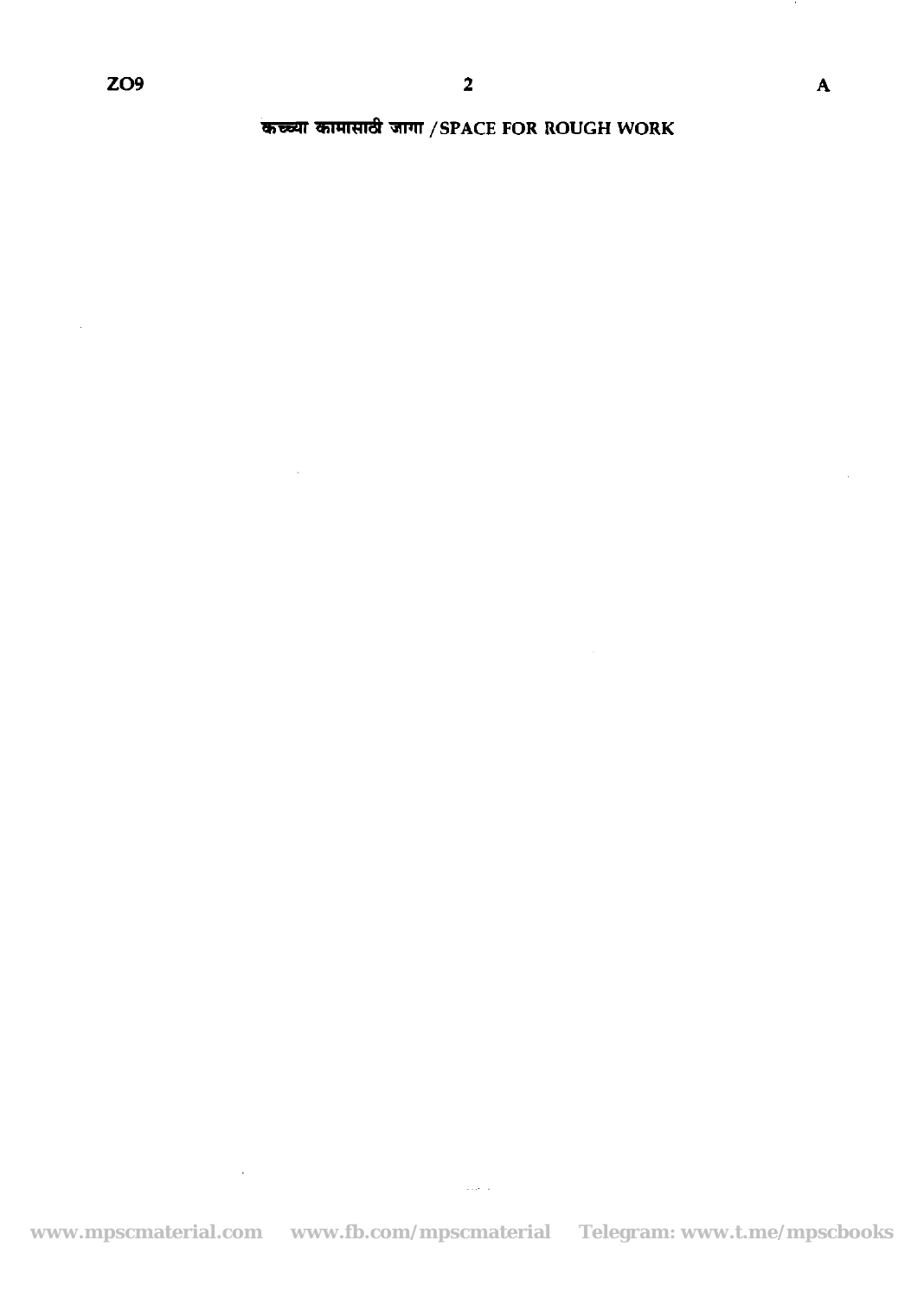| A  |       | 3                                                                                | <b>ZO9</b>       |  |  |  |  |  |  |  |  |
|----|-------|----------------------------------------------------------------------------------|------------------|--|--|--|--|--|--|--|--|
| 1. |       | ही महाराष्ट्रातील पहिली राजकीय संघटना होती.                                      |                  |  |  |  |  |  |  |  |  |
|    | (1)   | पुणे सार्वजनिक सभा<br>ईस्ट इंडिया असोसिएशन<br>(2)                                |                  |  |  |  |  |  |  |  |  |
|    |       | भारतीय राष्ट्रीय काँग्रेस<br>बॉम्बे असोसिएशन<br>(4)<br>(3)                       |                  |  |  |  |  |  |  |  |  |
|    |       |                                                                                  |                  |  |  |  |  |  |  |  |  |
|    | (1)   | East India Association<br>Poona Sarvajanik Sabha<br>(2)                          |                  |  |  |  |  |  |  |  |  |
|    | (3)   | (4)<br><b>Indian National Congress</b><br>Bombay Association                     |                  |  |  |  |  |  |  |  |  |
| 2. | होते. | रावबहादुर शेंबेकर यांनी पुणे विद्यापीठाला सुरवातीच्या काळात एक लाख रूपये __      | संशोधनासाठी दिले |  |  |  |  |  |  |  |  |
|    | (1)   | (3)<br>(4)<br>साखर<br>(2)<br>कापूस<br>गुळ                                        | तांदूळ           |  |  |  |  |  |  |  |  |
|    |       | In the earlier period Raobahadur Shembekar had given rupees one lakh to the Pune |                  |  |  |  |  |  |  |  |  |
|    |       | University to carry out research on                                              |                  |  |  |  |  |  |  |  |  |
|    | (1)   | Cotton<br>(3)<br>Sugar<br>(2)<br>Jaggery<br>(4)                                  | Rice             |  |  |  |  |  |  |  |  |
| 3. |       | पंडिता रमाबाईंना कैंसर-ए-हिंद किताब का देण्यात आला ?                             |                  |  |  |  |  |  |  |  |  |
|    |       | त्यांनी ख्रिस्ती धर्म स्विकारला म्हणून<br>(1)                                    |                  |  |  |  |  |  |  |  |  |
|    |       | त्यांच्या स्त्री शिक्षण कार्याचा गौरव करण्यासाठी<br>(2)                          |                  |  |  |  |  |  |  |  |  |
|    | (3)   | दुष्काळग्रस्त स्त्रियांना आश्रय दिला म्हणून                                      |                  |  |  |  |  |  |  |  |  |
|    | (4)   | रमाबाई असोसिएशन स्थापन केले म्हणून                                               |                  |  |  |  |  |  |  |  |  |
|    |       | Why was Pandita Ramabai given Kaiser-I-Hind award?                               |                  |  |  |  |  |  |  |  |  |
|    | (1)   |                                                                                  |                  |  |  |  |  |  |  |  |  |
|    | (2)   | She accepted Christianity<br>To appreciate her work for woman education          |                  |  |  |  |  |  |  |  |  |
|    | (3)   | She gave shelter to famine affected ladies                                       |                  |  |  |  |  |  |  |  |  |
|    | (4)   | She started Ramabai Association                                                  |                  |  |  |  |  |  |  |  |  |
| 4. |       | यांनी 1865 मध्ये विधवा विवाह उत्तेजक मंडळ स्थापन केले.                           |                  |  |  |  |  |  |  |  |  |
|    | (1)   | म.गो. रानडे आणि विष्णुशास्त्री पंडित                                             |                  |  |  |  |  |  |  |  |  |
|    | (2)   | धों.के. कर्वे आणि विष्णुशास्त्री पंडित                                           |                  |  |  |  |  |  |  |  |  |
|    | (3)   | गोपाळ गोखले आणि धों.के. कर्वे                                                    | $\omega = 1$     |  |  |  |  |  |  |  |  |
|    | (4)   | धों.के. कर्वे आणि पंडिता रमाबाई                                                  |                  |  |  |  |  |  |  |  |  |
|    |       | Founded the Vidhva Vivaha Uttejak Mandal in 1865.                                |                  |  |  |  |  |  |  |  |  |
|    | (1)   | M.G. Ranade and Vishnushastri Pandit                                             |                  |  |  |  |  |  |  |  |  |
|    | (2)   | D.K. Karve and Vishnushastri Pandit                                              |                  |  |  |  |  |  |  |  |  |
|    | (3)   | Gopal Gokhale and D.K. Karve                                                     |                  |  |  |  |  |  |  |  |  |
|    | (4)   | D.K. Karve and Pandita Ramabai                                                   |                  |  |  |  |  |  |  |  |  |

# कच्च्या कामासाठी जागा /SPACE FOR ROUGH WORK

 $\ldots$  ,  $\ldots$  constraints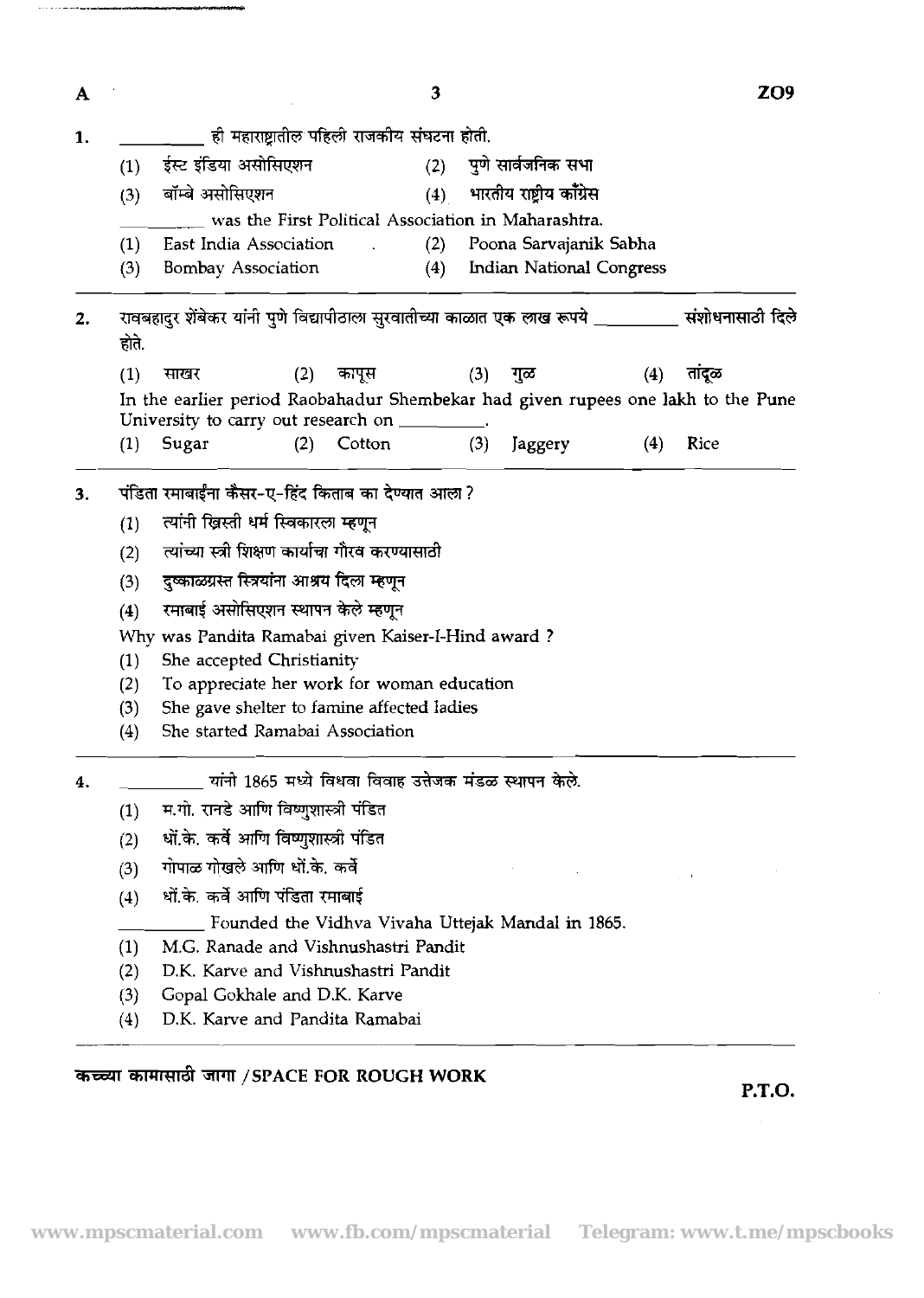| ZO <sub>9</sub> |     |                                                                                               | 4   | A                                                                                                        |
|-----------------|-----|-----------------------------------------------------------------------------------------------|-----|----------------------------------------------------------------------------------------------------------|
| 5.              |     | संस्था निदोब्रोलू येथे 1933 पासून पुढीलपैकी कोण चालवीत असे ?                                  |     | शेतकऱ्यांना शेतकरी चळवळीत सक्रीय भाग घेता यावा यासाठीचे प्रशिक्षण देणारी 'इंडियन पेझंट्स इंस्टीट्यूट' ही |
|                 | (1) | टो. प्रकासम                                                                                   | (2) | पी. कृष्ण पिल्लई                                                                                         |
|                 | (3) | एन्.जी. रंगा                                                                                  | (4) | आर्.डी. भारद्वाज                                                                                         |
|                 |     |                                                                                               |     | Since 1933, who from the following run the Indian Peasants' Institute at Nidobrolu to                    |
|                 |     | train peasants to become active Workers of the peasant movement?                              |     |                                                                                                          |
|                 | (1) | T. Prakasam                                                                                   | (2) | P. Krishna Pillai                                                                                        |
|                 | (3) | N.G. Ranga                                                                                    | (4) | R.D. Bhardwaj                                                                                            |
| 6.              |     | ला आधुनिक भारतीय शिक्षणाचा 'मॅग्ना कार्टा' म्हटले जाते.                                       |     |                                                                                                          |
|                 | (1) | हंटर आयोग 1882                                                                                | (2) | वूडचा खलिता 1854                                                                                         |
|                 | (3) | 1904 चा विद्यापीठ कायदा                                                                       | (4) | लॉर्ड मॅकालेचा प्रस्ताव 1835                                                                             |
|                 |     |                                                                                               |     | is known as 'Magna Carta' of Modern Indian Education.                                                    |
|                 | (1) | Hunter Commission 1882                                                                        | (2) | Wood's despatch 1854                                                                                     |
|                 | (3) | University Act 1904                                                                           | (4) | Lord Macaulay's proposal 1835                                                                            |
| 7.              |     | हे विष्णुबुवा ब्रह्मचारी या नावाने ओळखले जात.                                                 |     |                                                                                                          |
|                 | (1) | विष्णुशास्त्री पंडीत                                                                          | (2) | विष्णुशास्त्री चिपळूणकर                                                                                  |
|                 | (3) | विष्णू शिरवाडकर                                                                               | (4) | विष्णू भिकाजी गोखले                                                                                      |
|                 |     | was commonly known as Vishnubuwa Brahmachari.                                                 |     |                                                                                                          |
|                 | (1) | Vishnushastri Pandit                                                                          | (2) | Vishnushastri Chiplunkar                                                                                 |
|                 | (3) | Vishnu Shiravadkar                                                                            | (4) | Vishnu Bhikaji Gokhle                                                                                    |
| 8.              |     | 'नैवेद्य', 'खेया' आणि 'बालक' कोणी लिहिली आहेत ?                                               |     |                                                                                                          |
|                 | (1) | शरत्चंद्र चटर्जी                                                                              | (2) | बंकीमचंद्र चटर्जी                                                                                        |
|                 | (3) | रविंद्रनाथ टागोर                                                                              | (4) | सुनिल गंगोपाध्याय                                                                                        |
|                 |     | Who has written - 'Naivedya' 'Kheya' and 'Balaka'. ?                                          |     |                                                                                                          |
|                 | (1) | Saratchandra Chatterjee                                                                       | (2) | Bankimchandra Chatterjee                                                                                 |
|                 | (3) | Rabindranath Tagore                                                                           | (4) | Sunil Gangopadhyay                                                                                       |
| 9.              |     | मुंबई विद्यापीठ अस्तीत्वात येण्यापूर्वी, पुढीलपैकी कोणत्या महाविद्यालयाची स्थापना झाली होती ? |     |                                                                                                          |
|                 | (1) | सेंट झेव्हीयर्स कॉलेज                                                                         | (2) | एलफिन्स्टन कॉलेज                                                                                         |
|                 | (3) | विल्सन कॉलेज                                                                                  | (4) | सेंट जॉन कॉलेज                                                                                           |
|                 |     | into existance?                                                                               |     | Which of the following colleges was established before the University of Bombay came                     |
|                 | (1) | ST. Xavier's College                                                                          | (2) | <b>Elphinstone College</b>                                                                               |
|                 | (3) | <b>Wilson College</b>                                                                         | (4) | ST. John College                                                                                         |

# $\overline{x}$   $\overline{x}$   $\overline{x}$   $\overline{x}$   $\overline{x}$   $\overline{x}$   $\overline{x}$   $\overline{x}$   $\overline{x}$   $\overline{x}$   $\overline{x}$   $\overline{x}$   $\overline{x}$   $\overline{x}$   $\overline{x}$   $\overline{x}$   $\overline{x}$   $\overline{x}$   $\overline{x}$   $\overline{x}$   $\overline{x}$   $\overline{x}$   $\overline{x}$   $\overline{x}$   $\overline{x}$   $\overline{x}$   $\overline{x}$   $\over$

 $\label{eq:2} \frac{1}{2} \int_{\mathbb{R}^3} \frac{1}{\sqrt{2}} \, \frac{1}{\sqrt{2}} \, \frac{1}{\sqrt{2}} \, \frac{1}{\sqrt{2}} \, \frac{1}{\sqrt{2}} \, \frac{1}{\sqrt{2}} \, \frac{1}{\sqrt{2}} \, \frac{1}{\sqrt{2}} \, \frac{1}{\sqrt{2}} \, \frac{1}{\sqrt{2}} \, \frac{1}{\sqrt{2}} \, \frac{1}{\sqrt{2}} \, \frac{1}{\sqrt{2}} \, \frac{1}{\sqrt{2}} \, \frac{1}{\sqrt{2}} \, \frac{1}{\sqrt{2}} \, \frac$ 

 $\sim 10^7$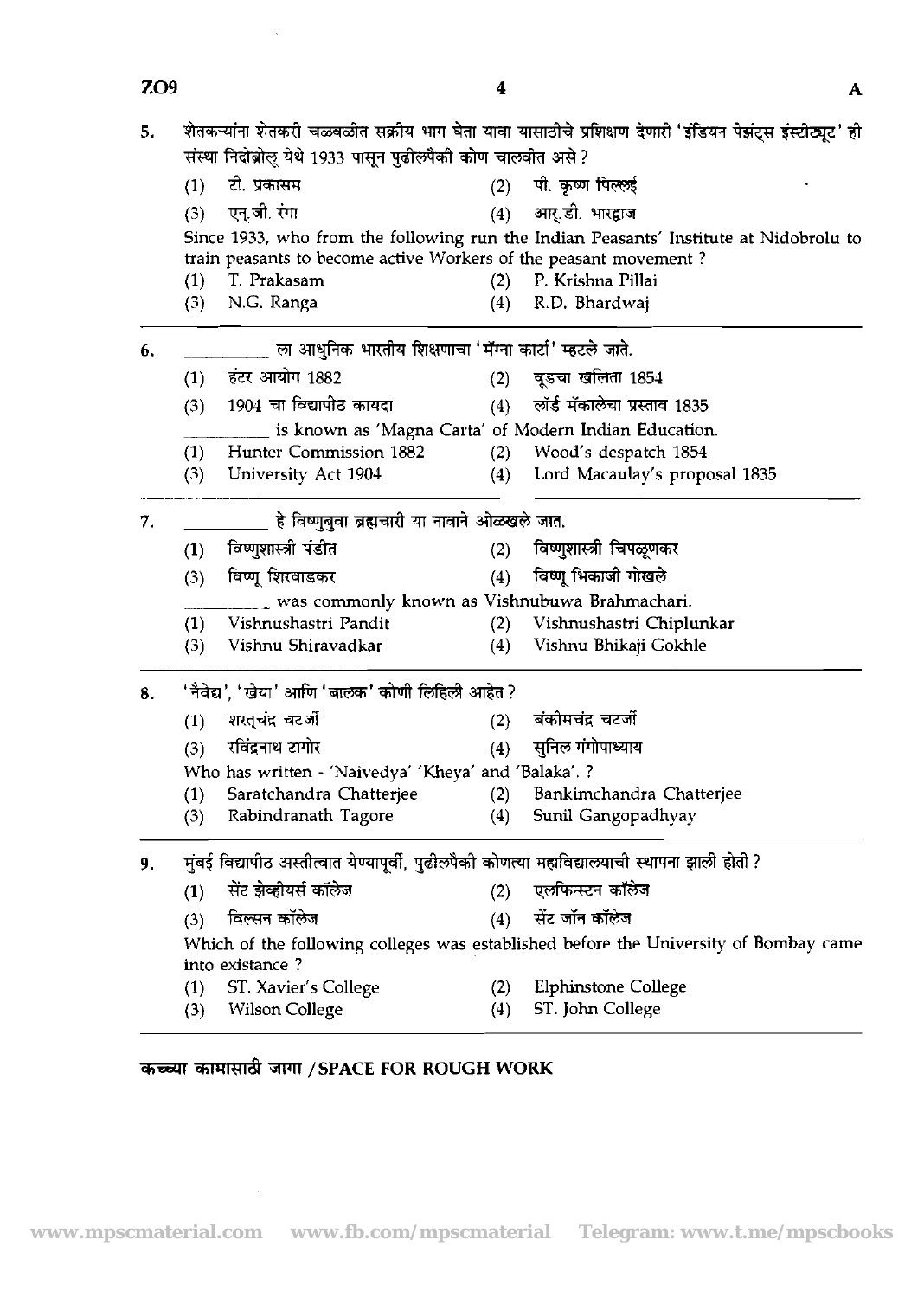$\overline{\mathbf{A}}$ 

 $\label{eq:3} \mathcal{L}_{\mathcal{M}}(\mathcal{H}_{\mathcal{M}}) = \mathcal{L}_{\mathcal{M}}(\mathcal{H}_{\mathcal{M}}) = \mathcal{L}_{\mathcal{M}}(\mathcal{H}_{\mathcal{M}}) = \mathcal{L}_{\mathcal{M}}(\mathcal{H}_{\mathcal{M}}) = \mathcal{L}_{\mathcal{M}}(\mathcal{H}_{\mathcal{M}}) = \mathcal{L}_{\mathcal{M}}(\mathcal{H}_{\mathcal{M}}) = \mathcal{L}_{\mathcal{M}}(\mathcal{H}_{\mathcal{M}}) = \mathcal{L}_{\mathcal{M}}(\mathcal{H}_{\mathcal{M}})$ 

.<br>ساخ ۱۰ تاریخ ۱۰ تا ۱۳۰۰ - ۱۳۰۰ میلاد به مواجه است است است است است است.

| 10. | खालीलपैकी कोणत्या इमारतींची रचना एफ्. डब्ल्यू. स्टिव्हनस्न यांनी केली होती ? |                                                                |     |                                 |  |  |  |  |  |  |  |  |
|-----|------------------------------------------------------------------------------|----------------------------------------------------------------|-----|---------------------------------|--|--|--|--|--|--|--|--|
|     | (a)                                                                          | व्हिक्टोरिया टर्मिनस (छत्रपती शिवाजी महाराज टर्मिनस)           |     |                                 |  |  |  |  |  |  |  |  |
|     | (b)                                                                          | म्यूनिसिपल कॉर्पोरेशन बिल्डींग                                 |     |                                 |  |  |  |  |  |  |  |  |
|     | (c)                                                                          | द रॉयल अलफ्रेड सेलर्स होम                                      |     |                                 |  |  |  |  |  |  |  |  |
|     | पश्चिम रेल्वेचे मुख्यालय<br>(d)                                              |                                                                |     |                                 |  |  |  |  |  |  |  |  |
|     | पर्यायी उत्तरे :                                                             |                                                                |     |                                 |  |  |  |  |  |  |  |  |
|     | (1)                                                                          | (a) आणि (b) फक्त                                               |     | (2) (b) आणि (d) फक्त            |  |  |  |  |  |  |  |  |
|     | (3)                                                                          | (a) आणि (c) फक्त                                               |     | (4) (a), (b), (c) आणि (d)       |  |  |  |  |  |  |  |  |
|     |                                                                              | Which of the following building were designed by F.W. Stevens? |     |                                 |  |  |  |  |  |  |  |  |
|     | (a)                                                                          | Victoria Terminus (Chhatrapati Shivaji Maharaj Terminus)       |     |                                 |  |  |  |  |  |  |  |  |
|     | (b)                                                                          | Municipal Corporation Building                                 |     |                                 |  |  |  |  |  |  |  |  |
|     | $\mathcal{L}(\mathcal{C})$                                                   | The Royal Alfred Sailor's Home                                 |     |                                 |  |  |  |  |  |  |  |  |
|     | (d)<br>The Headquarters of Western Railway                                   |                                                                |     |                                 |  |  |  |  |  |  |  |  |
|     | <b>Answer options:</b>                                                       |                                                                |     |                                 |  |  |  |  |  |  |  |  |
|     | (1)                                                                          | (a) and $(b)$ only                                             | (2) | $(b)$ and $(d)$ only            |  |  |  |  |  |  |  |  |
|     | (3)                                                                          | (a) and $(c)$ only                                             | (4) | $(a)$ , $(b)$ , $(c)$ and $(d)$ |  |  |  |  |  |  |  |  |
| 11. | ऑल इंडिया मुस्लीम लीगचे पहिले अध्यक्ष कोण होते ?                             |                                                                |     |                                 |  |  |  |  |  |  |  |  |
|     | (1)                                                                          | बॅरीस्टर जिन्हा                                                | (2) | सर सय्यद अहमदखान                |  |  |  |  |  |  |  |  |
|     | (3)                                                                          | आगाखान                                                         | (4) | सलिमुल्ला खान                   |  |  |  |  |  |  |  |  |
|     |                                                                              | Who was the First President of All India Muslim League?        |     |                                 |  |  |  |  |  |  |  |  |
|     | (1)                                                                          | Barister Jinnah                                                | (2) | Sir Sayyad Ahmed Khan           |  |  |  |  |  |  |  |  |
|     | (3)                                                                          | Agakhan                                                        | (4) | Salimullah Khan                 |  |  |  |  |  |  |  |  |
| 12. |                                                                              | हे सत्यशोधक समाजाचे कार्यवाहक होते.                            |     |                                 |  |  |  |  |  |  |  |  |
|     | (1)                                                                          | ज्योतीबा फुले                                                  | (2) | नारायणराव कडळक                  |  |  |  |  |  |  |  |  |
|     | (3)                                                                          | ग्यानोबा सासने                                                 | (4) | विठ्ठल शिंदे                    |  |  |  |  |  |  |  |  |
|     |                                                                              | was executive of Satyashodhak Samaj.                           |     |                                 |  |  |  |  |  |  |  |  |
|     | (1)                                                                          | Jotiba Phule                                                   | (2) | Narayanrao Kadalak              |  |  |  |  |  |  |  |  |
|     | (3)                                                                          | Gyanoba Sasane                                                 | (4) | Vitthal Shinde                  |  |  |  |  |  |  |  |  |

## 3EE4T **d /SPACE FOR ROUGH WORK**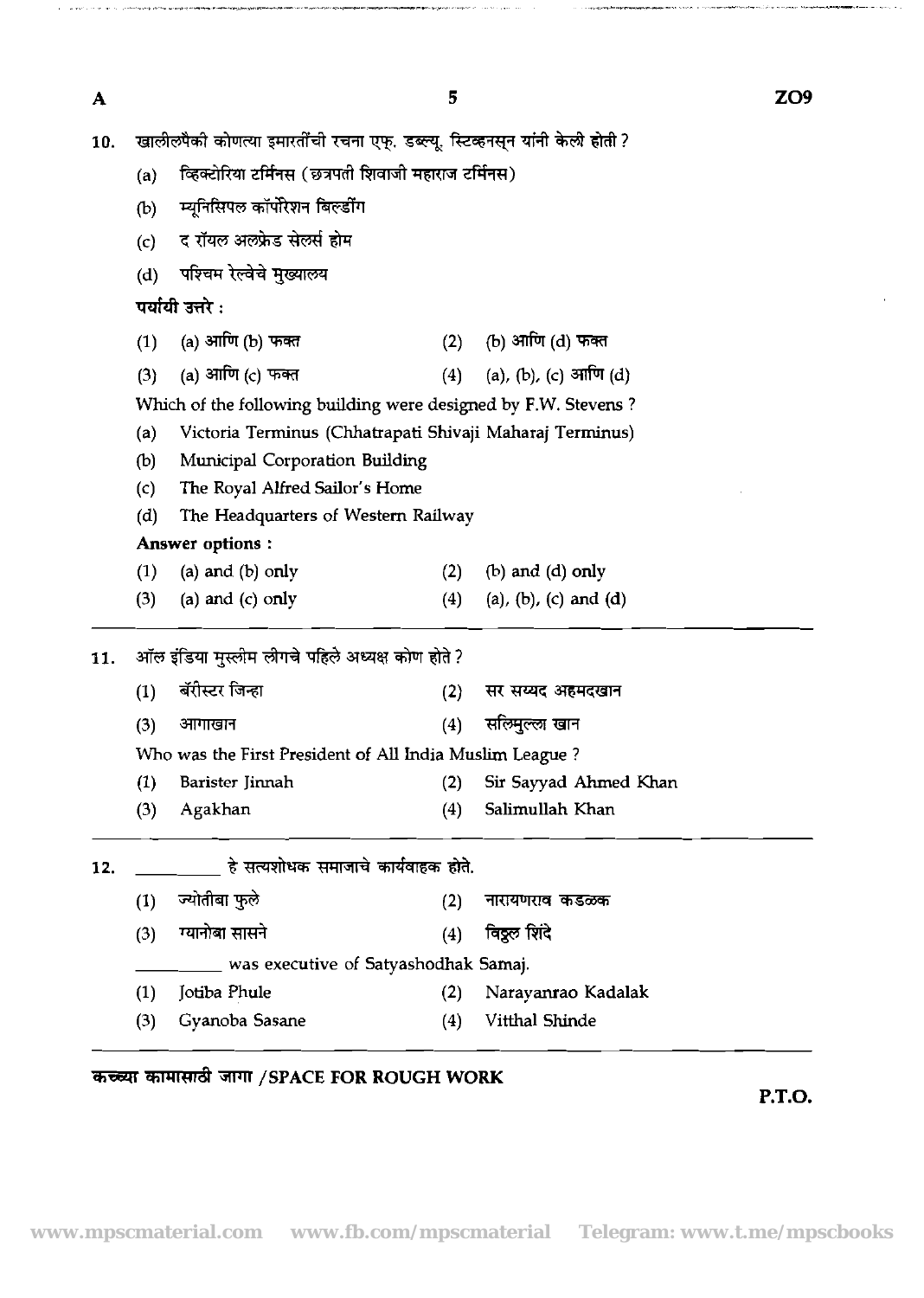| ZO <sub>9</sub> |               |                                                                                                                                                                                                                                                     |                                             |             | 6   |               |                                                                                       |     |            | A |
|-----------------|---------------|-----------------------------------------------------------------------------------------------------------------------------------------------------------------------------------------------------------------------------------------------------|---------------------------------------------|-------------|-----|---------------|---------------------------------------------------------------------------------------|-----|------------|---|
| 13.             |               | ''माझा प्रवास'' हे पुस्तक कोणी लिहिले?                                                                                                                                                                                                              |                                             |             |     |               |                                                                                       |     |            |   |
|                 | (1)           | गोविंद बल्लाळ देवल                                                                                                                                                                                                                                  |                                             |             | (2) |               | बाबा पदमानंदजी                                                                        |     |            |   |
|                 | (3)           | गोडसे भटजी                                                                                                                                                                                                                                          |                                             |             | (4) |               | विष्णूदास भावे                                                                        |     |            |   |
|                 |               | Who wrote the book 'Maza Prayas'?                                                                                                                                                                                                                   |                                             |             |     |               |                                                                                       |     |            |   |
|                 | (1)           | Govind Balal Deval                                                                                                                                                                                                                                  |                                             |             | (2) |               | Baba Padmanandji                                                                      |     |            |   |
|                 | (3)           | Godse Bhatji                                                                                                                                                                                                                                        |                                             |             | (4) |               | Vishnudas Bhave                                                                       |     |            |   |
| 14.             |               | यांनी 1904 मध्ये 'जयतु शिवाजी' हे काव्य रचले.                                                                                                                                                                                                       |                                             |             |     |               |                                                                                       |     |            |   |
|                 | (1)           | वीर सावरकर                                                                                                                                                                                                                                          |                                             |             | (2) |               | लोकमान्य टिळक                                                                         |     |            |   |
|                 | (3)           | रविंद्रनाथ टागोर                                                                                                                                                                                                                                    |                                             |             | (4) |               | बिपीनचंद्र पाल                                                                        |     |            |   |
|                 |               |                                                                                                                                                                                                                                                     | composed the poem 'Jayatu Shivaji' in 1904. |             |     |               |                                                                                       |     |            |   |
|                 | (1)           | Veer Savarkar                                                                                                                                                                                                                                       |                                             |             | (2) |               | Lokmanya Tilak                                                                        |     |            |   |
|                 | (3)           | Ravindranath Tagore                                                                                                                                                                                                                                 |                                             |             | (4) |               | Bipinchandra Pal                                                                      |     |            |   |
| 15.             | पडले ?<br>(1) | 1920 मध्ये मुंबई येथे झालेले ऑल इंडिया ट्रेड युनियन काँग्रेसचे पहिले अधिवेशन कोणाच्या अध्यक्षतेखाली पार<br>श्री.अ. डांगे                                                                                                                            | (2)                                         | लाल लजपतराय |     | (3)           | व्ही.व्ही. गिरी                                                                       | (4) | ना.म. जोशी |   |
|                 |               | The first session of the All India Trade Union Congress held in Mumbai in 1920 was<br>presided over by                                                                                                                                              |                                             |             |     |               |                                                                                       |     |            |   |
|                 | (1)           | S.A. Dange                                                                                                                                                                                                                                          | (2)                                         |             |     |               | Lala Lajpat Rai (3) V.V. Giri                                                         | (4) | N.M. Joshi |   |
| 16.             | करुन          | खिश्चन मिशनऱ्यांच्या धर्मप्रसाराला उत्तर देण्यासाठी आपली पारंपारिक धार्मिक पुस्तके छापली पाहिजेत असा विचार                                                                                                                                          |                                             |             |     |               | यांनी ज्ञानेश्वरीच्या संशोधित आवृत्तीचे प्रकाशन केले. ती पहिली छापील ज्ञानेश्वरी होय. |     |            |   |
|                 | (1)           | च्यं.शं. शेजवलकर                                                                                                                                                                                                                                    |                                             | (2)         |     | वीर सावरकर    |                                                                                       |     |            |   |
|                 | (3)           | बाळशास्त्री जांभेकर                                                                                                                                                                                                                                 |                                             |             |     |               | (4) दादोबा पांडुरंग तरखडकर                                                            |     |            |   |
|                 |               | In order to reply the propaganada of religion by the Christian missionaries, ____<br>thought we have to print our traditional religious books, hence he published the reserached<br>edition of Dnyaneshwari. It was the first printed Dnyaneshwari. |                                             |             |     |               |                                                                                       |     |            |   |
|                 | (1)           | T. S. Shejwalkar                                                                                                                                                                                                                                    |                                             |             |     |               |                                                                                       |     |            |   |
|                 |               |                                                                                                                                                                                                                                                     |                                             | (2)         |     | Veer Savarkar |                                                                                       |     |            |   |

# **कच्च्या कामासाठी जागा / SPACE FOR ROUGH WORK**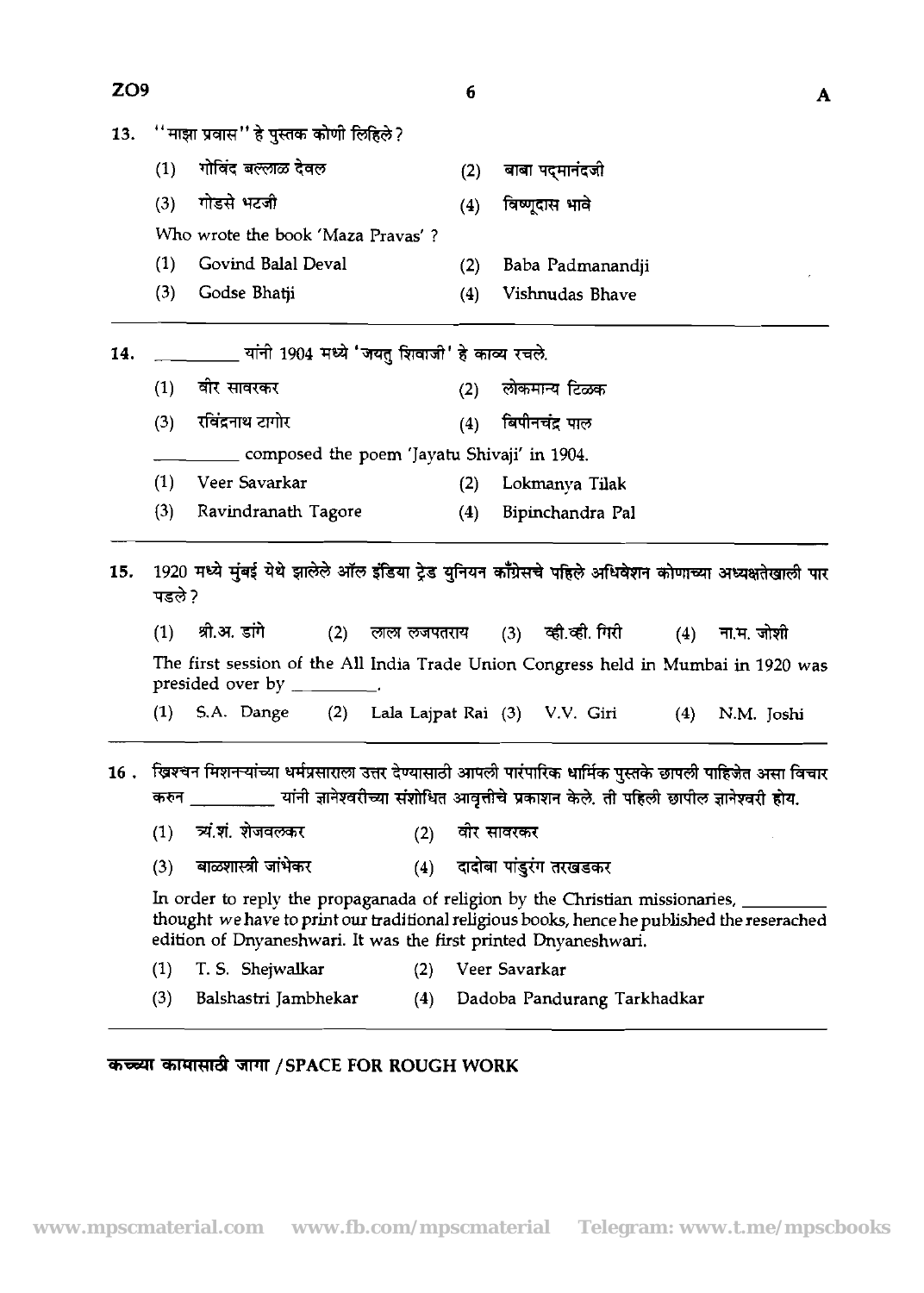$\mathbf{A}$ 

पढ़ील वाक्यात वर्णन केलेले ईस्ट इंडिया कंपनीचे प्रशासक कोण ते ओळखा ? 17.

ते मंबईचे गव्हर्नर होते.

त्यांनी पण्यात रेसिडेंट म्हणून काम केले होते

ते दक्षिणेत कमिशनर होते.

मराठी भाषिकांचे गणदोष त्यांना माहिती होते.

रेसिडेंट म्हणून पुण्याला असताना पेशवाईचा कारभार त्यांनी जवळून पाहिला होता.

- माऊंट स्टुअर्ट एलफिन्स्टन (1819-27)  $(1)$
- चॉर्ल्स मेटकाफ  $(2)$
- (3) थॉमस मन्ते
- $(4)$  वॉरन हेस्टिंग्ज

Name the administrator of East India Company about whom the following sentences are written ?

He was the Governor of Bombay.

He had Worked as a Resident at Poona.

He was Commissioner in the South.

He Knew strong points and weaknesses of the Marathi speaking people.

As the Resident at Poona he had closely observed the Peshwa administration.

- (1) Mount Stuart Elphinstone **(1819-27)**
- (2) Char/es Metcalf
- **(3)** Thomas Munro
- **(4)** Warren Hastings.

### **18.**

| अयोग्य जोडी ओळखा : |                        |  |                       |  |  |  |  |  |
|--------------------|------------------------|--|-----------------------|--|--|--|--|--|
| (1)                | बापुजी अणे             |  | धारासान सत्याग्रह     |  |  |  |  |  |
| (2)                | डॉ. बाबासाहेब आंबेडकर  |  | महाड सत्याग्रह        |  |  |  |  |  |
| (3)                | सेनापती बापट           |  | मुळशी सत्याग्रह       |  |  |  |  |  |
| (4)                | साने गुरुजी            |  | पंढरपूरचा सत्याग्रह   |  |  |  |  |  |
|                    | Find out the odd pair: |  |                       |  |  |  |  |  |
| (1)                | Bapuji Ane             |  | Dharasan Satyagraha   |  |  |  |  |  |
| (2)                | Dr. Babasaheb Ambedkar |  | Mahad Satyagraha      |  |  |  |  |  |
| (3)                | Senapati Bapat         |  | Mulashi Satyagraha    |  |  |  |  |  |
| (4)                | Sane Guruji            |  | Pandharpur Satyagraha |  |  |  |  |  |

### *च*िच्च्या कामासाठी जागा /SPACE FOR ROUGH WORK

**P.T.O.** 

-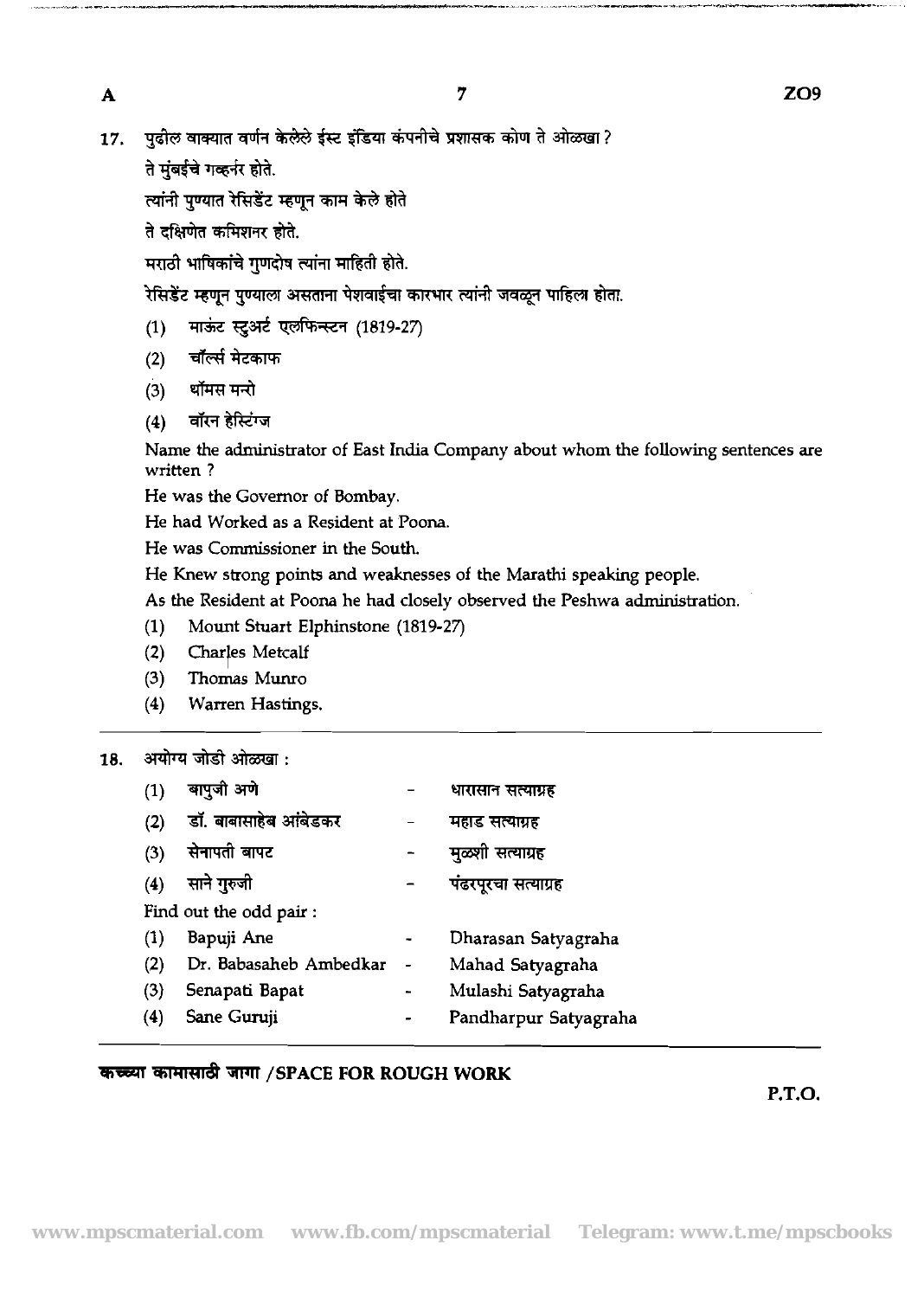| ZO <sub>9</sub> |            |                  |                                |       |               |                    | 8   |                                                                                                                          |  | A |
|-----------------|------------|------------------|--------------------------------|-------|---------------|--------------------|-----|--------------------------------------------------------------------------------------------------------------------------|--|---|
| 19.             |            |                  | मराठी बालरंगभूमीची चळवळ $\,\_$ |       |               | ने सुरु केली       |     |                                                                                                                          |  |   |
|                 | (1)        |                  | सुलभा देशपांडे                 |       |               |                    | (2) | अरविंद देशपांडे                                                                                                          |  |   |
|                 | (3)        |                  | ज्योत्स्ना मोहीले              |       |               |                    | (4) | सुधा करमरकर                                                                                                              |  |   |
|                 |            |                  |                                |       |               |                    |     | The children's theatre movement in Marathi was started by                                                                |  |   |
|                 | (1)        |                  | Sulbha Deshpande               |       |               |                    | (2) | Arvind Deshpande                                                                                                         |  |   |
|                 | (3)        |                  | Jyotsna Mohile                 |       |               |                    | (4) | Sudha Karmarkar                                                                                                          |  |   |
| 20.             |            | जोड्या जुळवा :   |                                |       |               |                    |     |                                                                                                                          |  |   |
|                 | (a)        | गुराखी           |                                |       | (i)           | मुंबई              |     |                                                                                                                          |  |   |
|                 | (b)        | प्रतोट           |                                |       | (ii)          | ठाणे               |     |                                                                                                                          |  |   |
|                 | (c)        | अरुणोदय          |                                |       | (iii)         | सातारा             |     |                                                                                                                          |  |   |
|                 | (d)        | विश्ववृत्त       |                                |       | (iv)          | कोल्हापूर          |     |                                                                                                                          |  |   |
|                 |            | पर्यायी उत्तरे : |                                |       |               |                    |     |                                                                                                                          |  |   |
|                 |            | (a)              | (b)                            | (c)   | (d)           |                    |     |                                                                                                                          |  |   |
|                 | (1)        | (i)              | (i)                            | (iii) | (iv)          |                    |     |                                                                                                                          |  |   |
|                 | (2)        | (iv)             | (iii)                          | (ii)  | (i)           |                    |     |                                                                                                                          |  |   |
|                 | (3)        | (i)              | (iii)                          | (ii)  | (iv)          |                    |     |                                                                                                                          |  |   |
|                 | (4)        | (ii)             | (i)                            | (iv)  | (iii)         |                    |     |                                                                                                                          |  |   |
|                 |            |                  | Match the following :          |       |               |                    |     |                                                                                                                          |  |   |
|                 | (a)        | Gurakhi          |                                |       | (i)           | Mumbai             |     |                                                                                                                          |  |   |
|                 | (b)        | Pratod           |                                |       | (ii)          | Thane              |     |                                                                                                                          |  |   |
|                 | (c)<br>(d) |                  | Arunoday<br>Vishwavritta       |       | (iii)<br>(iv) | Satara<br>Kolhapur |     |                                                                                                                          |  |   |
|                 | Codes:     |                  |                                |       |               |                    |     |                                                                                                                          |  |   |
|                 |            | (a)              | (b)                            | (c)   | (d)           |                    |     |                                                                                                                          |  |   |
|                 | (1)        | (i)              | (ii)                           | (iii) | (iv)          |                    |     |                                                                                                                          |  |   |
|                 | (2)        | (iv)             | (iii)                          | (ii)  | (i)           |                    |     |                                                                                                                          |  |   |
|                 | (3)        | (i)              | (iii)                          | (ii)  | (iv)          |                    |     |                                                                                                                          |  |   |
|                 | (4)        | (ii)             | (i)                            | (iv)  | (iii)         |                    |     |                                                                                                                          |  |   |
|                 |            |                  |                                |       |               |                    |     |                                                                                                                          |  |   |
|                 |            |                  | शिवराम जानबा कांबळे            |       |               |                    |     | 21. देवदासी प्रथेला प्रतिबंध करण्यासाठी विठ्ठल रामजी शिंदे यांच्याबरोबर ________ यांनी कार्य केले.<br>(2) बी.आर. आंबेडकर |  |   |
|                 | (1)        |                  |                                |       |               |                    |     |                                                                                                                          |  |   |
|                 | (3)        |                  | एम.जी. रानडे                   |       |               |                    | (4) | शाहू महाराज                                                                                                              |  |   |

\_ worked for prevention of the Devadasi system with Vitthal Ramaji Shinde (1) Shivram Janaba Kamble (2) B.R. Ambedkar

(3) M .G. Ranade (4) Shahu Maharaj

## कच्च्या कामासाठी जागा / SPACE FOR ROUGH WORK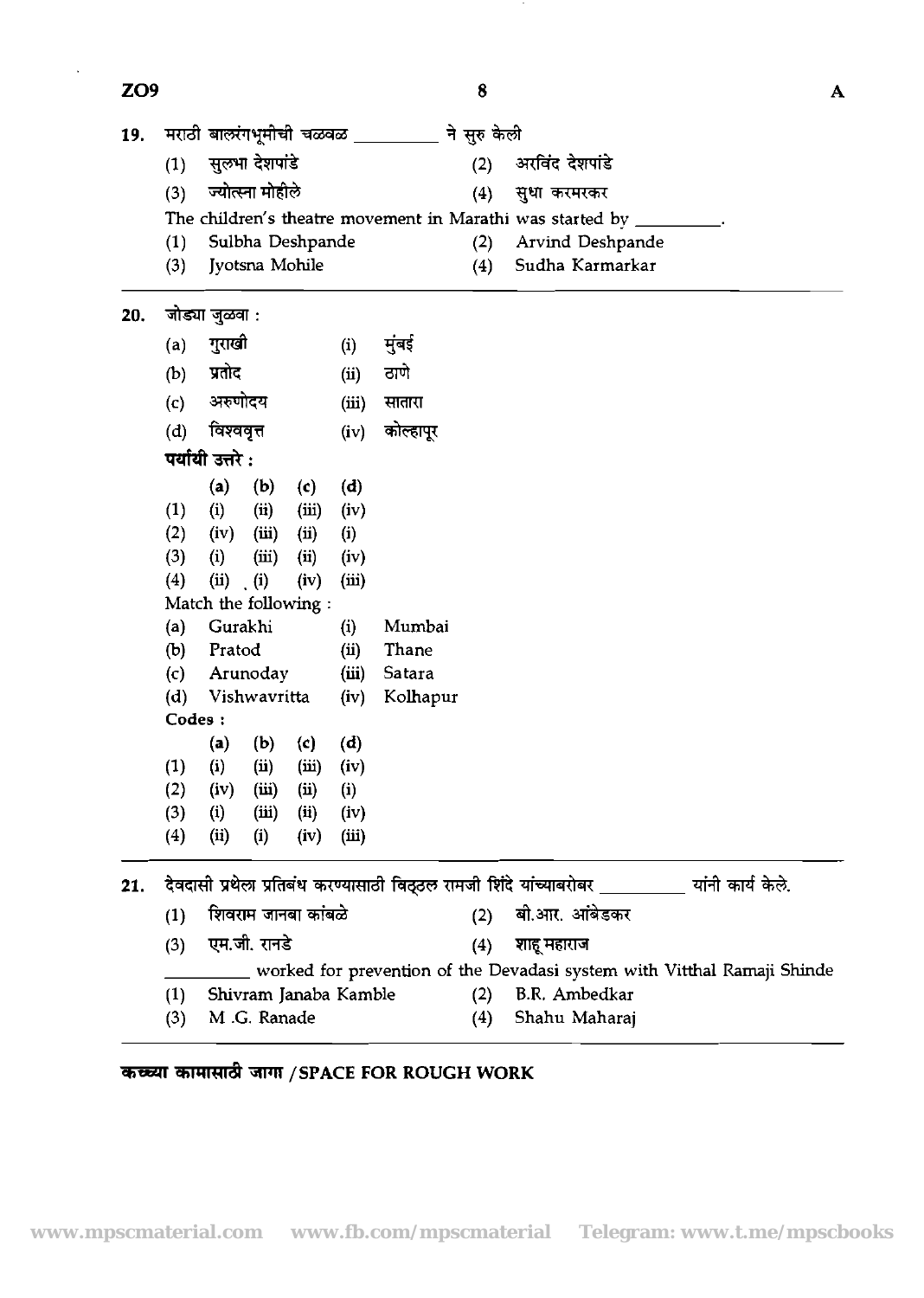| A   |                                                                                                 | 9      |                  |     | ZO9    |
|-----|-------------------------------------------------------------------------------------------------|--------|------------------|-----|--------|
| 22. | हे आधुनिक काळातील पहिले मराठी नाटक होते.                                                        |        |                  |     |        |
|     | गोपीचंद<br>(1)                                                                                  | (2)    | माधवराव पेशवा    |     |        |
|     | रामराज्यवियोग<br>(3)                                                                            | (4)    | सीता स्वयंवर     |     |        |
|     | was the First Marathi Play of Modern Times.                                                     |        |                  |     |        |
|     | (1)<br>Gopichand                                                                                | (2)    | Madhavrao Peshwa |     |        |
|     | (3)<br>Ramarajyaviyog                                                                           | (4)    | Sita Swayamvar   |     |        |
| 23. | खालीलपैकी कोणते राज्य गैरराज्यकारभाराचे निमित्त करून ब्रिटीशांनी खालसा केले?                    |        |                  |     |        |
|     | नागपूर<br>(1)<br>(2)                                                                            | सातारा | (3)<br>अवध       | (4) | झांशी  |
|     | Which of the following states was annexed by the British under the pretext of<br>misgovernance? |        |                  |     |        |
|     | (1)<br>Nagpur<br>(2)                                                                            | Satara | (3)<br>Awadh     | (4) | Jhansi |
| 24. | अंधांसाठी पहिली शाळा 'बातमी सदन' _                                                              |        | यांनी सुरु केली. |     |        |
|     | रमाबाई रानडे<br>(1)                                                                             | (2)    | पंडिता रमाबाई    |     |        |
|     | धों.के. कर्वे<br>(3)                                                                            | (4)    | र.धों. कर्वे     |     |        |
|     | 'Batmi Sadan', the first school for the Visually Challenged was started by :                    |        |                  |     |        |
|     | (1)<br>Ramabai Ranade                                                                           | (2)    | Pandita Ramabai  |     |        |
|     | D.K. Karve<br>(3)                                                                               | (4)    | R.D. Karve       |     |        |
| 25. | पुढील वाक्ये कोणाबद्दल लिहिली आहेत ?                                                            |        |                  |     |        |
|     | ते विसाव्या वर्षी एम.ए. झाले.                                                                   |        |                  |     |        |
|     | ते बॅरीस्टर होण्यासाठी ते इंग्लंडला गेले.                                                       |        |                  |     |        |
|     | ऑक्सफर्ड विद्यापीठात लॉर्ड कर्झन त्यांचा सहकारी होता.                                           |        |                  |     |        |
|     | दादाभाई नवरोजी<br>(1)                                                                           | (2)    | जमशेदजी टाटा     |     |        |
|     | फिरोजशहा मेहता<br>(3)                                                                           | (4)    | पिरोजशा गोदरेज   |     |        |
|     | About whom are the following sentences written?                                                 |        |                  |     |        |
|     | At the age of twenty he became M.A.                                                             |        |                  |     |        |
|     | He went to England to become a barrister.                                                       |        |                  |     |        |
|     | Lord Curzon was his colleague in Oxford University.                                             |        |                  |     |        |
|     | (1)<br>Dadabhai Naoroji                                                                         | (2)    | Jamshedji Tata   |     |        |
|     | Phirozshah Meheta<br>(3)                                                                        | (4)    | Pirojsha Godrej  |     |        |

# M **/SPACE FOR ROUGH WORK**

**P.T.O.** 

 $\label{eq:2} \frac{1}{2} \sum_{i=1}^n \frac{1}{2} \sum_{j=1}^n \frac{1}{2} \sum_{j=1}^n \frac{1}{2} \sum_{j=1}^n \frac{1}{2} \sum_{j=1}^n \frac{1}{2} \sum_{j=1}^n \frac{1}{2} \sum_{j=1}^n \frac{1}{2} \sum_{j=1}^n \frac{1}{2} \sum_{j=1}^n \frac{1}{2} \sum_{j=1}^n \frac{1}{2} \sum_{j=1}^n \frac{1}{2} \sum_{j=1}^n \frac{1}{2} \sum_{j=1}^n \frac{1}{$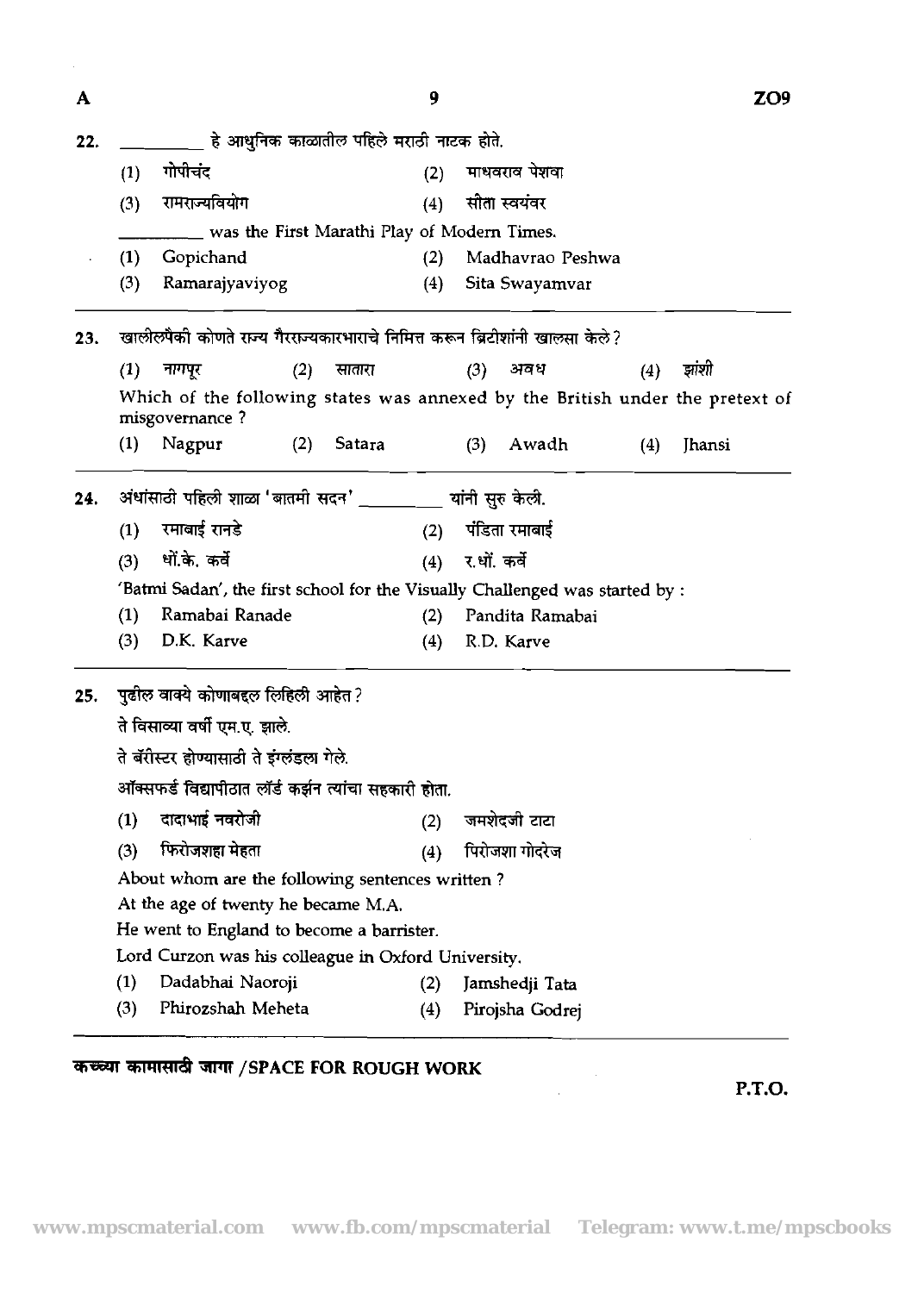| ZO <sub>9</sub> |                  |            |                  |       |       |       |            | 10  | A                                                                                        |  |  |
|-----------------|------------------|------------|------------------|-------|-------|-------|------------|-----|------------------------------------------------------------------------------------------|--|--|
| 26.             |                  |            |                  |       |       |       |            |     | गुरुद्वारातील भ्रष्ट महंतांच्या विरोधात 1920 च्या दशकात __________ सुरु केली होती.       |  |  |
|                 | (1)              |            | कुका चळवळ        |       |       |       |            | (2) | नामधारी चळवळ                                                                             |  |  |
|                 | (3)              |            | अकाली चळवळ       |       |       |       |            | (4) | निरंकारी चळवळ                                                                            |  |  |
|                 | The              |            |                  |       |       |       |            |     | was started in 1920s against the Courrupt Mahantas of Gurudwaras.                        |  |  |
|                 | (1)              |            | Kuka Movement    |       |       |       |            | (2) | Namdhari Movement                                                                        |  |  |
|                 | (3)              |            | Akali Movement   |       |       |       |            | (4) | Nirankari Movement                                                                       |  |  |
| 27.             |                  |            |                  |       |       |       |            |     | 1858 मध्ये अंदमानला पाठविलेल्या व्यक्ती व त्यांची राहण्याची ठिकाणे यांच्या जोड्या जुळवा. |  |  |
|                 | (a)              | अण्णू नथू  |                  |       |       | (i)   | पंढरपूर    |     |                                                                                          |  |  |
|                 | (b)              |            | बबन जुमाल खान    |       |       | (ii)  | नगर        |     |                                                                                          |  |  |
|                 | (c)              | यदू बागल   |                  |       |       | (iii) | मुंबई      |     |                                                                                          |  |  |
|                 | (d)              |            | पांडू भोरजी      |       |       | (iv)  | सातारा     |     |                                                                                          |  |  |
|                 | पर्यायी उत्तरे : |            |                  |       |       |       |            |     |                                                                                          |  |  |
|                 |                  | (a)        | (b)              | (c)   | (d)   |       |            |     |                                                                                          |  |  |
|                 | (1)              | (i)        | (ii)             | (iii) | (iv)  |       |            |     |                                                                                          |  |  |
|                 | (2)              | (ii)       | (iii)            | (iv)  | (i)   |       |            |     |                                                                                          |  |  |
|                 | (3)              | (iii)      | (iv)             | (i)   | (ii)  |       |            |     |                                                                                          |  |  |
|                 | (4)              | (iv)       | (i)              | (ii)  | (iii) |       |            |     |                                                                                          |  |  |
|                 |                  | residence: |                  |       |       |       |            |     | Match the following persons who were sent to Andaman in 1858 with their places of        |  |  |
|                 | (a)              |            | Annu Nathu       |       |       | (i)   | Pandharpur |     |                                                                                          |  |  |
|                 | (b)              |            | Baban Jumal Khan |       |       | (ii)  | Nagar      |     |                                                                                          |  |  |
|                 | (c)              |            | Yadu Bagal       |       |       | (iii) | Mumbai     |     |                                                                                          |  |  |
|                 | (d)              |            | Pandu Bhorji     |       |       | (iv)  | Satara     |     |                                                                                          |  |  |
|                 |                  |            | Answer options:  |       |       |       |            |     |                                                                                          |  |  |
|                 |                  | (a)        | (b)              | (c)   | (d)   |       |            |     |                                                                                          |  |  |
|                 | (1)              | (i)        | (ii)             | (iii) | (iv)  |       |            |     |                                                                                          |  |  |
|                 | (2)              | (ii)       | (iii)            | (iv)  | (i)   |       |            |     |                                                                                          |  |  |
|                 | (3)              | (iii)      | (iv)             | (i)   | (ii)  |       |            |     |                                                                                          |  |  |
|                 | (4)              | (iv)       | (i)              | (ii)  | (iii) |       |            |     |                                                                                          |  |  |

# *कच्च्या कामासाठी जागा / SPACE FOR ROUGH WORK*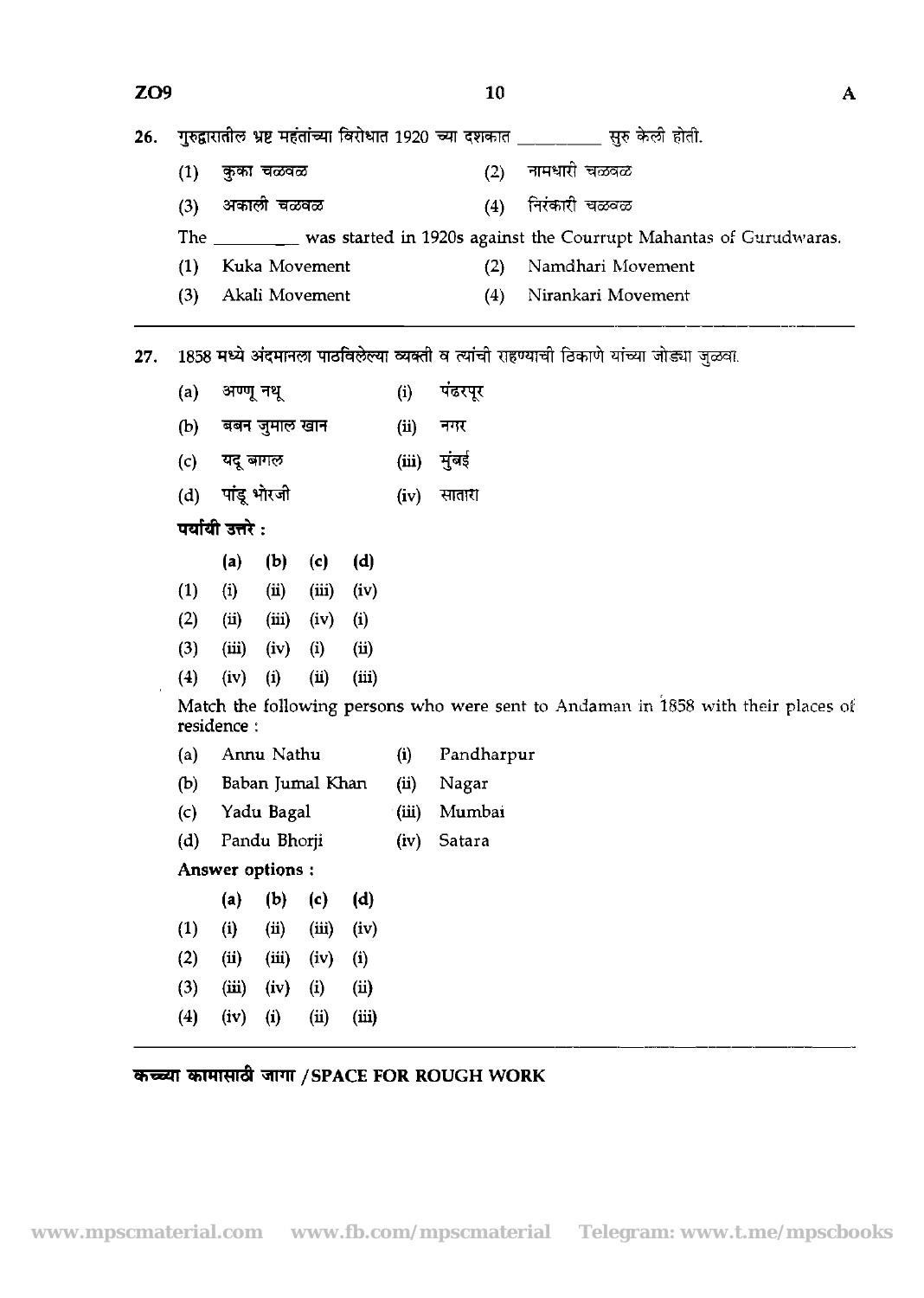- $(2)$ रामशेट उरवणे माया कराडी लिंगू  $(1)$
- $(4)$ व्यंक बाळोजी काळेवार  $(3)$

Who from the following purchased a printing press for Satya Shodhak Samaj, by Spending **1200** rupees ?

पोलसानी राजन्ना लिंग

- **(1)** Maya Karadi Lingu **(2)** Ramsheth Uravne
- **(3)** Yanku Baloji Kalevar **(4)** Polsani Rajanna Lingu

#### 1907 साली जगातील साम्यवादाच्या परिषदेत मॅडम मादाम कामा यांनी कोणता ध्वज फडकविला ? 29.

- एका कापडावर तारे व कमळ असलेला तिरंगा  $(1)$
- (2) एका कापडावर चक्र व कमळ असलेला तिरंगा
- (3) एका कापडावर तारे व चक्र असलेला तिरंगा
- (4) एका कापडावर चक्र असलेला तिरंगा

In **1907** which of the following flags was hoisted by Smt. Madam Cama at World Communist Summit ?

- **(1)** Tricolour cloth having stars and a lotus
- **(2)** Tricolour cloth having wheel and a lotus
- **(3)** Tricolour cloth having stars and wheel
- **(4)** Tricolour cloth having a wheel

ब्रिटीश सरकारने 'किचकवध' या मराठी नाटकावर प्रतिबंध घातला होता. या नाटकात किचक कोणाचे प्रतिनिधीत्व 30. करत होता?

- सर व्हॅलेंटाईन चिरॉल  $(2)$  लॉर्ड डलहौसी  $(1)$
- $(4)$  लॉर्ड कर्झन ब्रिगेडीयर जनरल डायर  $(3)$

The Marathi Play 'Kichakvadh' was banned by the British Government. To whom did Kichak represent in this play ?

- **(1)** Sir Valentine Chirol **(2)** Lord Dalhousie
- **(3)** Brigadier General Dyer **(4)** Lord Curzon
- 31.
	- (1) व्यायाम शाळा (2) सामाजिक संघटना
		-

**(3) rn Fhml (4)** \* **Fhml**  What were the **Bal** Samaj, the Bandhav Samaj and the Sarnartha Shivaji Samaj ?

- **(1)** Gymnasiums **(2)** Social Organizations
	-
- **(3)** Revolutionary Organizations **(4)** Religious Organizations

## **/SPACE FOR ROUGH WORK**

**P.T.O.** 

A

- 
- 
- 
-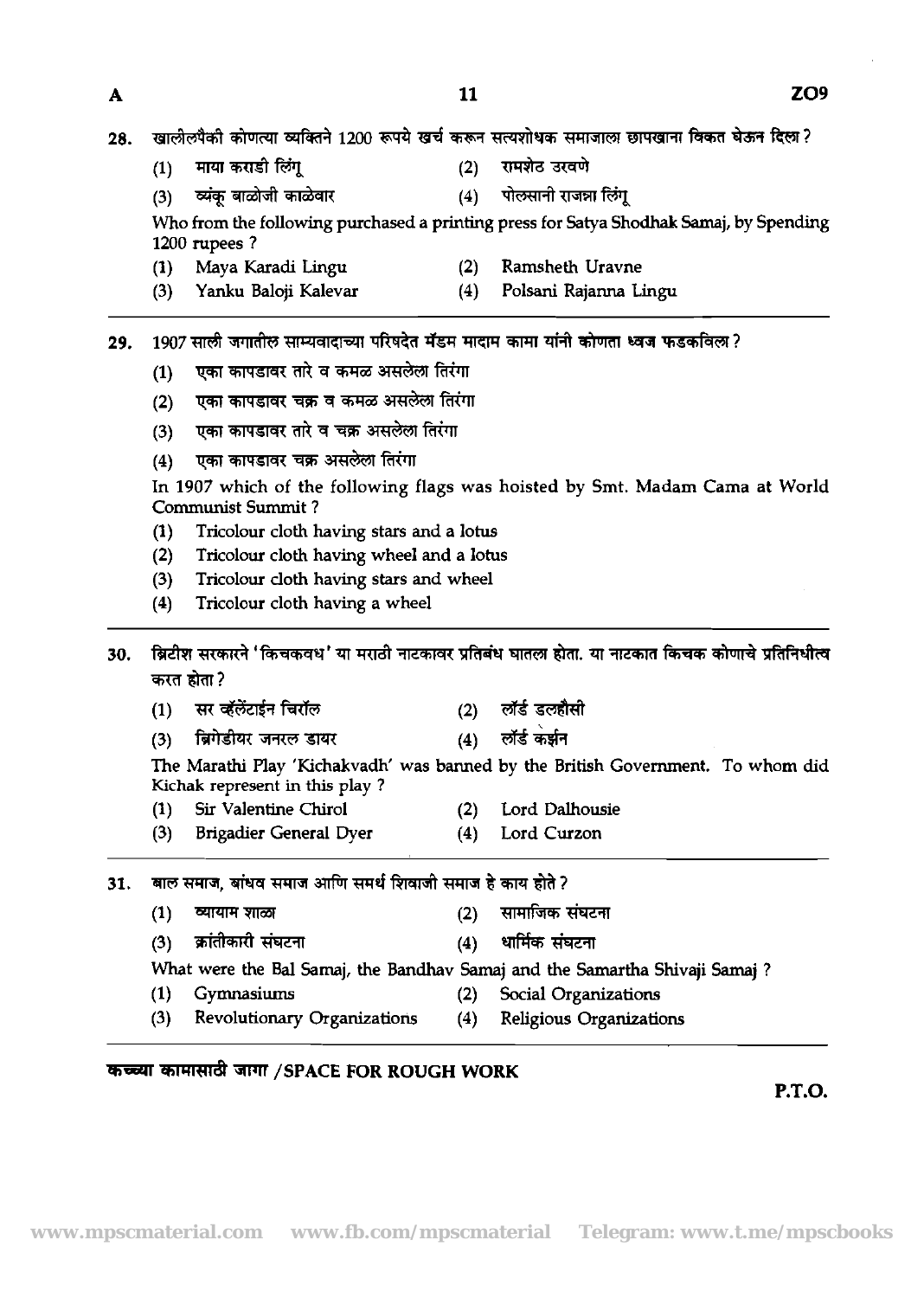| × |
|---|

 $\mathcal{L}_{\mathcal{A}}$ 

| 32. |     | जोड्या जुळवा.    |                                    |       |                               |           |                 |
|-----|-----|------------------|------------------------------------|-------|-------------------------------|-----------|-----------------|
|     |     |                  | (a) एच् एस् - 748                  |       |                               | (i)       | जर्मनी          |
|     |     |                  | (b) ॲलोएट हेल्कॉप्टर्स             |       |                               | (ii)      | स्विडन          |
|     |     |                  |                                    |       | (c) एल-70 विमान विरोधी बंदूका |           | $(iii)$ फ्रान्स |
|     |     |                  | (d) शक्तीमान ट्रक्स                |       |                               | (iv) युके |                 |
|     |     | पर्यायी उत्तरे : |                                    |       |                               |           |                 |
|     |     | (a)              | $(b)$ (c)                          |       | (d)                           |           |                 |
|     |     |                  | $(1)$ $(ii)$ $(ii)$ $(iii)$ $(iv)$ |       |                               |           |                 |
|     |     |                  | (2) (iv) (iii) (ii) (i)            |       |                               |           |                 |
|     | (3) |                  | $(ii)$ $(iv)$ $(i)$ $(iii)$        |       |                               |           |                 |
|     | (4) |                  | $(iii)$ $(i)$                      | (iv)  | (ii)                          |           |                 |
|     |     |                  | Match the following:               |       |                               |           |                 |
|     | (a) | HS - 748         |                                    |       |                               | (i)       | Germany         |
|     |     |                  | (b) Allouette Helicopters          |       |                               | (ii)      | Sweden          |
|     |     |                  |                                    |       | (c) L - 70 anti-aircraft guns |           | (iii) France    |
|     | (d) |                  | Shaktiman trucks                   |       |                               | (iv)      | UK              |
|     |     |                  | Answer options:                    |       |                               |           |                 |
|     |     | (a)              | (b)                                | (c)   | (d)                           |           |                 |
|     | (1) | (i)              | (ii)                               | (iii) | (iv)                          |           |                 |
|     | (2) | (iv)             | (iii)                              | (ii)  | $\left( i\right)$             |           |                 |
|     | (3) | (ii)             | (iv)                               | (i)   | (iii)                         |           |                 |
|     | (4) | (iii)            | (i)                                | (iv)  | (ii)                          |           |                 |

# कच्च्या कामासाठी जागा /SPACE FOR ROUGH WORK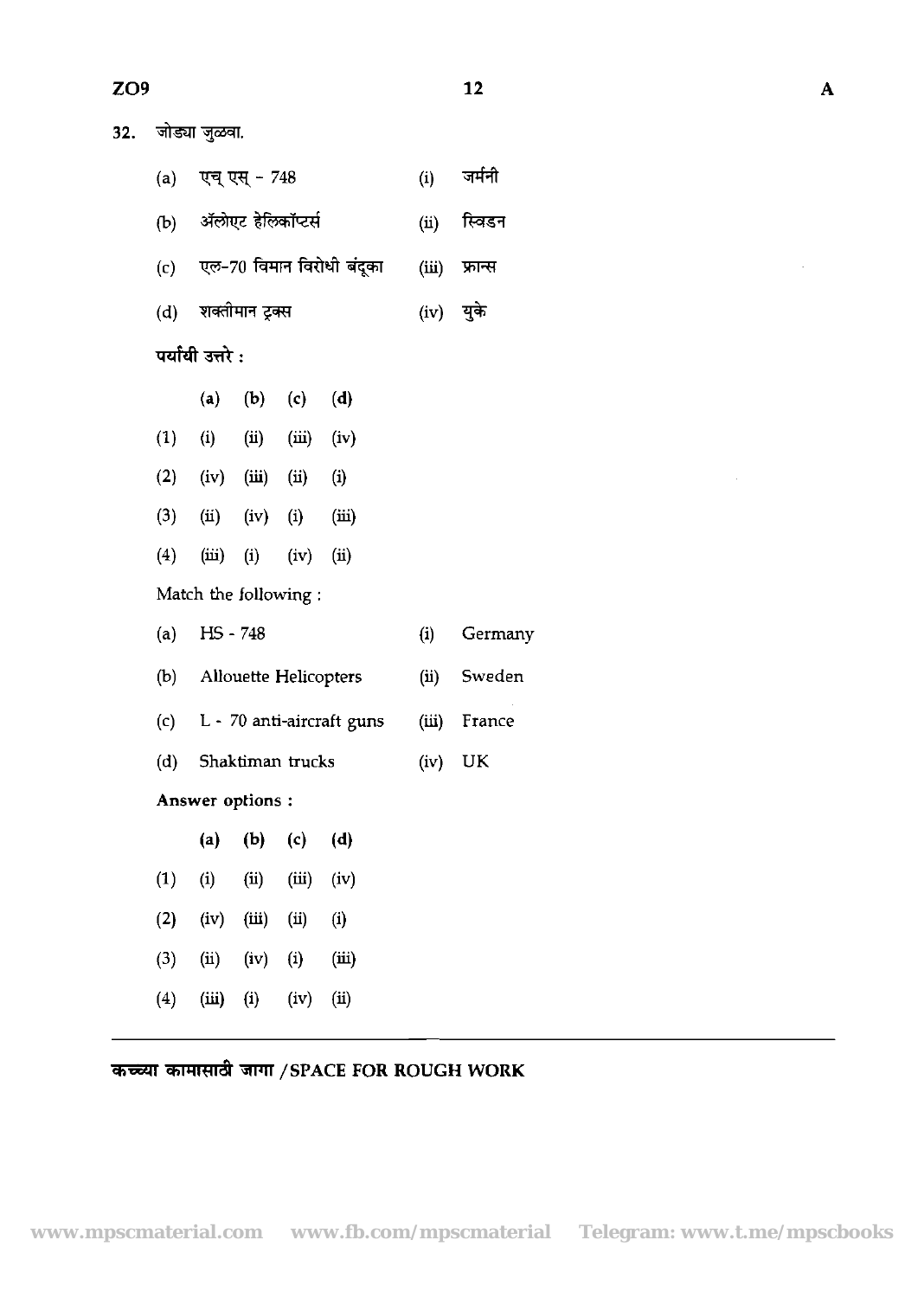|     |     |                                                          | 13  | ZO <sub>9</sub>                                                                                 |
|-----|-----|----------------------------------------------------------|-----|-------------------------------------------------------------------------------------------------|
| 33. |     | पुढीलपैकी कोणत्या व्यक्तींचा हिंदू महासभेशी संबंध होता ? |     |                                                                                                 |
|     | (a) | य एन. मुकर्जी                                            | (b) | लाल चंद                                                                                         |
|     | (c) | कासिम बाजारचे महाराज                                     | (d) | ओ. भिमजी                                                                                        |
|     |     | पर्यायी उत्तरे :                                         |     |                                                                                                 |
|     | (1) | (a) आणि (b) फक्त                                         |     | (2) (a), (b) आणि (c) फक्त                                                                       |
|     | (3) | (a), (b) आणि (d) फक्त                                    |     | (4) (a), (b), (c) आणि (d)                                                                       |
|     |     |                                                          |     | Who from the following persons were associated with the Hindu Maha Sabha?                       |
|     | (a) | U.N. Mukerji                                             | (b) | Lal Chand                                                                                       |
|     | (c) | Maharaja of Kasim Bazar                                  | (d) | A. Bhimji                                                                                       |
|     |     | Answer options:                                          |     |                                                                                                 |
|     | (1) | (a) and (b) only                                         | (2) | (a), (b) and (c) only                                                                           |
|     | (3) | (a), (b) and (d) only                                    | (4) | (a), (b), (c) and (d)                                                                           |
|     |     |                                                          |     |                                                                                                 |
| 34. |     | राजकोय ऐक्य घडवून आणण्याचा प्रयत्न केला.                 |     | लखनौ करारावर सह्या करून __________ आणि म.अ. जिन्हा यांनी राष्ट्रीय सभा आणि मुस्लीम लीग यांच्यात |
|     | (1) | महात्मा गांधी                                            | (2) | लोकमान्य टिळक                                                                                   |
|     | (3) | जवाहरलाल नेहरु                                           | (4) | स्वामी श्रद्धानंद                                                                               |
|     |     | Muslim League by Signing the Lucknow Pact.               |     | and M.A. Jinnah tried to bring political unity between the Congress and the                     |
|     | (1) | Mahatma Gandhi                                           | (2) | Lokmanya Tilak                                                                                  |
|     | (3) | Jawaharlal Nehru                                         | (4) | Swami Shraddhananda                                                                             |
| 35. |     | विजोड व्यक्ती ओळखा.                                      |     |                                                                                                 |
|     | (1) | आर्.एम्. सयानी                                           | (2) | सय्यद अहमद खान                                                                                  |
|     | (3) | मिर मुशरफ हुसेन                                          | (4) | हमीद अली खान                                                                                    |
|     |     | Pick out the odd person from the following :             |     |                                                                                                 |
|     | (1) | R.M. Sayani                                              | (2) | Syed Ahmed Khan                                                                                 |

# $\overline{\text{R}}$   $\overline{\text{R}}$   $\overline{\text{R}}$   $\overline{\text{R}}$   $\overline{\text{R}}$   $\overline{\text{R}}$   $\overline{\text{R}}$   $\overline{\text{R}}$   $\overline{\text{R}}$   $\overline{\text{R}}$   $\overline{\text{R}}$   $\overline{\text{R}}$   $\overline{\text{R}}$   $\overline{\text{R}}$   $\overline{\text{R}}$   $\overline{\text{R}}$   $\overline{\text{R}}$   $\overline{\text{R}}$   $\overline{\text{R}}$   $\overline{\text{R}}$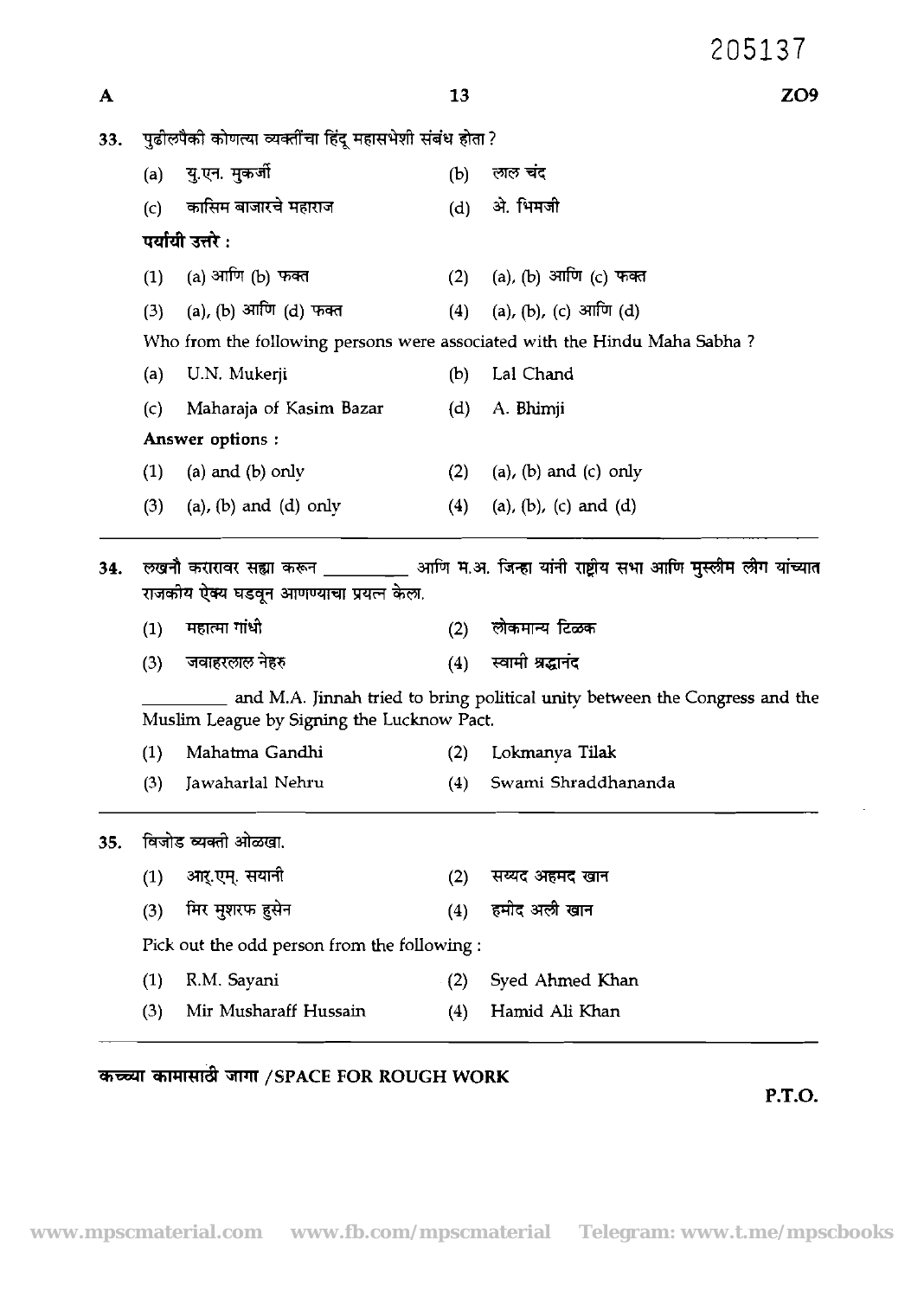| ZO <sub>9</sub> |                 |                                                                            | 14  | A                                                                                                            |  |  |  |  |  |  |
|-----------------|-----------------|----------------------------------------------------------------------------|-----|--------------------------------------------------------------------------------------------------------------|--|--|--|--|--|--|
| 36.             |                 | पुढीलपैकी कोणत्या स्त्रियांनी चिमुर येथे बळी पडलेल्यांना भेट दिली (1942) ? |     |                                                                                                              |  |  |  |  |  |  |
|                 | (a)             | डॉ.(सौ.) वालझकर                                                            | (b) | विमला अभ्यंकर                                                                                                |  |  |  |  |  |  |
|                 | (c)             | रमाबाई तांबे                                                               | (d) | देवस्कर                                                                                                      |  |  |  |  |  |  |
|                 |                 | पर्यायी उत्तरे :                                                           |     |                                                                                                              |  |  |  |  |  |  |
|                 | (1)             | (a) आणि (d) फक्त                                                           | (2) | (b) आणि (c) फक्त                                                                                             |  |  |  |  |  |  |
|                 | (3)             | (b) आणि (d) फक्त                                                           | (4) | (a), (b), (c) आणि (d)                                                                                        |  |  |  |  |  |  |
|                 |                 | Who from the following ladies did visit the victims at Chimur (1942)?      |     |                                                                                                              |  |  |  |  |  |  |
|                 | (a)             | Dr. (Mrs.) Valazkar                                                        | (b) | Vimala Abhyankar                                                                                             |  |  |  |  |  |  |
|                 | (c)             | Ramabai Tambe                                                              | (d) | Devaskar                                                                                                     |  |  |  |  |  |  |
|                 | Answer options: |                                                                            |     |                                                                                                              |  |  |  |  |  |  |
|                 | (1)             | (a) and $(d)$ only                                                         | (2) | (b) and $(c)$ only                                                                                           |  |  |  |  |  |  |
|                 | (3)             | $(b)$ and $(d)$ only                                                       | (4) | (a), (b), (c) and (d)                                                                                        |  |  |  |  |  |  |
| 37.             |                 | या महिलेने 'स्वतंत्रता संग्रामात' उडीच घेतली.                              |     | पूर्व गोदावरी जिल्हा, मद्रास येथे गांधीजींना पाहण्यासाठी आणि ऐकण्यासाठी स्त्रियांचा एक गट आला होता. त्यापैको |  |  |  |  |  |  |
|                 | (1)             | श्रोमती दर्गाबाई देशमुख                                                    |     | (2) श्रीमती दुव्वरी सुब्बामम्                                                                                |  |  |  |  |  |  |
|                 | (3)             | श्रीमती अंबूजाम्माल                                                        |     | (4) श्रीमती मुथूलक्ष्मी रेड्डी                                                                               |  |  |  |  |  |  |
|                 |                 | a woman attendings jumped into the 'freedom struggle'.                     |     | In East Godavari District, Madras, a group of women gathered to meet and listen to Gandhi                    |  |  |  |  |  |  |
|                 | (1)             | Shrimati Durgabai Deshmukh                                                 | (2) | Shrimati Duvvuri Subbamam                                                                                    |  |  |  |  |  |  |
|                 | (3)             | Shrimati Ambujammal                                                        | (4) | Shrimati Muthulakshmi Reddy                                                                                  |  |  |  |  |  |  |
| 38.             |                 | 1905 मध्ये 'यंग थिईस्ट युनियन' ची स्थापना पुढीलपैकी कोणी केली ?            |     |                                                                                                              |  |  |  |  |  |  |
|                 | (1)             | रा.गो. भांडारकर                                                            | (2) | म.गो. रानडे                                                                                                  |  |  |  |  |  |  |
|                 | (3)             | वि.रा. शिंदे                                                               |     | $(4)$ गं. भा. म्हस्के                                                                                        |  |  |  |  |  |  |
|                 |                 | Who from the following established a 'Young Theists Union' in 1905?        |     |                                                                                                              |  |  |  |  |  |  |
|                 | (1)             | R.G. Bhandarkar                                                            | (2) | M.G. Ranade                                                                                                  |  |  |  |  |  |  |
|                 | (3)             | V.R. Shinde                                                                | (4) | G.B. Mhaske                                                                                                  |  |  |  |  |  |  |
|                 |                 |                                                                            |     |                                                                                                              |  |  |  |  |  |  |

*कच्च्या कामासाठी जागा / SPACE FOR ROUGH WORK*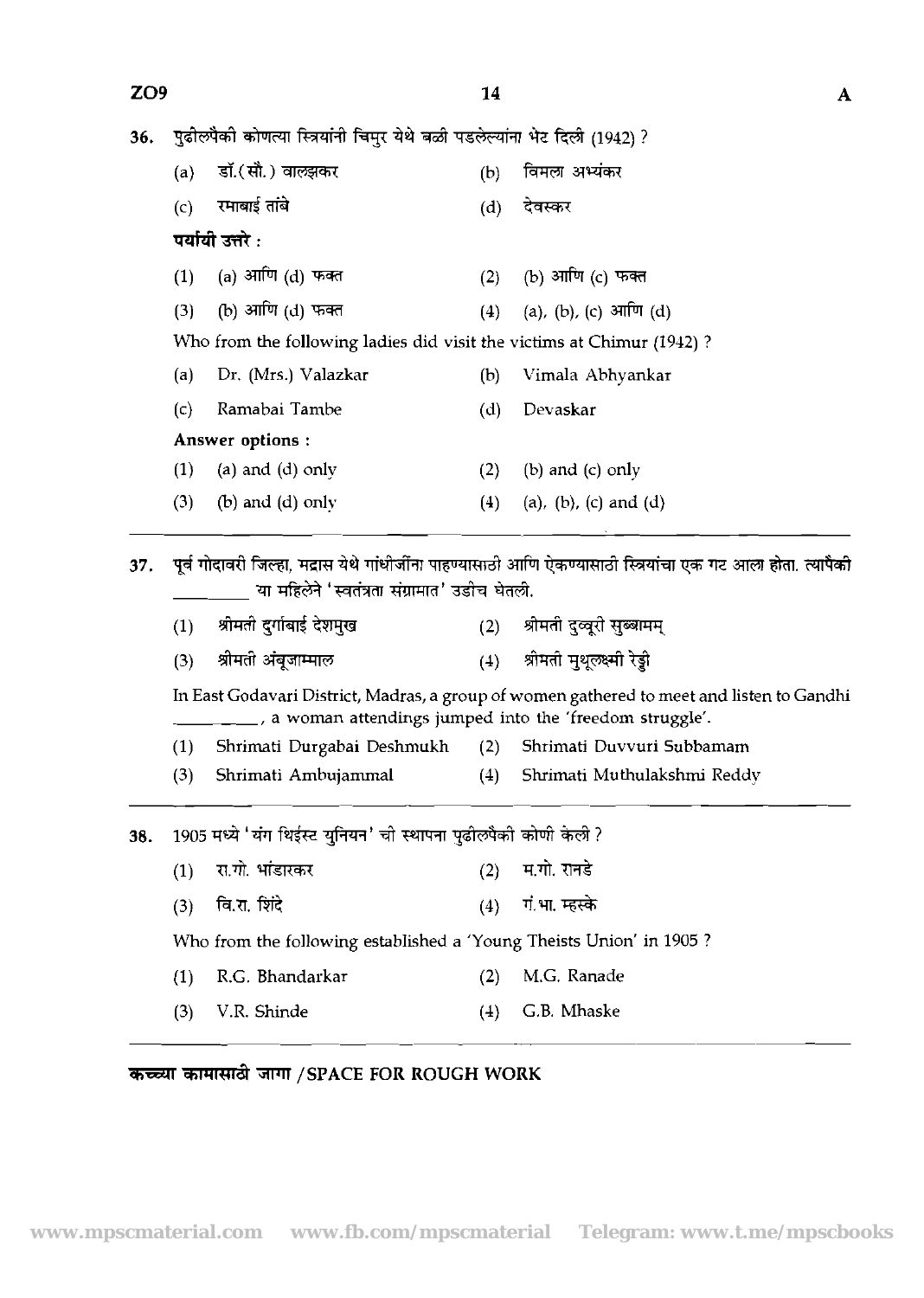| A   |                                                                                                |                                                                                                                            |                                       | 15                      |     |                                     |     |      | ZO9 |  |  |  |  |
|-----|------------------------------------------------------------------------------------------------|----------------------------------------------------------------------------------------------------------------------------|---------------------------------------|-------------------------|-----|-------------------------------------|-----|------|-----|--|--|--|--|
| 39. |                                                                                                | राणी झांशी रेजिमेंटल _____ युद्ध आघाडीवर जाण्याची संधी मिळाली होती.                                                        |                                       |                         |     |                                     |     |      |     |  |  |  |  |
|     | (1)                                                                                            | मंडाले                                                                                                                     | मायमोला<br>(2)                        |                         | (3) | शान                                 | (4) | बागो |     |  |  |  |  |
|     |                                                                                                | 'Rani Jhansi' regiment had got the opportunity to go on the war front at _____                                             |                                       |                         |     |                                     |     |      |     |  |  |  |  |
|     | (1)                                                                                            | Mandalay                                                                                                                   | Maimola<br>(2)                        |                         | (3) | Shan                                | (4) | Bago |     |  |  |  |  |
| 40. |                                                                                                | बाऊंड्री कमिशन अवॉर्ड संदर्भात पुढील पैकी कोणते/कोणती वाक्य/वाक्ये <b>बरोबर</b> आहेत ?                                     |                                       |                         |     |                                     |     |      |     |  |  |  |  |
|     | (a)                                                                                            | बाऊंड्री कमिशन अवॉर्डचा अहवाल 12 ऑगस्ट 1947 लाच तयार होता.                                                                 |                                       |                         |     |                                     |     |      |     |  |  |  |  |
|     | (b)                                                                                            | माऊंटबॅटनने तो स्वतंत्रता दिवसानंतर जाहीर करण्याचे ठरविले कारण ब्रिटीशांवर त्याची जबाबदारी पडणार<br>नाही.                  |                                       |                         |     |                                     |     |      |     |  |  |  |  |
|     |                                                                                                | पर्यायी उत्तरे :                                                                                                           |                                       |                         |     |                                     |     |      |     |  |  |  |  |
|     | (1)                                                                                            | फक्त (a) बरोबर आहे                                                                                                         |                                       |                         |     | (2) फक्त (b) बरोबर आहे              |     |      |     |  |  |  |  |
|     | (a) आणि (b) बरोबर आहेत<br>(3)                                                                  |                                                                                                                            |                                       |                         |     | (a) आणि (b) बरोबर नाहीत.            |     |      |     |  |  |  |  |
|     | Which of the following statement/statements about the Boundry Commission Award<br>is/are true? |                                                                                                                            |                                       |                         |     |                                     |     |      |     |  |  |  |  |
|     | (a)                                                                                            | Report of the Boundry Commission Award was ready by 12 <sup>th</sup> August 1947.                                          |                                       |                         |     |                                     |     |      |     |  |  |  |  |
|     | (b)                                                                                            | Mountbatten decided to make it public after Independence Day, so that the<br>responsibility would not fall on the British. |                                       |                         |     |                                     |     |      |     |  |  |  |  |
|     |                                                                                                | Answer options:                                                                                                            |                                       |                         |     |                                     |     |      |     |  |  |  |  |
|     | (1)                                                                                            | Only (a) is true                                                                                                           |                                       | Only (b) is true<br>(2) |     |                                     |     |      |     |  |  |  |  |
|     | (3)                                                                                            | (a) and (b) are true                                                                                                       |                                       | (4)                     |     | (a) and (b) are not true            |     |      |     |  |  |  |  |
| 41. |                                                                                                | ही भारतातील पहिली राष्ट्रीय प्रयोगशाळा आहे.                                                                                |                                       |                         |     |                                     |     |      |     |  |  |  |  |
|     | (1)                                                                                            | राष्ट्रीय संशोधन प्रयोगशाळा                                                                                                |                                       | (2)                     |     | राष्ट्रीय पदार्थविज्ञान प्रयोगशाळा  |     |      |     |  |  |  |  |
|     | (3)                                                                                            | राष्ट्रीय रसायन प्रयोगशाळा                                                                                                 |                                       |                         |     | राष्ट्रीय वनस्पतीशास्त्र प्रयोगशाळा |     |      |     |  |  |  |  |
|     |                                                                                                |                                                                                                                            | is India's First National Laboratory. |                         |     |                                     |     |      |     |  |  |  |  |
|     | (1)                                                                                            | National Research Laboratory                                                                                               |                                       | (2)                     |     | National Physics Laboratory         |     |      |     |  |  |  |  |
|     | (3)                                                                                            | National Chemical Laboratory                                                                                               |                                       | (4)                     |     | National Botanical Laboratory       |     |      |     |  |  |  |  |

# कच्च्या कामासाठी जागा /SPACE FOR ROUGH WORK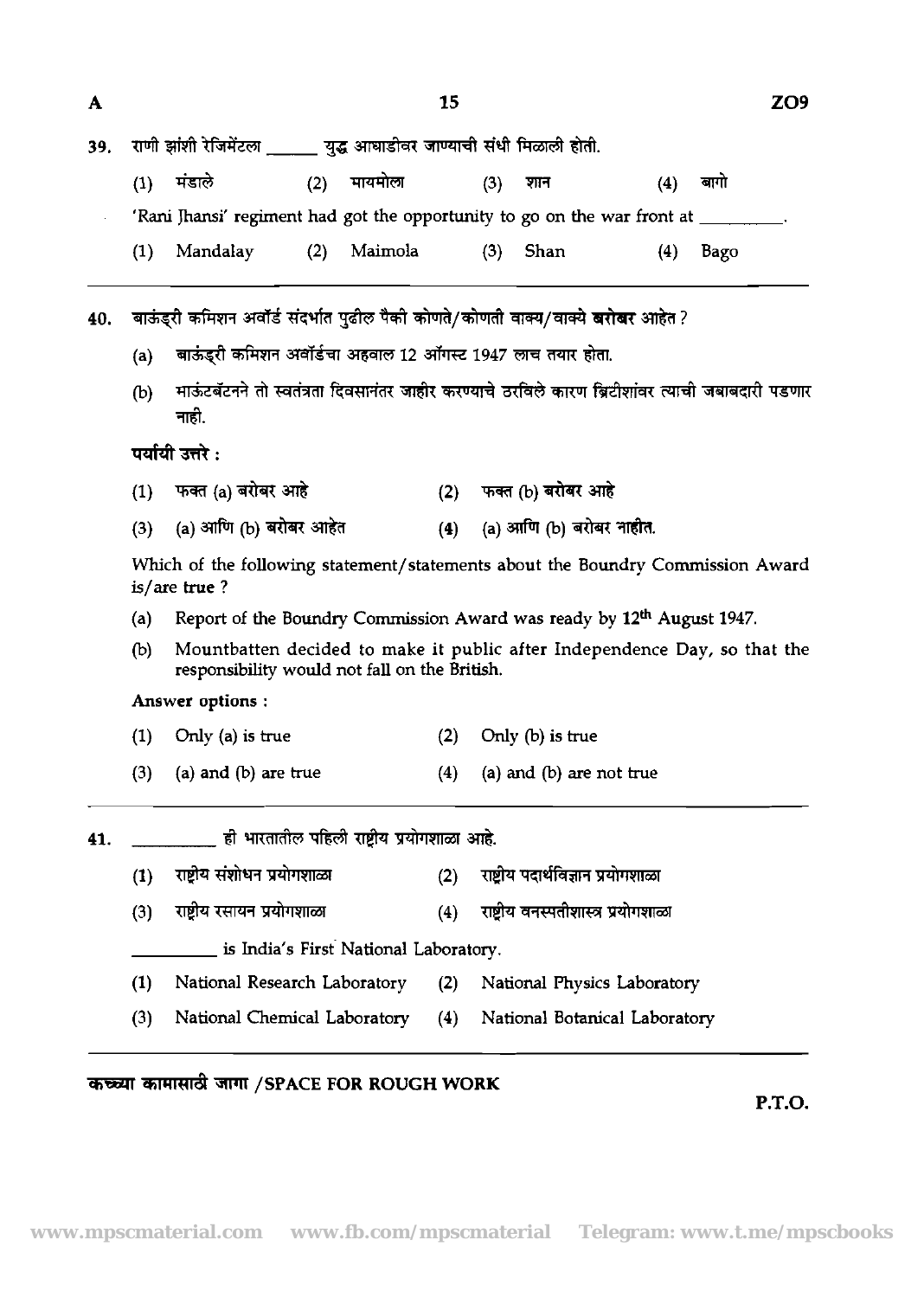| 42. |                   | जोड्या जुळवा.       |                        |                       |                                              |         |          |                                                                                                   |     |        |
|-----|-------------------|---------------------|------------------------|-----------------------|----------------------------------------------|---------|----------|---------------------------------------------------------------------------------------------------|-----|--------|
|     | $\left( a\right)$ |                     |                        | राजारामशास्त्री भागवत |                                              | (i)     |          | मराठा स्कूलचे संस्थापक                                                                            |     |        |
|     | (b)               |                     |                        | नरहर बाळकृष्ण जोशी    |                                              | (ii)    | केली     | उच्च शिक्षण घेण्यासाठी मुंबईला येण्यास कर्वेंनी ह्यांना मदत                                       |     |        |
|     | (c)               |                     |                        |                       | रॅंगलर रघुनाथ पुरुषोत्तम परांजपे             | (iii)   |          | कर्वेंचे वर्ग मित्र आणि खूप जवळचे मित्र                                                           |     |        |
|     | (d)               |                     |                        | गोपाळ कृष्ण गोखले     |                                              | (iv)    |          | कर्वेना फर्ग्युसन कॉलेज मध्ये गणित शिकविण्यासाठी बोलविले                                          |     |        |
|     |                   | पर्यायी उत्तरे:     |                        |                       |                                              |         |          |                                                                                                   |     |        |
|     |                   | (a)                 | (b)                    | (c)                   | (d)                                          |         |          |                                                                                                   |     |        |
|     | (1)               | (i)                 | (ii)                   | (iii)                 | (iv)                                         |         |          |                                                                                                   |     |        |
|     | (2)               | (iv)                | (iii)                  | (ii)                  | (i)                                          |         |          |                                                                                                   |     |        |
|     | (3)               | (i)                 | (iii)                  | (ii)                  | (iv)                                         |         |          |                                                                                                   |     |        |
|     | $\left(4\right)$  | (ii)                | (iv)                   | (i)                   | (iii)                                        |         |          |                                                                                                   |     |        |
|     |                   |                     |                        | Match the following:  |                                              |         |          |                                                                                                   |     |        |
|     | (a)               |                     |                        |                       | Rajaramshastri Bhagwat                       | (i)     |          | Founder of Maratha School                                                                         |     |        |
|     | (b)               |                     |                        |                       | Narhar Balkrishna Joshi                      | (ii)    | eduction | Karve helped him to come to Bombay for higher                                                     |     |        |
|     | (c)               |                     |                        |                       | Wranglar Raghunath<br>Purushottam Paranjapye | (iii)   |          | Was Karve's classmate and a close friend                                                          |     |        |
|     | (d)               |                     |                        |                       | Gopal Krishna Gokhale                        | (iv)    |          | Invited karve to Fergusson college to teach<br>mathematics                                        |     |        |
|     |                   | Answer options :    |                        |                       |                                              |         |          |                                                                                                   |     |        |
|     |                   | (a)                 | (b)                    | (c)                   | (d)                                          |         |          |                                                                                                   |     |        |
|     | (1)               | (i)                 | (ii)                   | (iii)                 | (iv)                                         |         |          |                                                                                                   |     |        |
|     |                   |                     |                        |                       |                                              |         |          |                                                                                                   |     |        |
|     |                   |                     |                        |                       |                                              |         |          |                                                                                                   |     |        |
|     |                   |                     |                        |                       |                                              |         |          |                                                                                                   |     |        |
|     | (2)<br>(3)<br>(4) | (iv)<br>(i)<br>(ii) | (iii)<br>(iii)<br>(iv) | (ii)<br>(ii)<br>(i)   | (i)<br>(iv)<br>(iii)                         |         |          |                                                                                                   |     |        |
| 43. |                   |                     |                        |                       |                                              |         |          | बंगालमधील मिदनापूर जिल्ह्यातील _____ येथे 17 डिसेंबर 1942 रोजी 'जातीय सरकार' अस्तित्वात आले होते. |     |        |
|     |                   | (1) बीरभूम          |                        |                       | (2) बंकुरा                                   |         |          | (3) दीनाजपूर                                                                                      | (4) | तामलुक |
|     |                   | district of Bengal. |                        |                       |                                              |         |          | 'Jatiya Sarkar' came into existance on 17 <sup>th</sup> December 1942 at _______ in Midnapur      |     |        |
|     | (1)               |                     | Birbhum                |                       | (2)                                          | Bankura |          | Dinajpur<br>(3)                                                                                   | (4) | Tamluk |

 $\overline{\mathbf{A}}$ 

# & **<sup>W</sup>/SPACE FOR ROUGH WORK**

 $\mathcal{A}$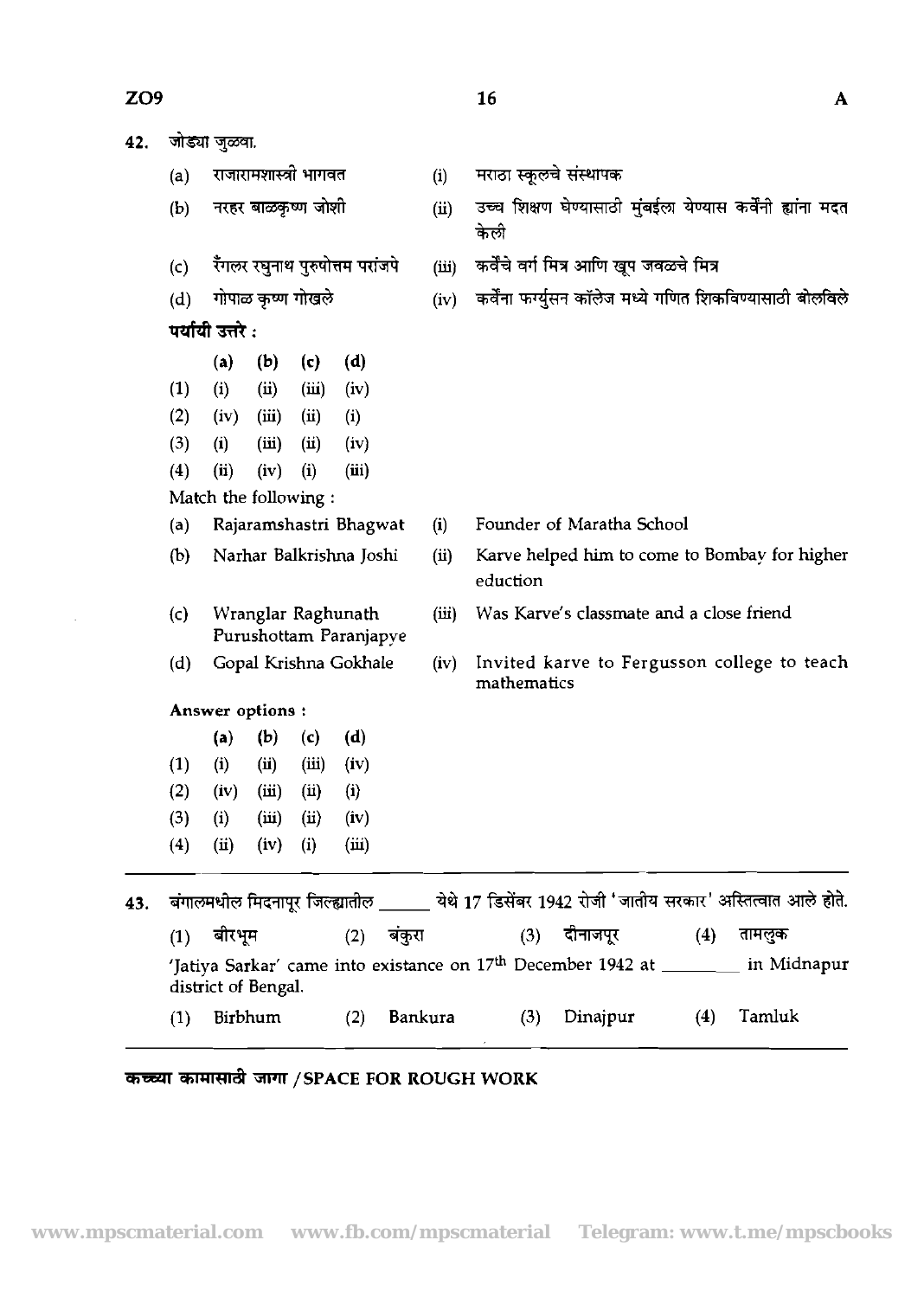| (1) | जर्मनी                                                                | (2) रशिया    | (3) | जपान                | $(4)$ चीन                                                                               |
|-----|-----------------------------------------------------------------------|--------------|-----|---------------------|-----------------------------------------------------------------------------------------|
|     |                                                                       |              |     |                     | Vasukaka Joshi and his collaborators could go to __________ to acquire the knowledge of |
|     | bomb manufacturing only through the good office of the King of Nepal. |              |     |                     |                                                                                         |
|     | $(1)$ Germany                                                         | $(2)$ Russia |     | $(3)$ $\alpha$ apan | - China<br>(4)                                                                          |

- $45.$  पंबईच्या टेलिफोन खात्यात नवे मशिन आल्याने 228 मुर्लीची नोकरी गेली. याची दखल घेत भांडवलशाही व्यवस्थेत मुंबइच्या टाल्फान खात्पात नव माशन आल्पान 228 मुलाचा नाकरा गला. याचा दखल बत माडवर<br>भांडवलदार विज्ञानाचा व तंत्रज्ञानाचा वापर स्वत:च्या फायद्यासाठी करतात ....... नवी मशीन ही क<br>पुढोल मोठी समस्या आहे असे 'सोशॅलिस्ट' मध्ये कोणी पढ़ील मोठी समस्या आहे असे 'सोशॅलिस्ट' मध्ये कोणी लिहीले?
	- (1) ना. म. जोशी **7. हे बार हो को बार हो है। अब**र्ज कर्मांडीस
	-

Taking note of the loss of job of 228 girls from the Telephone Department of Mumbai, when a new machine was introduced, who from the following wrote in Socialist ? 'In Capitalist system the capitalists are using science and technology for their benefit ....... the new machine is a big problem faced by labour movements'.

- (1) N.M. Joshi (2) George Furnandis
- (3) Comrade Randive (4) Comrade Dange (a) \*ire\*

## 46. पुढील वाक्यात कोणाचे वर्णन केले आहे ?

- 
- (a) तो नागा जमातीचा होता<br>(b) 1960 दशकात चीनकडून मदत मिळविण्यासाठी त्याने प्रथम प्रयत्न केले.
- (c) तो यनानमध्ये चार वर्ष राहिला होता.
- (d) त्याला पिपल्स लिबरेशन आर्मीने प्रशिक्षण दिले होते.
- (e) चीनच्या कल्चरल रेव्होल्युशनने तो अतिशय प्रभावित झाला होता.

पर्यायी उत्तरे :

- $(1)$ फिओ  $(2)$ इसाक सू
- टो. मईवा थांगकुल नागा  $(4)$  $(3)$

Who is described in the following sentences ?

- (a) He was a Naga tribal.<br>(b) In 1960s he was the fil
- (b) In 1960s he was the first Tried to seek the help of **China.**
- He had stayed four years in Yunnan.
- (d) He was trained by PeopIe's Liberation Army.
- (e) He was deeply impressed by the Cultural Revolution in China. Answer options :
- (1) Phizo (2) Isaak Swu
- *(3)* T. Muivah (4) Thangkul Naga

## कच्च्या कामासाठी जागा / SPACE FOR ROUGH WORK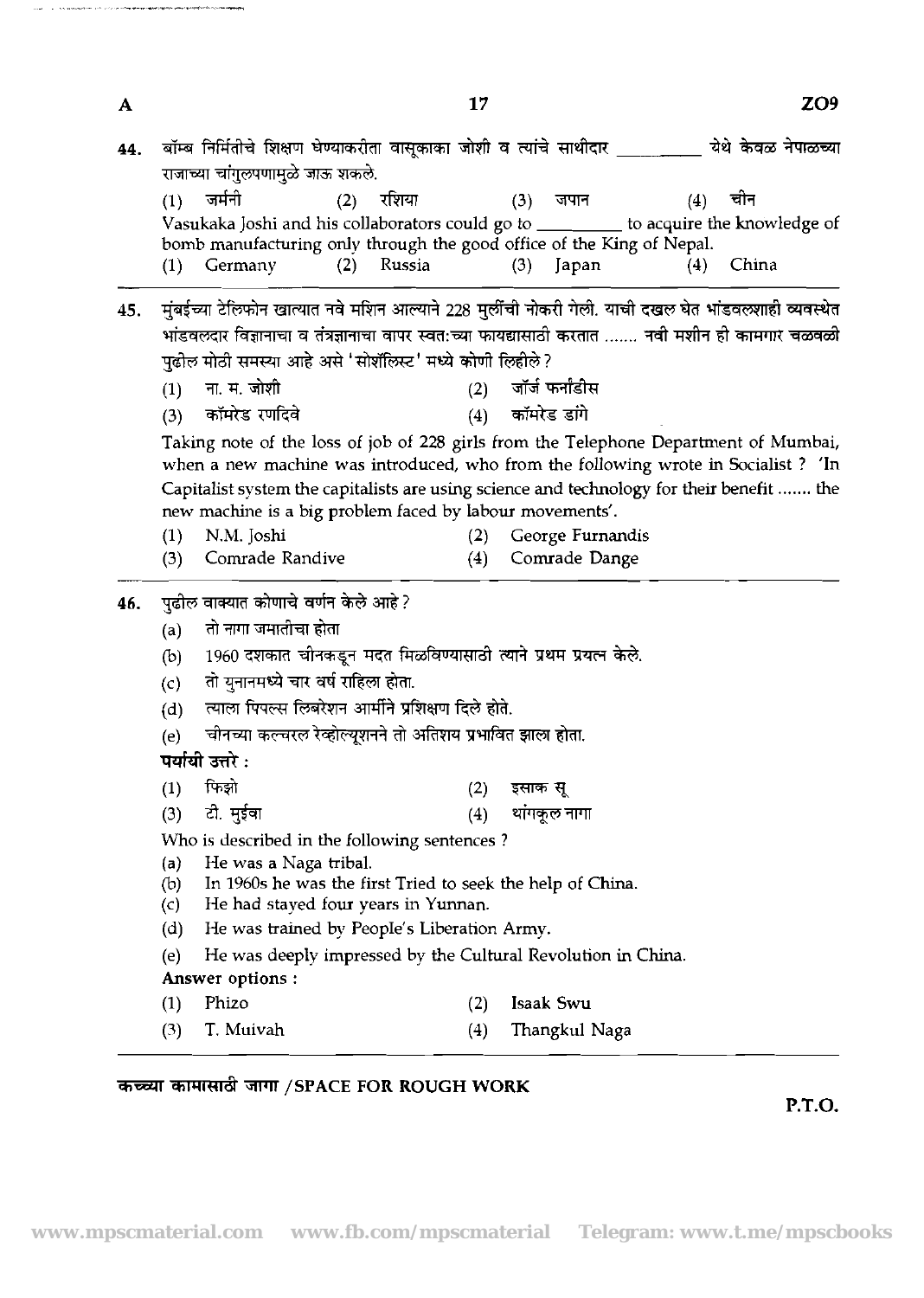| 47. | 12 फेब्रुवारी 1853 रोजी पुण्यातील एतद्देशिय स्त्रियांच्या शाळांची दुसरी वार्षिक परिक्षा घेण्यात आली. त्यावेळी<br>पुढीलपैकी कोणती व्यक्ती उपस्थित नव्हती ? |                                                                       |     |                      |                                                                                                                                                                                            |  |  |  |  |  |  |  |
|-----|-----------------------------------------------------------------------------------------------------------------------------------------------------------|-----------------------------------------------------------------------|-----|----------------------|--------------------------------------------------------------------------------------------------------------------------------------------------------------------------------------------|--|--|--|--|--|--|--|
|     | (1)                                                                                                                                                       | ब्रिगेडीयर टायडेल                                                     |     | (2) श्री. कॉकबर्न    |                                                                                                                                                                                            |  |  |  |  |  |  |  |
|     | (3)                                                                                                                                                       | सरदार आप्पासाहेब ढमढेरे                                               | (4) |                      | सरदार आबासाहेब मुझुमदार                                                                                                                                                                    |  |  |  |  |  |  |  |
|     |                                                                                                                                                           | examination?                                                          |     |                      | The Second Annual Examination of the Native Female Schools in Poona was held on 12 <sup>th</sup><br>February 1853. Who from the following was not present at that time at the place of the |  |  |  |  |  |  |  |
|     | (1)                                                                                                                                                       | Brigadiar Trydell                                                     |     |                      | (2) Mr. Cockburne                                                                                                                                                                          |  |  |  |  |  |  |  |
|     | (3)                                                                                                                                                       | Sirdar Appasahib Dhumdherry                                           | (4) |                      | Sirdar Abba Sahib Moozoomdar                                                                                                                                                               |  |  |  |  |  |  |  |
| 48. |                                                                                                                                                           | 'मराठ मोळा' आणि 'मराठमोळ्यांची पुरवणी' हे लेख कोणी लिहीले ?           |     |                      |                                                                                                                                                                                            |  |  |  |  |  |  |  |
|     | (1)                                                                                                                                                       | विष्णुशास्त्री चिपळूणकर                                               | (2) | विष्णुशास्त्री पंडित |                                                                                                                                                                                            |  |  |  |  |  |  |  |
|     | (3)                                                                                                                                                       | गोपाळ गणेश आगरकर                                                      |     |                      | (4) गोपाळ हरी देशमुख                                                                                                                                                                       |  |  |  |  |  |  |  |
|     |                                                                                                                                                           | Who wrote the articles 'Marath Mola' and 'Marathmolyanchi Puravani' ? |     |                      |                                                                                                                                                                                            |  |  |  |  |  |  |  |
|     | (1)                                                                                                                                                       | Vishnushastri Chiplunkar                                              | (2) |                      | Vishnushastri Pandit                                                                                                                                                                       |  |  |  |  |  |  |  |
|     | (3)                                                                                                                                                       | Gopal Ganesh Agarkar                                                  | (4) |                      | Gopal Hari Deshmukh                                                                                                                                                                        |  |  |  |  |  |  |  |
| 49. | पुढीलपैकी कोणत्या धर्मसुधारणा संघटनेचा शाहू महाराजांवर सर्वात जास्त प्रभाव होता ?                                                                         |                                                                       |     |                      |                                                                                                                                                                                            |  |  |  |  |  |  |  |
|     | (1)                                                                                                                                                       | आर्य समाज                                                             | (2) | सत्यशोधक समाज        |                                                                                                                                                                                            |  |  |  |  |  |  |  |
|     | (3)                                                                                                                                                       | ब्रह्मो समाज                                                          | (4) | प्रार्थना समाज       |                                                                                                                                                                                            |  |  |  |  |  |  |  |
|     | Which of the following religious reformist organizations influenced Shahu Maharaj<br>most?                                                                |                                                                       |     |                      |                                                                                                                                                                                            |  |  |  |  |  |  |  |
|     | (1)                                                                                                                                                       | Arya Samaj                                                            | (2) |                      | Satyashodhak Samaj                                                                                                                                                                         |  |  |  |  |  |  |  |
|     | (3)                                                                                                                                                       | Brahmo Samaj                                                          | (4) |                      | Prarthana Samaj                                                                                                                                                                            |  |  |  |  |  |  |  |
| 50. |                                                                                                                                                           | श्री ना.म. जोशी _________ या संघटनेचे अध्यक्ष होते.                   |     |                      |                                                                                                                                                                                            |  |  |  |  |  |  |  |
|     | (1)                                                                                                                                                       | बॉम्बे टेक्सटाईल लेबर युनियन                                          |     | (2)                  | गिरणी कामगार युनियन                                                                                                                                                                        |  |  |  |  |  |  |  |
|     | (3)                                                                                                                                                       | हिंद मजदूर सभा                                                        |     | (4)                  | भारतीय मजदूर संघ                                                                                                                                                                           |  |  |  |  |  |  |  |
|     | Shri N.M. Joshi was President of                                                                                                                          |                                                                       |     |                      |                                                                                                                                                                                            |  |  |  |  |  |  |  |
|     |                                                                                                                                                           |                                                                       |     |                      |                                                                                                                                                                                            |  |  |  |  |  |  |  |
|     | (1)                                                                                                                                                       | Bombay Textile Labour Union                                           |     | (2)                  | Girni Kamgar Union                                                                                                                                                                         |  |  |  |  |  |  |  |

 $\mathbf{A}$ 

# *कच्च्या कामासाठी जागा / SPACE FOR ROUGH WORK*

 $ZO9$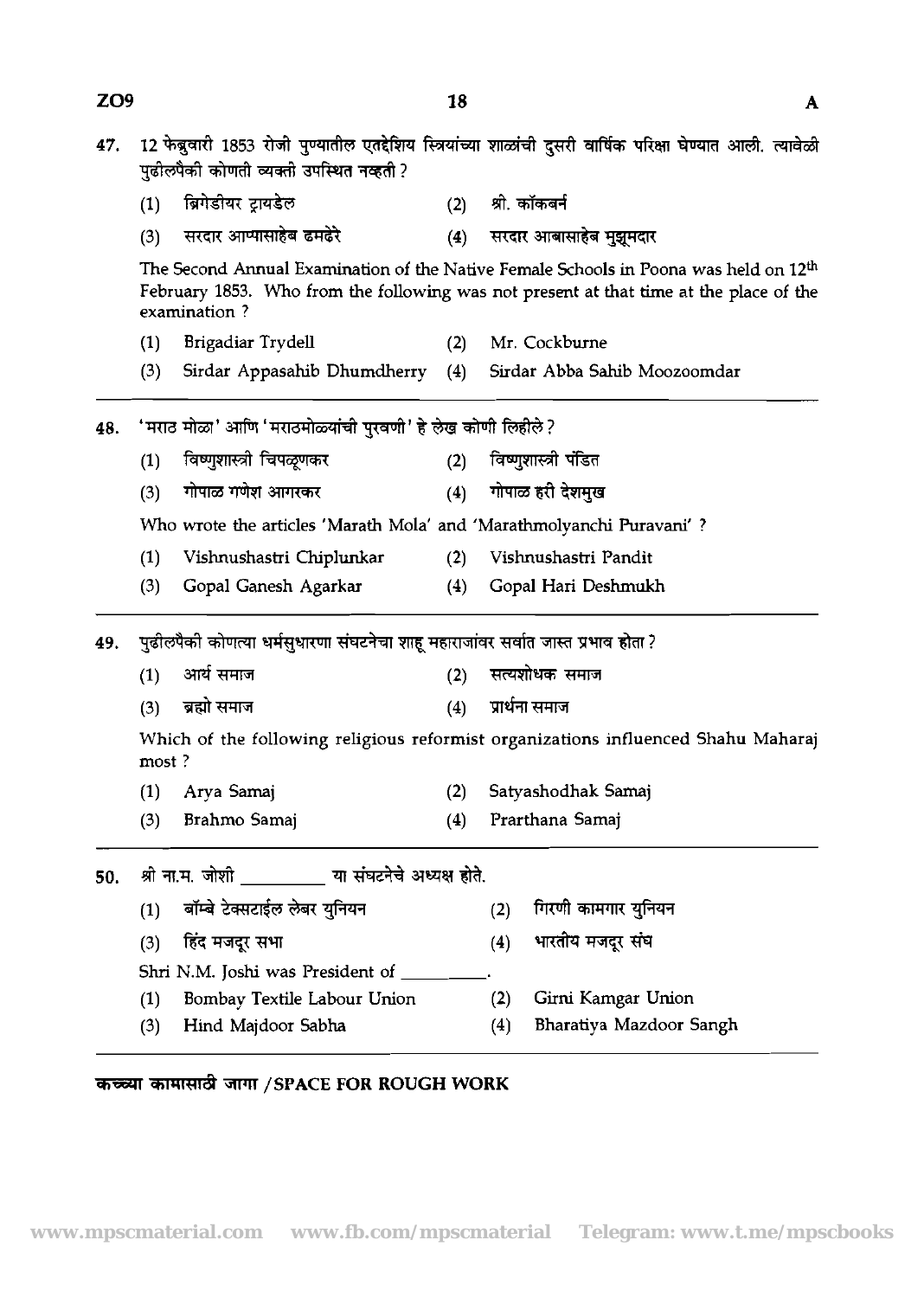**www.mpscmaterial.com www.fb.com/mpscmaterial Telegram: www.t.me/mpscbooks**

 $(1)$ लेनोन  $(2)$ झार पहिला ॲलेक्झांडर  $(3)$ टॉस्को स्टॅलोन  $(4)$ In 1953, after the death of **began** the era of friendship between India and Soviet Union. (1) Lenin (2) Czar Alexander I (3) Tortsky (4) Stalin **52. जोड्या जुळवा.** (a) पी.एस. भिंदर<br>(b) अंबिका सोनी<br>(c) रुक्साना सुलताना<br>(d) जगमोहन (a) पी.एस. भिंदर (i) वरिष्ठ पोलीस अधिकारी<br>(ii) अध्यक्ष, युवा काँग्रेस (b) अंबिका सोनी (iii) उच्चभ्र, अद्ययावत समाजात वावरत असलेली व्यक्ती व समाज सेविका (c) रुक्साना सुलताना<br>(d) जगमोहन (iv) संजय गांधीच्या भोवताली उदयास आलेल्या समविचारी व समान उद्दिष्ट (d) जगमोहन<br>**पर्यायी उत्तरे :**<br>(a) (b) (c) असलेल्या गटाचे प्रमुख सूत्रधार (a) (b) (c) (d) (1) (i) (iii) (ii) (iv) (2) (i) (ii) (iii) (iv)  $(3)$   $(iv)$   $(ii)$   $(iii)$   $(i)$  $(4)$   $(iv)$   $(iii)$   $(ii)$   $(i)$ Match the following : (i) Senior Police Officer (a) P.S. Bhinder @) Ambika Soni (ii) President of Youth Congress (iii) Socialite - Cum - Social Worker (c) Ruksana Sultana (d) Jagmohan (iv) A key member of a coterie that had sprung up around Sanjay Gandhi Answer options : (a) (b) (c) (d) (1) (i) (iii) (ii) (iv) (2) (i) (ii) (iii) (iv)

?5EZtT d 3TT /SPACE FOR ROUGH WORK

 $\mathbf{A}$ 

51. 1953 मध्ये \_\_\_\_\_\_\_\_\_ चा मृत्यु झाल्यानंतर भारत-सोव्हिएत युनियन यांच्यातील मैत्रीच्या पर्वाला प्रारंभ झाला.

19

 $(3)$   $(iv)$   $(ii)$   $(iii)$   $(i)$ (4) (iv) (iii) (ii) (i)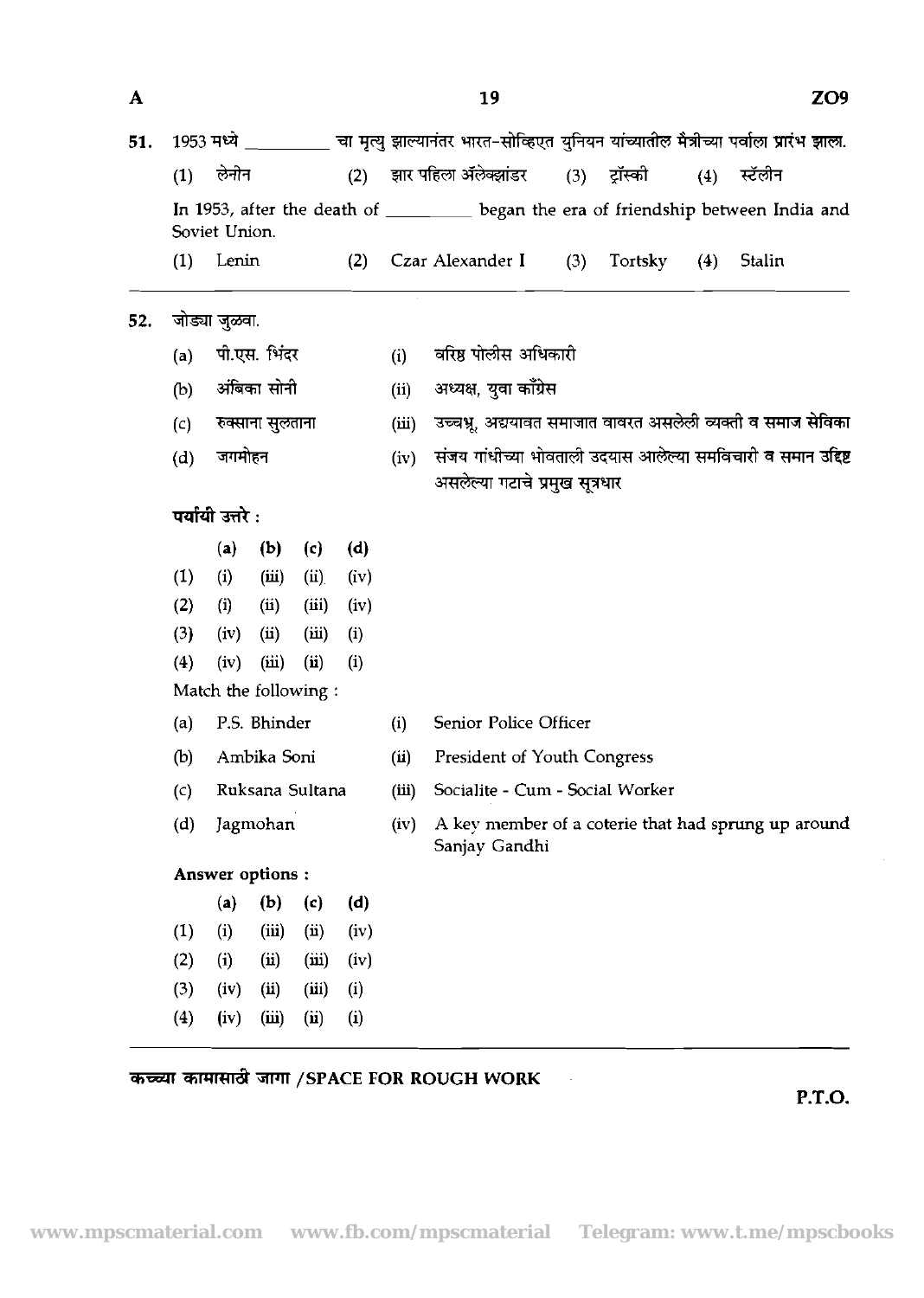| ZO <sub>9</sub> |                                                             |                                                                                    |     |              | 20  |                        |                           |     |          | $\mathbf{A}$ |  |
|-----------------|-------------------------------------------------------------|------------------------------------------------------------------------------------|-----|--------------|-----|------------------------|---------------------------|-----|----------|--------------|--|
| 53.             |                                                             | पुढीलपैकी कोणती कादंबरी अण्णाभाऊ साठेंनी लिहिली <b>नाही</b> ?                      |     |              |     |                        |                           |     |          |              |  |
|                 | (1)                                                         | चित्रा                                                                             | (2) | बारी         |     | (3)                    | वेर                       | (4) | रानगंगा  |              |  |
|                 |                                                             | Which of the following novels was not written by Annabhau Sathe?                   |     |              |     |                        |                           |     |          |              |  |
|                 | (1)                                                         | Chitra                                                                             | (2) | Bari         |     | (3)                    | Vair                      | (4) | Ranganga |              |  |
| 54.             |                                                             | आर्यबांधव समाज _________ येथे होता.                                                |     |              |     |                        |                           |     |          |              |  |
|                 | (1)                                                         | कोल्हापूर                                                                          |     | $(2)$ नागपूर |     | (3)                    | ॵऀध                       | (4) | पुणे     |              |  |
|                 |                                                             | Aryabandhav Samaj was at ________.                                                 |     |              |     |                        |                           |     |          |              |  |
|                 | (1)                                                         | Kolhapur                                                                           | (2) | Nagpur       |     | (3)                    | Aundh                     | (4) | Pune     |              |  |
| 55.             |                                                             | _________ मधून व्हिएतनामींना बाहेर काढण्यासाठी भारताने मोठी भूमिका बजावली.         |     |              |     |                        |                           |     |          |              |  |
|                 | (1)                                                         | लओस                                                                                |     |              | (2) |                        | ख्रिसमस आयलंड्स           |     |          |              |  |
|                 | (3)                                                         | कंपूचिया                                                                           |     |              | (4) | फिलीपीन्स              |                           |     |          |              |  |
|                 |                                                             | India played a major role in negotiating the Vietnamese withdrawal from _________. |     |              |     |                        |                           |     |          |              |  |
|                 | (1)                                                         | Laos                                                                               |     |              | (2) |                        | Christmas Islands         |     |          |              |  |
|                 | (3)                                                         | Kampuchea                                                                          |     |              | (4) |                        | Philippines               |     |          |              |  |
| 56.             | 'सुखदायक राज्यप्रकरणी निबंध' ही पुस्तीका कोणी लिहिली होती ? |                                                                                    |     |              |     |                        |                           |     |          |              |  |
|                 | (1)                                                         | महादेव गोविंद रानडे                                                                |     |              | (2) |                        | विष्णूबुवा ब्रह्मचारी     |     |          |              |  |
|                 | (3)                                                         | गोपाळ हरी देशमुख                                                                   |     |              | (4) |                        | विष्णुशास्त्री चिपळूणकर   |     |          |              |  |
|                 |                                                             | Who wrote the booklet 'Sukhadayak Rajyaprakarani Nibandha' ?                       |     |              |     |                        |                           |     |          |              |  |
|                 | (1)                                                         | Mahadeo Govind Ranade                                                              |     |              | (2) | Vishnubuva Brahmachari |                           |     |          |              |  |
|                 | (3)                                                         | Gopal Hari Deshmukh                                                                |     |              | (4) |                        | Vishnushastri Chiplunkar  |     |          |              |  |
| 57.             |                                                             | जॅक्सनच्या खुनासाठी पुढीलपैकी कोणाला फाशी दिले <b>नाही</b> ?                       |     |              |     |                        |                           |     |          |              |  |
|                 | (1)                                                         | अनंत लक्ष्मण कान्हेरे                                                              |     |              | (2) |                        | दत्तात्रय पांडुरंग जोशी   |     |          |              |  |
|                 | (3)                                                         | कृष्णाजी गोपाळ कर्वे                                                               |     |              | (4) |                        | विनायक नारायण देशपांडे    |     |          |              |  |
|                 |                                                             | Who from the following was not hanged for Jackson's murder?                        |     |              |     |                        |                           |     |          |              |  |
|                 | (1)                                                         | Anant Lakshman Kanhere                                                             |     |              | (2) |                        | Dattatray Pandurang Joshi |     |          |              |  |
|                 | (3)                                                         | Krishnaji Gopal Karve                                                              |     |              | (4) |                        | Vinayak Narayan Deshpande |     |          |              |  |
|                 |                                                             |                                                                                    |     |              |     |                        |                           |     |          |              |  |

# & 3lW **/SPACE FOR ROUGH WORK**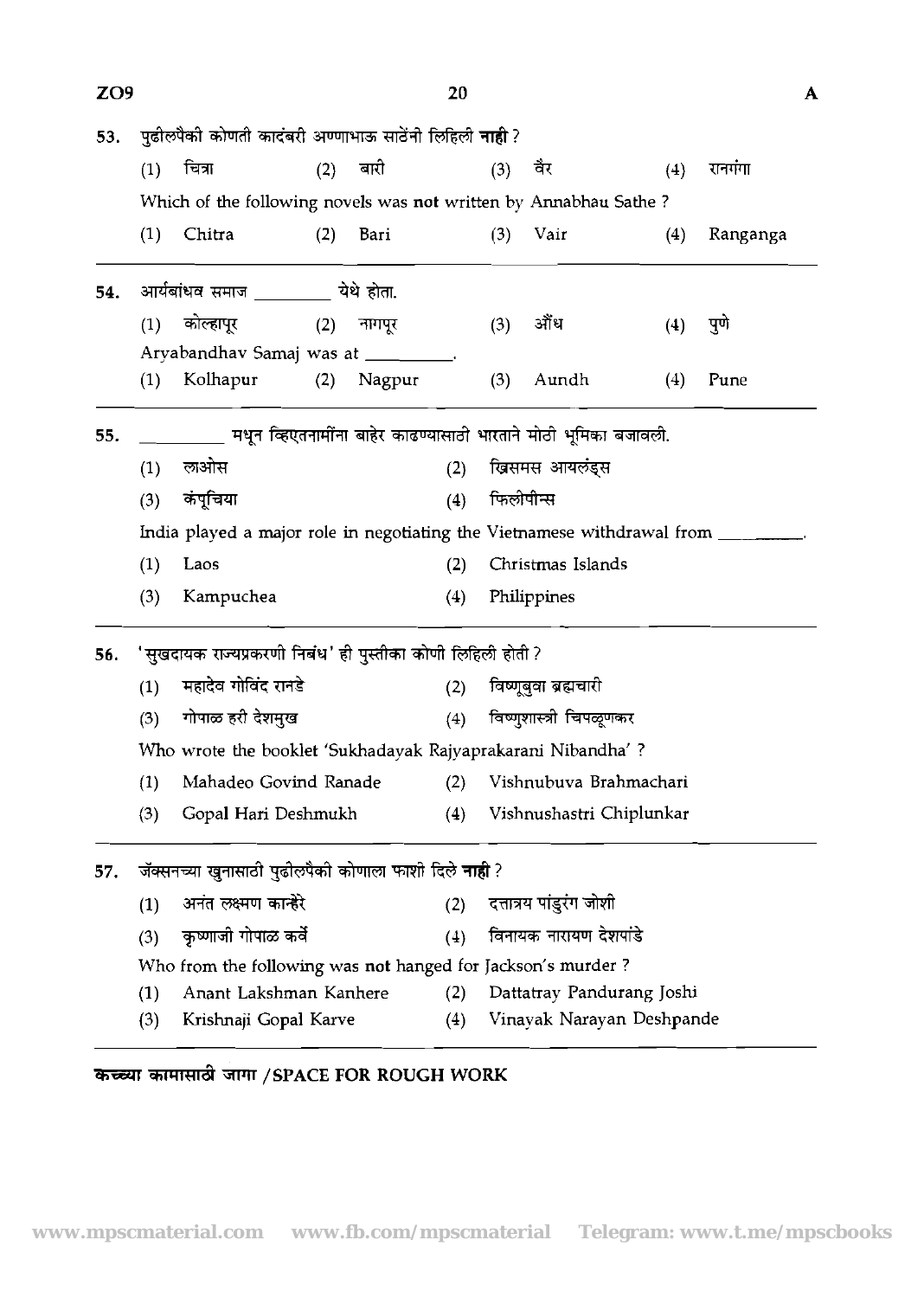- पुढील वाक्यात कोणाचे वर्णन केले आहे? 58.
	- (a) भारतीय राष्ट्रीय काँँग्रेसच्या अध्यक्षपदासाठी वल्लभभाई पटेलांनी त्यांचे नाव सुचविले होते.

- (b) ते युनायटेड प्रॉव्हिंसमधील राष्ट्रीय सभेचे कार्यकर्ते होते.
- $(c)$  जवाहरलाल नेहरु व ते वैयक्तिक पातळीवर मित्र होते.

#### पर्यायी उत्तरे :

- पुरुषोत्तमदास टंडन पुरुषोत्तमदास ठाकूरदास  $(1)$  $(2)$
- पुरुषोत्तमदास त्रिकमदास  $(4)$  $(3)$ पुरुषोत्तमदास भगवानदास

Whose description is given in the following statements ?

- (a) Vallabhbhai Pate1 had put forward his name for the Presidentship of Indian National Congress.
- (b) He was a Congressman from United Province.
- (c) He and Jawaharlala Nehru were personal friend.

#### Answer options :

- (I) Pumshottamdas Tandon **(2)** Purushottamdas Thakurdas
- (3) Purushottamdas Bhagwandas (4) Purushottamdas Tricumdas

(3) \* (4) \* \* 59.

- 
- 

Who from the following leaders had formed the Six-Nation Five Continent Initiative ?

- (1) Rajiv Gandhi (2) Indira Gandhi
- (3) Gorbachev (4) Nelson Mandela

#### *कच्च्या का*मासाठी जागा /SPACE FOR ROUGH WORK

**P.T.O.** 

 $\mathbf{A}$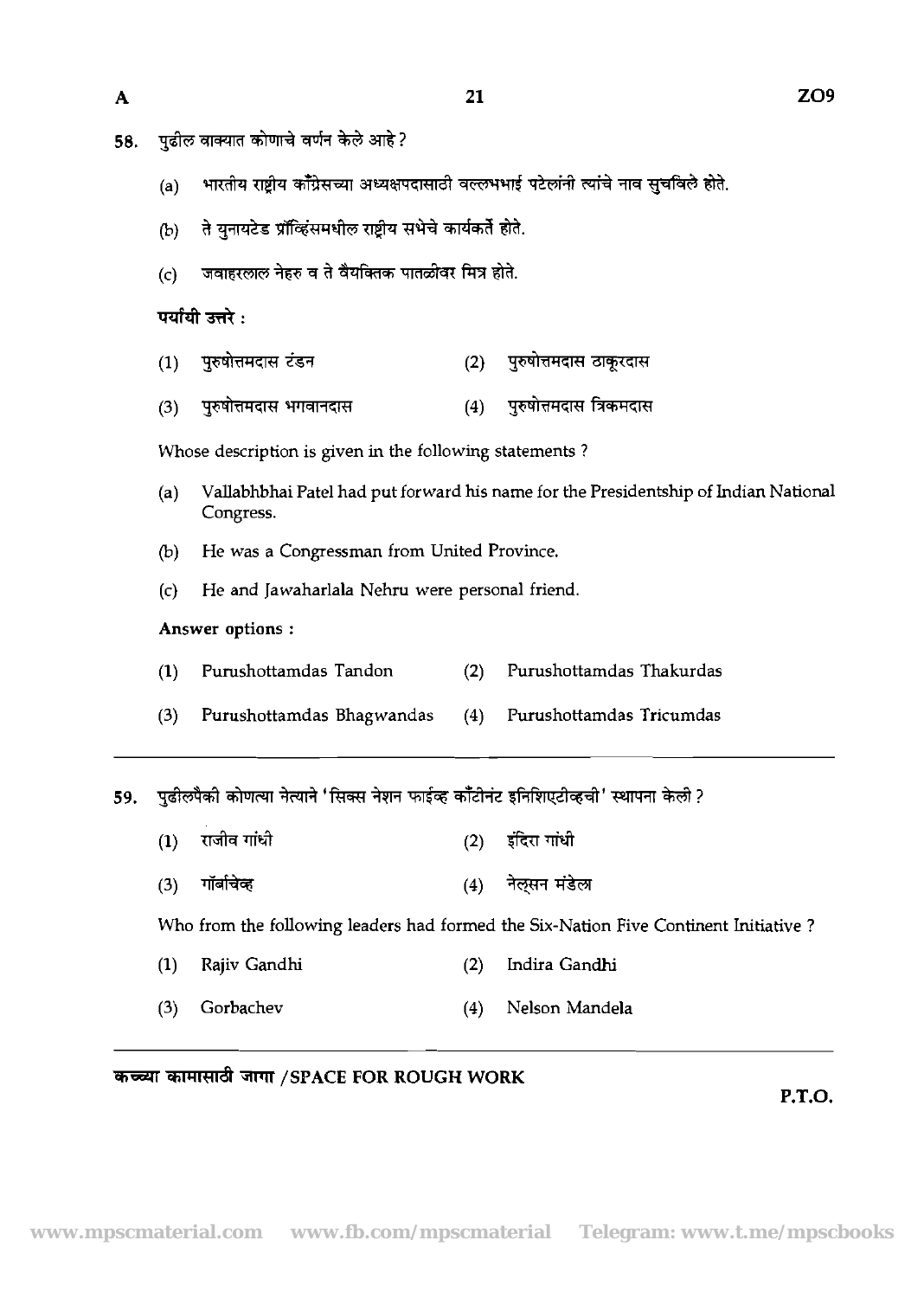| 60. |                                                                                                                                                                                             | 1966 मध्ये जेंव्हा इंदिरा गांधी पंतप्रधान झाल्या तेंव्हा संयुक्त संस्थाने आणि पाश्चिमात्य देशांशी, संबंध सुधारण्याची  |                                             |           |     |                                   |                       |     |        |  |  |  |  |
|-----|---------------------------------------------------------------------------------------------------------------------------------------------------------------------------------------------|-----------------------------------------------------------------------------------------------------------------------|---------------------------------------------|-----------|-----|-----------------------------------|-----------------------|-----|--------|--|--|--|--|
|     |                                                                                                                                                                                             | त्यांना गरज वाटली. त्यांना असे वाटण्याची कारणे कोणती होती ?                                                           |                                             |           |     |                                   |                       |     |        |  |  |  |  |
|     | (a)                                                                                                                                                                                         | संयुक्त संस्थानांना चीनच्या दहशतवादाची चांगलीच कल्पना होती.                                                           |                                             |           |     |                                   |                       |     |        |  |  |  |  |
|     | (b)                                                                                                                                                                                         | जर चीनने पुन्हा हल्ला केला तर संयुक्त संस्थानांनी मदत करण्याचे आश्वासन दिले होते.                                     |                                             |           |     |                                   |                       |     |        |  |  |  |  |
|     | (c)                                                                                                                                                                                         |                                                                                                                       | अतीवृष्टीमुळे अन्नाची खूप कमतरता भासत होती. |           |     |                                   |                       |     |        |  |  |  |  |
|     | (d)                                                                                                                                                                                         | 1962 आणि 1965 या दोन युद्धांचा एकत्रित परिणामामुळे आर्थिक स्थिती गंभीर झाली होती व मदतीची<br>आवश्यकता होती.           |                                             |           |     |                                   |                       |     |        |  |  |  |  |
|     |                                                                                                                                                                                             | पर्यायी उत्तरे :                                                                                                      |                                             |           |     |                                   |                       |     |        |  |  |  |  |
|     | (1)                                                                                                                                                                                         | (a), (b), (c) फक्त                                                                                                    |                                             |           |     | $(2)$ (a), (b), (d) फक्त          |                       |     |        |  |  |  |  |
|     | (3)                                                                                                                                                                                         | (4) (a), (b), (c) आणि (d)<br>(b), (c), (d) फक्त                                                                       |                                             |           |     |                                   |                       |     |        |  |  |  |  |
|     | When Indira Gandhi became Prime Minister in 1966, she felt that relations with the US<br>and the West needed to be improved. What were the reasons for the improvement<br>according to her? |                                                                                                                       |                                             |           |     |                                   |                       |     |        |  |  |  |  |
|     | (a)                                                                                                                                                                                         | US had better idea of Chinese Militancy.                                                                              |                                             |           |     |                                   |                       |     |        |  |  |  |  |
|     | (b)                                                                                                                                                                                         | US had promised help if China attacked again.                                                                         |                                             |           |     |                                   |                       |     |        |  |  |  |  |
|     | (c)                                                                                                                                                                                         | There was grove food shortage caused by excessive rainfall.                                                           |                                             |           |     |                                   |                       |     |        |  |  |  |  |
|     | (d)                                                                                                                                                                                         | The Critical economic situation caused by the cumulative effect of two wars in 1962<br>and 1965 necessited such help. |                                             |           |     |                                   |                       |     |        |  |  |  |  |
|     | Answer options:                                                                                                                                                                             |                                                                                                                       |                                             |           |     |                                   |                       |     |        |  |  |  |  |
|     | (1)                                                                                                                                                                                         | (a), (b), (c) only                                                                                                    |                                             |           |     | $(a)$ , $(b)$ , $(d)$ only<br>(2) |                       |     |        |  |  |  |  |
|     | (3)                                                                                                                                                                                         | $(b)$ , $(c)$ , $(d)$ only                                                                                            |                                             |           |     | (4)                               | (a), (b), (c) and (d) |     |        |  |  |  |  |
| 61. | खालीलपैकी कोणते शहर महाराष्ट्राची सांस्कृतिक राजधानी म्हणून ओळखले जाते ?                                                                                                                    |                                                                                                                       |                                             |           |     |                                   |                       |     |        |  |  |  |  |
|     |                                                                                                                                                                                             | $(1)$ मुंबई                                                                                                           | (2)                                         | कोल्हापूर |     |                                   | (3) पुणे              | (4) | नागपूर |  |  |  |  |
|     |                                                                                                                                                                                             | Which of the following city is Known as Cultural Capital of Maharashtra?                                              |                                             |           |     |                                   |                       |     |        |  |  |  |  |
|     | (1)                                                                                                                                                                                         | Mumbai                                                                                                                | (2)                                         | Kolhapur  |     | (3)                               | Poona                 | (4) | Nagpur |  |  |  |  |
| 62. |                                                                                                                                                                                             | खालीलपैकी पवन ऊर्जा केंद्राची कोणती जोडी <b>बरोबर</b> आहे?                                                            |                                             |           |     |                                   |                       |     |        |  |  |  |  |
|     | (1)                                                                                                                                                                                         | पवना-पारस                                                                                                             |                                             |           | (2) |                                   | जामखंडे-कोयना         |     |        |  |  |  |  |
|     | (3)                                                                                                                                                                                         | जामखंडे-चाळकेवाडी                                                                                                     |                                             |           | (4) |                                   | चाळकेवाडी-डहाणू       |     |        |  |  |  |  |
|     |                                                                                                                                                                                             | Which of the following pair of wind energy centres is correct?                                                        |                                             |           |     |                                   |                       |     |        |  |  |  |  |
|     | (1)                                                                                                                                                                                         | Pavana - Paras                                                                                                        |                                             |           |     | Jamsande - Koyna                  |                       |     |        |  |  |  |  |
|     | (3)                                                                                                                                                                                         | Jamsande - Chalkewadi                                                                                                 |                                             |           | (4) |                                   | Chalkewadi - Dahanu   |     |        |  |  |  |  |

# कच्च्या कामासाठी जागा /SPACE FOR ROUGH WORK

 $\bar{\mathbf{N}}_j$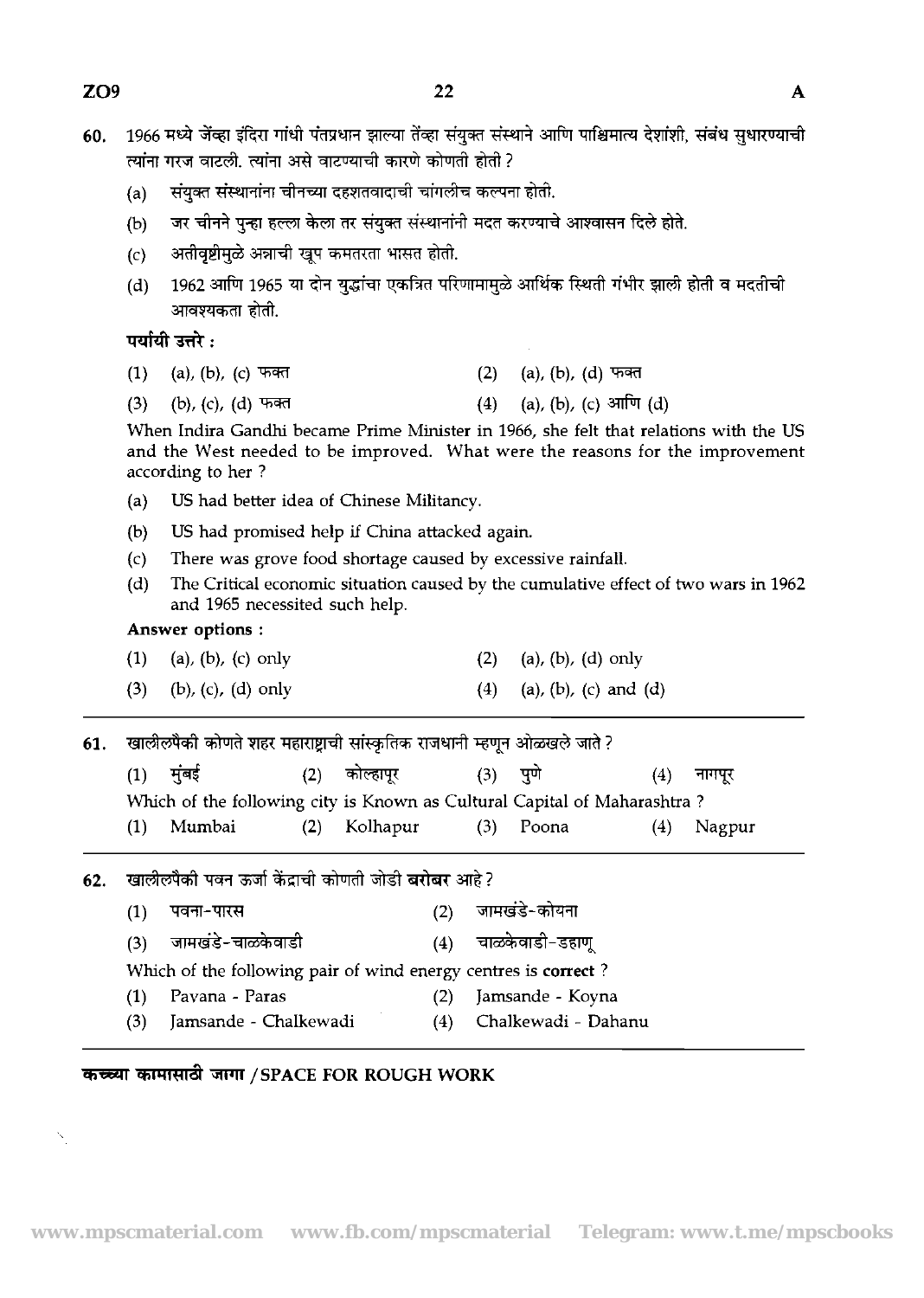63. जोड्या लावा :

| स्तंभ - I |     | स्तंभ - II |
|-----------|-----|------------|
| ( नदी )   |     | (u, v)     |
| अरुणावती  | (i) | पुरमेपाडा  |

23

- <sub>(a) अरुआवता</sub> (i) <sub>नुस्म गडा</sub><br>(b) बोरी (ii) बोरकुंड
- (4 =m (i) **m**   $(d)$  कानोली  $(iv)$  मालनगांव
- **पर्यायी उत्तरे:**

|     | (a)      | (b)      | $\mathsf{(c)}$ | (d)   |
|-----|----------|----------|----------------|-------|
| (1) | (iii)    | $\bf(i)$ | (ii)           | (iv)  |
| (2) | (iii)    | $\bf(i)$ | (iv)           | (ii)  |
| (3) | $\bf(i)$ | (iii)    | $\rm(ii)$      | (iv)  |
| (4) | (iv)     | (ii)     | $\bf(i)$       | (iii) |

Match the following :

|     | Column - I | Column - II |               |  |  |  |
|-----|------------|-------------|---------------|--|--|--|
|     | (River)    |             | (Dam)         |  |  |  |
| (a) | Arunavati  | (i)         | Purmepada     |  |  |  |
| (b) | Bori       | (ii)        | Borkund       |  |  |  |
| (c) | Kan        | (iii)       | Karvand       |  |  |  |
| (d) | Kanoli     |             | (iv) Malangav |  |  |  |

Answer options :

| $\bf(a)$          | (b)      | $\mathbf{(c)}$ | (d)   |
|-------------------|----------|----------------|-------|
| (iii)             | $\bf(i)$ | (i)            | (iv)  |
| (iii)             | $\bf(i)$ | (iv)           | (i)   |
| $\left( i\right)$ | (iii)    | (ii)           | (iv)  |
| (iv)              | (i)      | $\bf(i)$       | (iii) |
|                   |          |                |       |

## *कच्च्या कामासाठी जागा /SPACE FOR ROUGH WORK*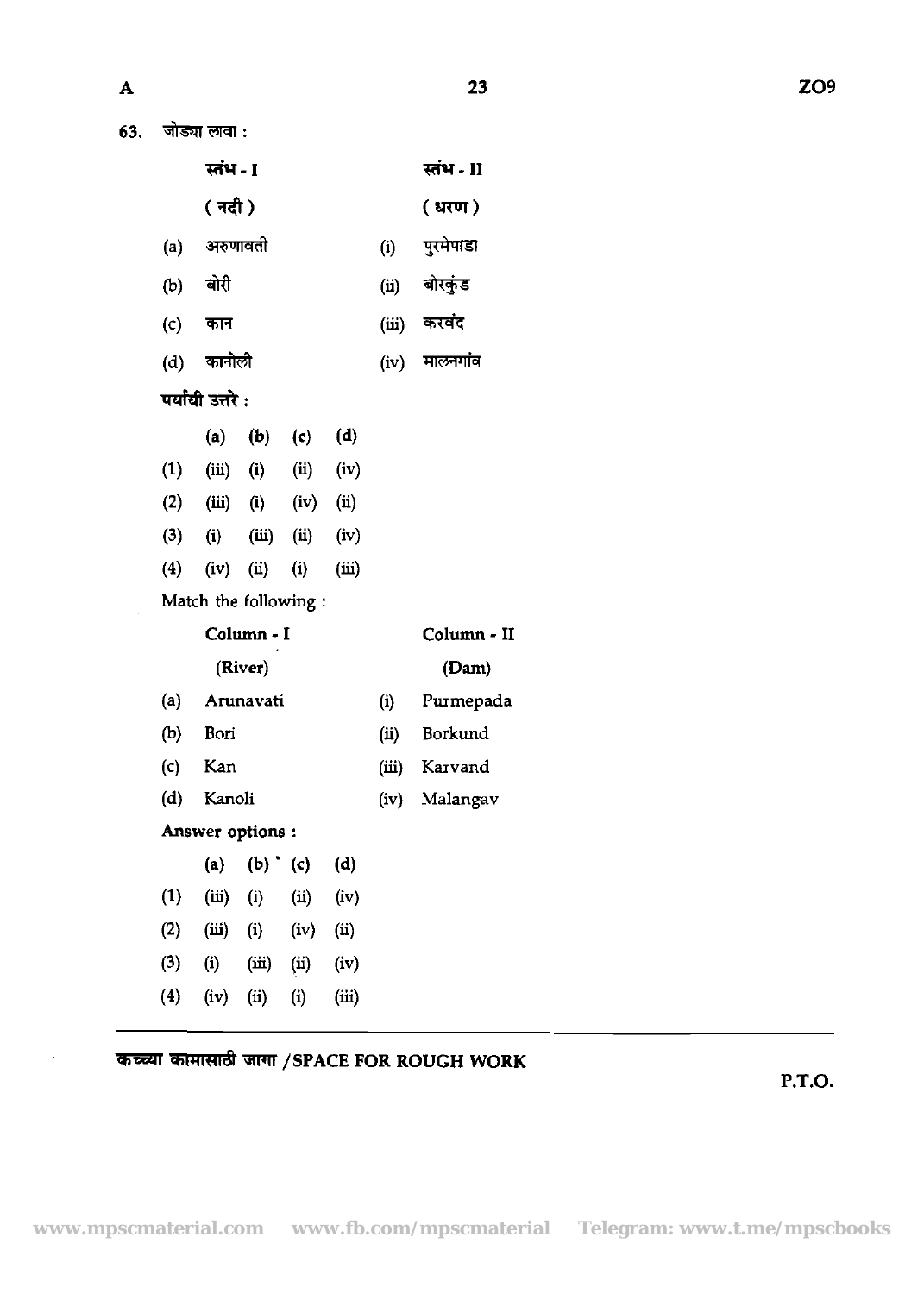- खाली महाराष्ट्रातील महत्वाची शिखरांची यादी दिली आहे. खालीलपैकी कोणता चढता क्रम (कमी उंची कडून जास्त 64. उंची) **बरोबर** आहे?
	- $(1)$ साल्हेर, सप्तशृंगी, त्रंबकेश्वर, कळसूबाई
	- त्रंबकेश्वर, सप्तशृंगी, साल्हेर, कळसूबाई  $(2)$
	- कळसूबाई, सप्तशृंगी, साल्हेर, त्रंबकेश्वर  $(3)$
	- सप्तशृंगी, साल्हेर, कळसूबाई, त्रंबकेश्वर  $(4)$

The following is the list of important peaks in Maharashtra. Which of the following ascending order i.e (lower to higher height) is **correct** ?

- **(1)** Salher, Saptashring, Trambakeshwar, Kalsubai
- **(2)** Trambakeshwar, Saptashringi, Salher, Kalsubai
- **(3)** Kalsubai, Saptashringi, Salher, Trambakeshwar
- (4) Saptashrmgi, Salher, Kalsubai, Trambakeshwar

**65.** कोकण रेल्वे मार्गावरील खारेपाटण हे स्थानक कोणत्या जिल्ह्यात आहे ?

| (3) | Kalsubai, Saptashringi, Salher, Trambakeshwar                                |     |          |     |           |     |      |  |
|-----|------------------------------------------------------------------------------|-----|----------|-----|-----------|-----|------|--|
| (4) | Saptashringi, Salher, Kalsubai, Trambakeshwar                                |     |          |     |           |     |      |  |
|     | कोकण रेल्वे मार्गावरील खारेपाटण हे स्थानक कोणत्या जिल्ह्यात आहे ?            |     |          |     |           |     |      |  |
|     | रायगड                                                                        | (2) | सिंधदर्ग | (3) | रत्नागिरी | (4) | ठाणे |  |
|     | In Konkan Railway, Kharepatan Station is in which of the following district? |     |          |     |           |     |      |  |

|  | (1) Raigad |  | (2) Sindhudurg (3) Ratnagiri |  |  |  | $(4)$ Thane |
|--|------------|--|------------------------------|--|--|--|-------------|
|--|------------|--|------------------------------|--|--|--|-------------|

|    | .         |                                        |     | $\left( 2 \right)$ $\left( 2 \right)$       |     | $\cup$ $\cup$ $\cup$ $\cup$ $\cup$ $\cup$ $\cup$                             |                   | ויוט ו <del>י</del> ו |
|----|-----------|----------------------------------------|-----|---------------------------------------------|-----|------------------------------------------------------------------------------|-------------------|-----------------------|
|    |           |                                        |     |                                             |     | In Konkan Railway, Kharepatan Station is in which of the following district? |                   |                       |
|    | (1)       | Raigad                                 | (2) | Sindhudurg                                  | (3) | Ratnagiri                                                                    | (4)               | Thane                 |
| 6. |           | खालीलपैकी कोणता खडक रूपांतरीत खडक आहे? |     |                                             |     |                                                                              |                   |                       |
|    | $\bf(1)$  | সাল                                    |     | बेसॉल्ट                                     | (3) | सगमरवर                                                                       | $\left( 4\right)$ | रेती खडक              |
|    |           |                                        |     | Which of the following is metamorphic rock? |     |                                                                              |                   |                       |
|    | $\bf (1)$ | Shale                                  | [2] | <b>Basalt</b>                               | (3) | Marble                                                                       | [4]               | Sandstone             |

67. खालीलपैको कोणत्या नदीचे खोरे महाराष्ट्रातील सर्वात मोठे खोरे आहे ?

| (1) गोदावरी खोरे  | (2) भीमा खोरे          |
|-------------------|------------------------|
| $(3)$ कृष्णा खोरे | $(4)$ तापी-पूर्णा खोरे |

Which of the following river basin is the largest basin in Maharashtra?

- **(1)** Godavari basin **(2)** Bhirna basin
- **(3)** Krishna basin **(4)** Tapi-Purna basin

**W4R&** jrmr **/SPACE FOR ROUGH WORK** 

-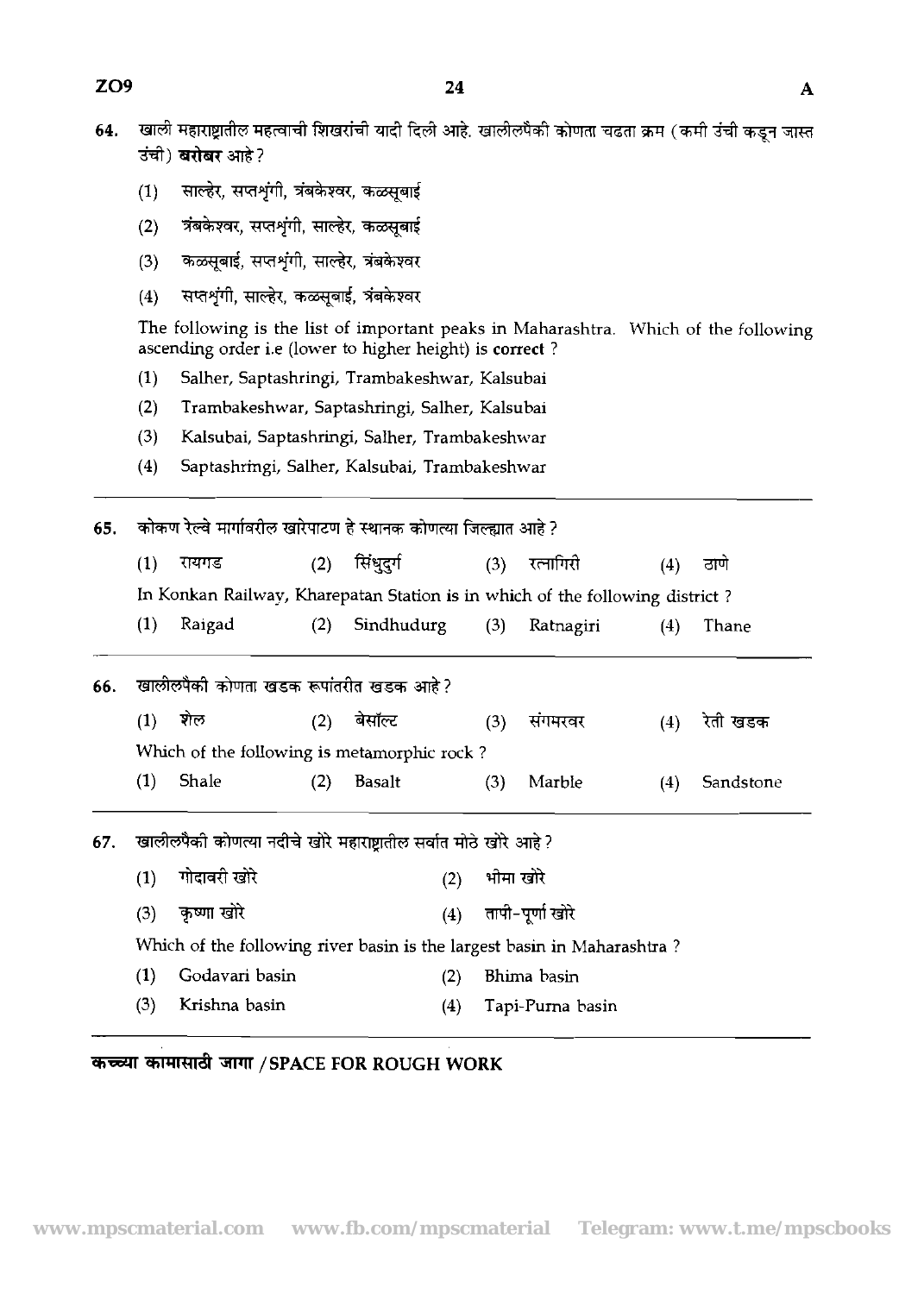$\boldsymbol{\mathsf{A}}$ 

 $\ddotsc$ 

|                   |                                                             | 25                                                                                             | ZO <sub>9</sub> |
|-------------------|-------------------------------------------------------------|------------------------------------------------------------------------------------------------|-----------------|
| 68. जोड्या लावा : |                                                             |                                                                                                |                 |
|                   | स्तंभ - I                                                   | स्तंभ - II                                                                                     |                 |
|                   | ( जिल्हे )                                                  | (अभयारण्य)                                                                                     |                 |
| (a)               | गडचिरोली                                                    | (i) फणसाड                                                                                      |                 |
|                   |                                                             | (ii) सागरेश्वर                                                                                 |                 |
| (b) चंद्रपूर      |                                                             |                                                                                                |                 |
| (c)               | रायगड                                                       | (iii) चपराळा                                                                                   |                 |
| (d)               | सांगली                                                      | (iv) अंधारी                                                                                    |                 |
|                   | पर्यायी उत्तरे :                                            |                                                                                                |                 |
|                   | (a) (b) (c) (d)                                             |                                                                                                |                 |
| (1)               | $(iii)$ $(ii)$ $(i)$<br>(iv)                                |                                                                                                |                 |
| (2)<br>(3)        | $(iii)$ $(iv)$ $(i)$ $(ii)$<br>$(iii)$ $(ii)$<br>$(iv)$ (i) |                                                                                                |                 |
| $(4)$ (ii)        | $(iii)$ $(iv)$ $(i)$                                        |                                                                                                |                 |
|                   | Match the following :                                       |                                                                                                |                 |
|                   | Column - I                                                  | Column - II                                                                                    |                 |
|                   | (Districts)                                                 | (Wildlife Sanctuary)                                                                           |                 |
| (a)               | Gadchiroli                                                  | (i) Phansad                                                                                    |                 |
| (b)               | Chandrapur                                                  | (ii) Sagareshwar                                                                               |                 |
| (c)               | Raigad<br>(d) Sangli                                        | (iii) Chaprala<br>(iv) Andhari                                                                 |                 |
|                   | Answer options :                                            |                                                                                                |                 |
|                   | (a) (b) (c) (d)                                             |                                                                                                |                 |
|                   | (1) (iv) (iii) (ii) (i)                                     |                                                                                                |                 |
|                   | (2) (iii) (iv) (i) (ii)                                     |                                                                                                |                 |
|                   | (3) $(iv)$ (i) $(iii)$ (ii)                                 |                                                                                                |                 |
|                   | (4) (ii) (iii) (iv) (i)                                     |                                                                                                |                 |
|                   | 69.   खालीलपैकी कोणी भूरूप चक्राची संकल्पना मांडली ?        |                                                                                                |                 |
|                   | (1) आल्फ्रेड वेगनर                                          | (2)    रिचर्ड हार्टशोन                                                                         |                 |
|                   |                                                             |                                                                                                |                 |
|                   | (3) कार्ल रिटर                                              | (4) डब्लू.एम. डेव्हिस                                                                          |                 |
|                   | (1) Alfred Wegnar                                           | Who amongst the following developed the concept of cycle of erosion?<br>(2) Richard Heartshone |                 |
|                   | (3) Karl Ritter                                             | $(4)$ W.M. Devis                                                                               |                 |
|                   |                                                             |                                                                                                |                 |
|                   |                                                             |                                                                                                |                 |

# *कच्च्या कामासाठी जागा / SPACE FOR ROUGH WORK*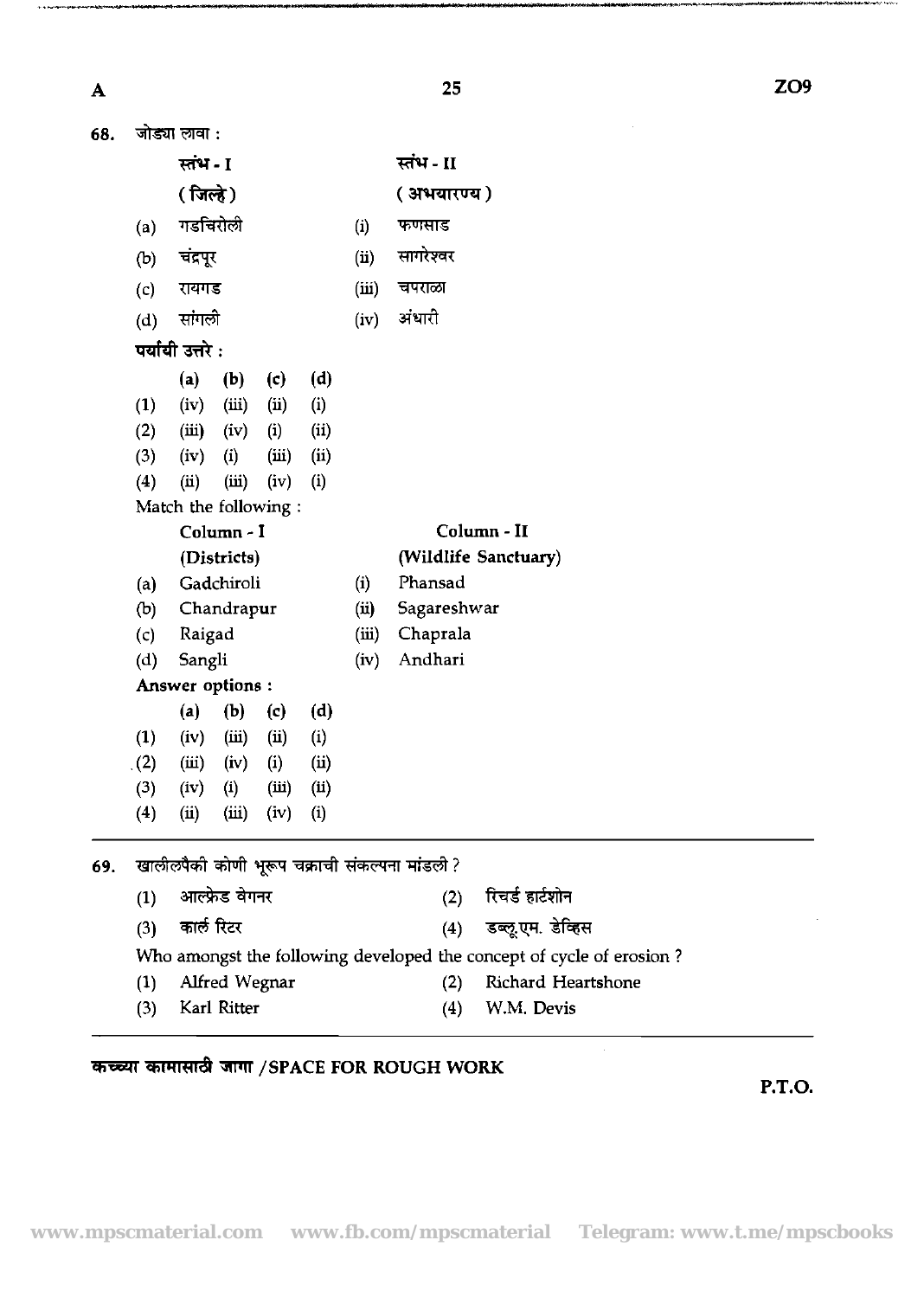J.

| ZO <sub>9</sub>               |                   |                                 |                                                                                                      |                                                                                    |                                                                       |                       |                                    |      |                                                                                                                                                                                                                                                                   | A                                                                                   |  |  |
|-------------------------------|-------------------|---------------------------------|------------------------------------------------------------------------------------------------------|------------------------------------------------------------------------------------|-----------------------------------------------------------------------|-----------------------|------------------------------------|------|-------------------------------------------------------------------------------------------------------------------------------------------------------------------------------------------------------------------------------------------------------------------|-------------------------------------------------------------------------------------|--|--|
|                               |                   |                                 |                                                                                                      |                                                                                    |                                                                       |                       |                                    |      |                                                                                                                                                                                                                                                                   |                                                                                     |  |  |
| चिपळूण<br>लांजा<br>(2)<br>(1) |                   |                                 |                                                                                                      |                                                                                    |                                                                       |                       | (3)                                | खेड  | (4)                                                                                                                                                                                                                                                               | दापोली                                                                              |  |  |
|                               |                   |                                 |                                                                                                      |                                                                                    |                                                                       |                       |                                    |      |                                                                                                                                                                                                                                                                   |                                                                                     |  |  |
| (1)                           |                   |                                 |                                                                                                      | (2)                                                                                | Chiplun                                                               |                       | (3)                                | Khed | (4)                                                                                                                                                                                                                                                               | Dapoli                                                                              |  |  |
|                               |                   |                                 |                                                                                                      |                                                                                    |                                                                       |                       |                                    |      |                                                                                                                                                                                                                                                                   |                                                                                     |  |  |
|                               |                   |                                 |                                                                                                      |                                                                                    |                                                                       |                       |                                    |      |                                                                                                                                                                                                                                                                   |                                                                                     |  |  |
|                               |                   |                                 |                                                                                                      |                                                                                    |                                                                       |                       |                                    |      |                                                                                                                                                                                                                                                                   |                                                                                     |  |  |
| सापुतारा<br>(a)               |                   |                                 |                                                                                                      |                                                                                    |                                                                       |                       |                                    |      |                                                                                                                                                                                                                                                                   |                                                                                     |  |  |
|                               |                   |                                 |                                                                                                      |                                                                                    |                                                                       |                       |                                    |      |                                                                                                                                                                                                                                                                   |                                                                                     |  |  |
|                               |                   |                                 |                                                                                                      |                                                                                    |                                                                       |                       |                                    |      |                                                                                                                                                                                                                                                                   |                                                                                     |  |  |
|                               | वणी               |                                 |                                                                                                      |                                                                                    |                                                                       |                       |                                    |      |                                                                                                                                                                                                                                                                   |                                                                                     |  |  |
|                               |                   |                                 |                                                                                                      |                                                                                    |                                                                       |                       |                                    |      |                                                                                                                                                                                                                                                                   |                                                                                     |  |  |
|                               |                   |                                 |                                                                                                      |                                                                                    |                                                                       |                       |                                    |      |                                                                                                                                                                                                                                                                   |                                                                                     |  |  |
| (1)                           |                   | (iii)                           |                                                                                                      |                                                                                    |                                                                       |                       |                                    |      |                                                                                                                                                                                                                                                                   |                                                                                     |  |  |
| (2)                           | (iv)              | (ii)                            | (iii)                                                                                                |                                                                                    |                                                                       |                       |                                    |      |                                                                                                                                                                                                                                                                   |                                                                                     |  |  |
| (3)                           | (ii)              | (iv)                            | (iii)                                                                                                |                                                                                    |                                                                       |                       |                                    |      |                                                                                                                                                                                                                                                                   |                                                                                     |  |  |
| (4)                           | (i)               | (iv)                            | (i)                                                                                                  | (iii)                                                                              |                                                                       |                       |                                    |      |                                                                                                                                                                                                                                                                   |                                                                                     |  |  |
|                               |                   |                                 |                                                                                                      |                                                                                    |                                                                       |                       |                                    |      |                                                                                                                                                                                                                                                                   |                                                                                     |  |  |
|                               |                   |                                 |                                                                                                      |                                                                                    |                                                                       |                       |                                    |      |                                                                                                                                                                                                                                                                   |                                                                                     |  |  |
|                               |                   |                                 |                                                                                                      |                                                                                    |                                                                       |                       |                                    |      |                                                                                                                                                                                                                                                                   |                                                                                     |  |  |
|                               |                   |                                 |                                                                                                      |                                                                                    |                                                                       | (i)                   |                                    |      |                                                                                                                                                                                                                                                                   |                                                                                     |  |  |
| (b)                           |                   |                                 |                                                                                                      |                                                                                    |                                                                       | (ii)                  |                                    |      |                                                                                                                                                                                                                                                                   |                                                                                     |  |  |
| (c)                           |                   |                                 |                                                                                                      |                                                                                    |                                                                       | (iii)                 |                                    |      |                                                                                                                                                                                                                                                                   |                                                                                     |  |  |
| (d)                           |                   |                                 |                                                                                                      |                                                                                    |                                                                       | (iv)                  |                                    |      |                                                                                                                                                                                                                                                                   |                                                                                     |  |  |
|                               |                   |                                 |                                                                                                      |                                                                                    |                                                                       |                       |                                    |      |                                                                                                                                                                                                                                                                   |                                                                                     |  |  |
|                               | (a)               | (b)                             | (c)                                                                                                  | (d)                                                                                |                                                                       |                       |                                    |      |                                                                                                                                                                                                                                                                   |                                                                                     |  |  |
| (1)                           | (ii)              | (iii)                           | (i)                                                                                                  | (iv)                                                                               |                                                                       |                       |                                    |      |                                                                                                                                                                                                                                                                   |                                                                                     |  |  |
| (2)                           | (iv)              | (ii)                            | (iii)                                                                                                | (i)                                                                                |                                                                       |                       |                                    |      |                                                                                                                                                                                                                                                                   |                                                                                     |  |  |
| (3)                           | (i)               | (iv)                            | (iii)                                                                                                | (i)                                                                                |                                                                       |                       |                                    |      |                                                                                                                                                                                                                                                                   |                                                                                     |  |  |
| (4)                           | (i)               | (iv)                            | (i)                                                                                                  | (iii)                                                                              |                                                                       |                       |                                    |      |                                                                                                                                                                                                                                                                   |                                                                                     |  |  |
|                               | (b)<br>(c)<br>(d) | district?<br>(a)<br>(ii)<br>(a) | Lanja<br>जोड्या लावा :<br>स्तंभ - I<br>यवले<br>पर्यायी उत्तरे :<br>(b)<br>Saputara<br>Yawale<br>Vani | नांदूर-मधमेश्वर<br>(c)<br>(i)<br>Column - I<br>(Tourist Place)<br>Answer options : | ( पर्यटण ठिकाण )<br>(d)<br>(iv)<br>(i)<br>(i)<br>Match the following: | Nandur - Madhameshwar | 26<br>(i)<br>(ii)<br>(iii)<br>(iv) |      | लोटेमाळ हे औद्योगिक केंद्र रत्नागिरी जिल्ह्यात कोणत्या तालुक्यात आहे ?<br>स्तंभ - II<br>( प्रसिद्ध )<br>सिल्क साड्या<br>थंड हवेचे ठिकाण<br>सप्तशृंगी<br>फ्लेमिंगो<br>Column - II<br>(Known for)<br><b>Silk Sarees</b><br>Hill station<br>Saptashringi<br>Flemingo | Lotemal industrial estate is located in which of the following talukas of Ratnagiri |  |  |

# *कच्च्या कामासाठी जागा / SPACE FOR ROUGH WORK*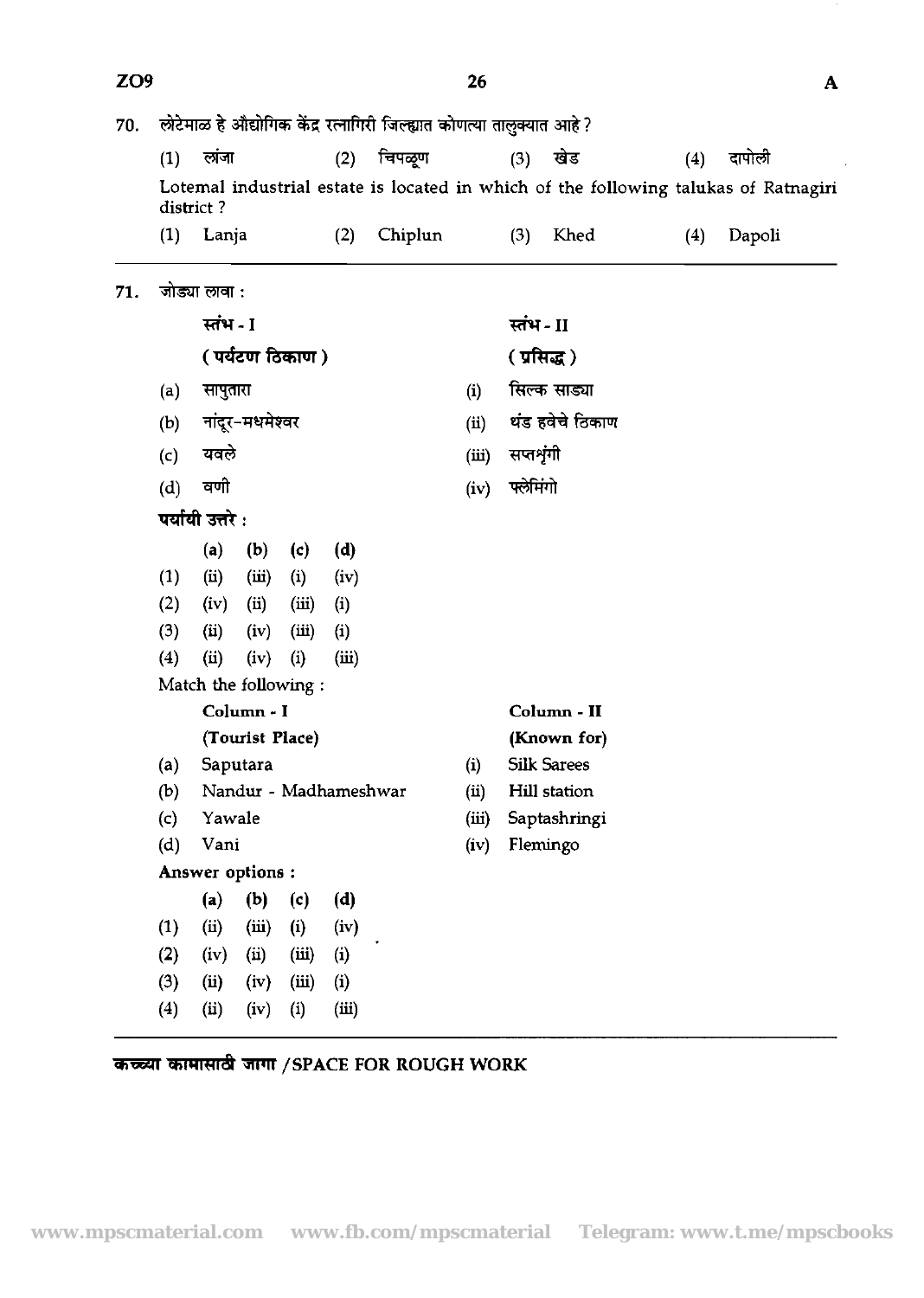| 72. | जाड्या लावा : |  |
|-----|---------------|--|
|     |               |  |

| A   |                                                          |                                 |              |                             |                       |        | 27                   |     |                                                               |     | ZO <sub>9</sub> |
|-----|----------------------------------------------------------|---------------------------------|--------------|-----------------------------|-----------------------|--------|----------------------|-----|---------------------------------------------------------------|-----|-----------------|
| 72. |                                                          | जोड्या लावा :                   |              |                             |                       |        |                      |     |                                                               |     |                 |
|     |                                                          | स्तंभ - I                       |              |                             |                       |        | स्तंभ - II           |     |                                                               |     |                 |
|     |                                                          | $( \overline{a} \overline{a} )$ |              |                             |                       |        | ( जिल्हे )           |     |                                                               |     |                 |
|     | (a)                                                      |                                 | बांदलसागर    |                             |                       | (i)    | बुलढाणा              |     |                                                               |     |                 |
|     | रामसागर<br>(b)                                           |                                 |              |                             | (ii)                  | भंडारा |                      |     |                                                               |     |                 |
|     | (c)                                                      | लोणार                           |              |                             |                       | (iii)  | सातारा               |     |                                                               |     |                 |
|     | शिवसागर<br>(d)                                           |                                 |              | (iv)                        | नागपूर                |        |                      |     |                                                               |     |                 |
|     | पर्यायी उत्तरे :                                         |                                 |              |                             |                       |        |                      |     |                                                               |     |                 |
|     |                                                          | (a)                             | (b)          | (c)                         | (d)                   |        |                      |     |                                                               |     |                 |
|     | (1)                                                      | (i)                             | (ii)         | (iv)                        | (iii)                 |        |                      |     |                                                               |     |                 |
|     | (2)                                                      | (iv)                            | (i)          | (iii)                       | (ii)                  |        |                      |     |                                                               |     |                 |
|     | (3)                                                      | (ii)                            | (iv)         | (i)                         | (iii)                 |        |                      |     |                                                               |     |                 |
|     | (4)                                                      | (iii)                           | (iv)         | (ii)                        | (i)                   |        |                      |     |                                                               |     |                 |
|     |                                                          | Match the following:            |              |                             |                       |        |                      |     |                                                               |     |                 |
|     |                                                          |                                 | Column - I   |                             |                       |        | Column - II          |     |                                                               |     |                 |
|     | (Lakes)                                                  |                                 |              |                             |                       |        | (Districts)          |     |                                                               |     |                 |
|     | Bandalsagar<br>(a)                                       |                                 |              |                             |                       | (i)    | Buldhana             |     |                                                               |     |                 |
|     | (b)                                                      |                                 | Ramsagar     |                             | (ii)<br>(iii)<br>(iv) |        | Bhandara             |     |                                                               |     |                 |
|     | (c)                                                      | Lonar                           |              |                             |                       |        | Satara               |     |                                                               |     |                 |
|     | (d)                                                      |                                 | Shivsagar    |                             |                       | Nagpur |                      |     |                                                               |     |                 |
|     |                                                          | Answer options:                 |              |                             |                       |        |                      |     |                                                               |     |                 |
|     |                                                          | (a)                             | (b)          | $\left( \mathbf{c} \right)$ | (d)                   |        |                      |     |                                                               |     |                 |
|     | (1)                                                      | (i)                             | (i)          | (iv)                        | (iii)                 |        |                      |     |                                                               |     |                 |
|     | (2)                                                      | (iv)                            | (i)          | (iii)                       | (ii)                  |        |                      |     |                                                               |     |                 |
|     | (3)                                                      | (ii)                            | (iv)         | (i)                         | (iii)                 |        |                      |     |                                                               |     |                 |
|     | (4)                                                      | (iii)                           | (iv)         | (ii)                        | (i)                   |        |                      |     |                                                               |     |                 |
| 73. | महाराष्ट्राची किनारपट्टी ____________ म्हणून ओळखली जाते. |                                 |              |                             |                       |        |                      |     |                                                               |     |                 |
|     | कारवार किनारा<br>(1)                                     |                                 |              |                             |                       |        | (2) मलबार किनारा (3) |     | कोकण किनारा                                                   | (4) | उत्कल किनारा    |
|     |                                                          |                                 |              |                             |                       |        |                      |     | Coastal region of Maharashtra is known as ____________ coast. |     |                 |
|     | (1)                                                      |                                 | Karwar coast |                             | (2)                   |        | Malbar coast         | (3) | Konkan coast                                                  | (4) | Uttkal coast    |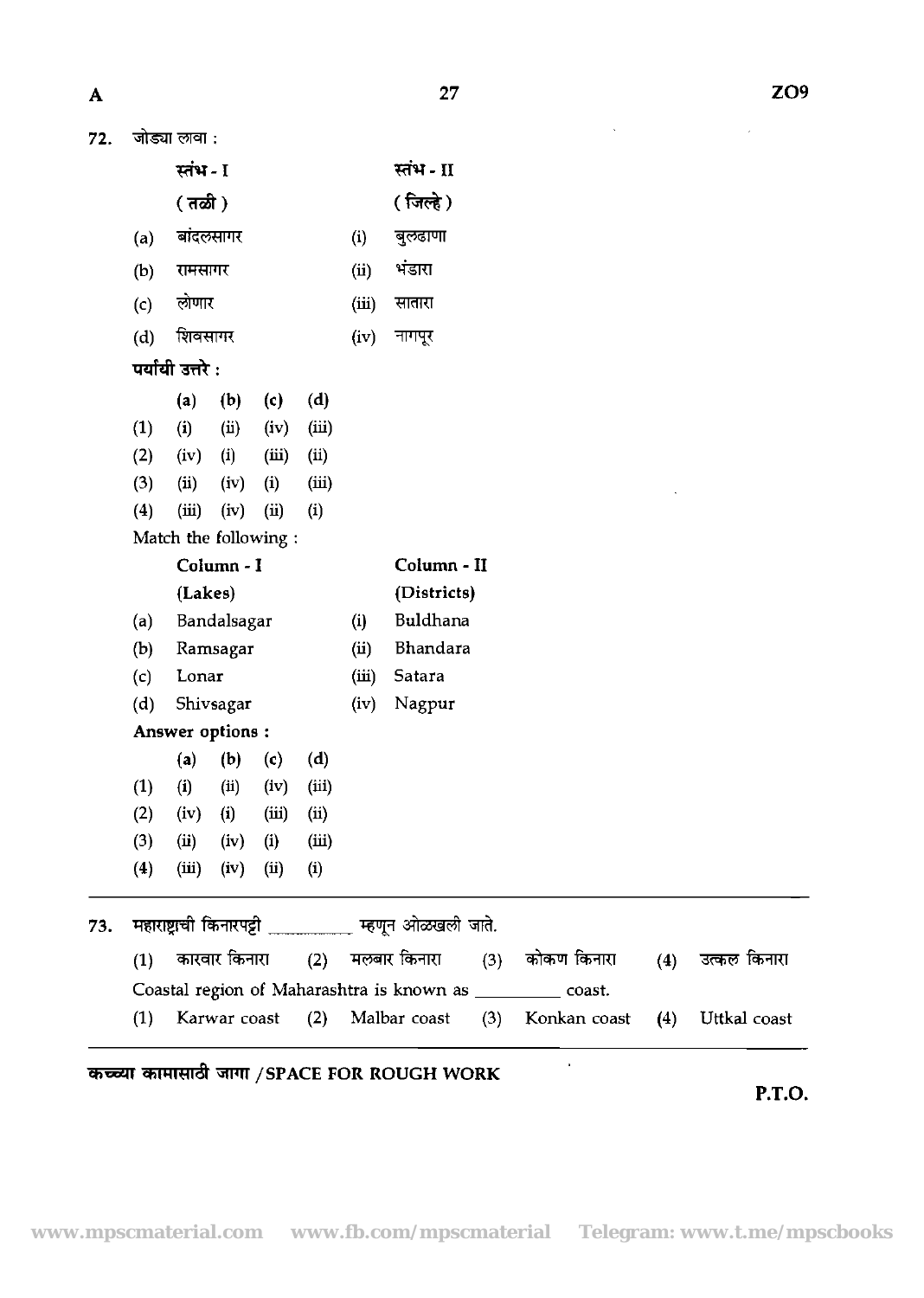|     | (1)                               | सिंधुदुर्ग                          |             |                           | (2)   | हिंगोली     |              | (3) | गडचिरोली   | (4) | नंदूरबार                                                                               |
|-----|-----------------------------------|-------------------------------------|-------------|---------------------------|-------|-------------|--------------|-----|------------|-----|----------------------------------------------------------------------------------------|
|     |                                   |                                     |             |                           |       |             |              |     |            |     | As per 2011 cences which of the following district had the highest percentage of rural |
|     |                                   | population ?                        |             |                           |       |             |              |     |            |     |                                                                                        |
|     | (1)                               |                                     | Sindhudurg  |                           | (2)   | Hingoli     |              | (3) | Gadchiroli | (4) | Nandurbar                                                                              |
| 75. | योग्य जोड्या जुळवा :<br>स्तंभ - 1 |                                     |             |                           |       |             |              |     |            |     |                                                                                        |
|     |                                   |                                     |             |                           |       | स्तंभ - II  |              |     |            |     |                                                                                        |
|     |                                   | $( \n\mathbf{m} \cdot \mathbf{m} )$ |             |                           |       |             | ( धबधबे)     |     |            |     |                                                                                        |
|     | (a)                               | सातारा                              |             |                           |       | (i)         | रंधा         |     |            |     |                                                                                        |
|     | (b)                               |                                     | अहमदनगर     |                           |       | (ii)        | चिंचोली      |     |            |     |                                                                                        |
|     | (c)                               | ठाणे                                |             |                           |       | (iii)       | आंबोली       |     |            |     |                                                                                        |
|     | (d)                               | सिंधुदुर्ग                          |             |                           |       | (iv)        | िंगमळा       |     |            |     |                                                                                        |
|     |                                   | पर्यायी उत्तरे:                     |             |                           |       |             |              |     |            |     |                                                                                        |
|     |                                   | (a)                                 | (b)         | (c)                       | (d)   |             |              |     |            |     |                                                                                        |
|     | (1)                               | (i)                                 | (iv)        | (iii)                     | (i)   |             |              |     |            |     |                                                                                        |
|     | (2)                               | (iv)                                | (i)         | $\left(\mathbf{u}\right)$ | (iii) |             |              |     |            |     |                                                                                        |
|     | (3)                               | (iii)                               | (ii)        | (i)                       | (iv)  |             |              |     |            |     |                                                                                        |
|     | (4)                               | (iv)                                | (ii)        | (i)                       | (iii) |             |              |     |            |     |                                                                                        |
|     |                                   | Match the following:                |             |                           |       |             |              |     |            |     |                                                                                        |
|     |                                   | Column - I                          |             |                           |       | Column - II |              |     |            |     |                                                                                        |
|     |                                   |                                     | (Districts) |                           |       |             | (Waterfalls) |     |            |     |                                                                                        |
|     | (a)                               | Satara                              |             |                           |       | (i)         | Randha       |     |            |     |                                                                                        |
|     | (b)                               |                                     | Ahmednagar  |                           |       | (ii)        | Chincholi    |     |            |     |                                                                                        |
|     | (c)                               | Thane                               |             |                           |       | (iii)       | Amboli       |     |            |     |                                                                                        |
|     | (d)                               |                                     | Sindhudurg  |                           |       | (iv)        | Lingmala     |     |            |     |                                                                                        |
|     |                                   | Answer options :                    |             |                           |       |             |              |     |            |     |                                                                                        |
|     |                                   | (a)                                 | (b)         | (c)                       | (d)   |             |              |     |            |     |                                                                                        |
|     | (1)                               | (i)                                 | (iv)        | (iii)                     | (i)   |             |              |     |            |     |                                                                                        |
|     | (2)                               | (iv)                                | (i)         | (ii)                      | (iii) |             |              |     |            |     |                                                                                        |
|     | (3)                               | (iii)                               | (ii)        | (i)                       | (iv)  |             |              |     |            |     |                                                                                        |
|     | (4)                               | (iv)                                | (ii)        | (i)                       | (iii) |             |              |     |            |     |                                                                                        |

 $\hat{\boldsymbol{\beta}}$ 

 $\overline{\mathbf{A}}$ 

# **कच्च्या कामासाठी जागा /SPACE FOR ROUGH WORK**

ZO<sub>9</sub>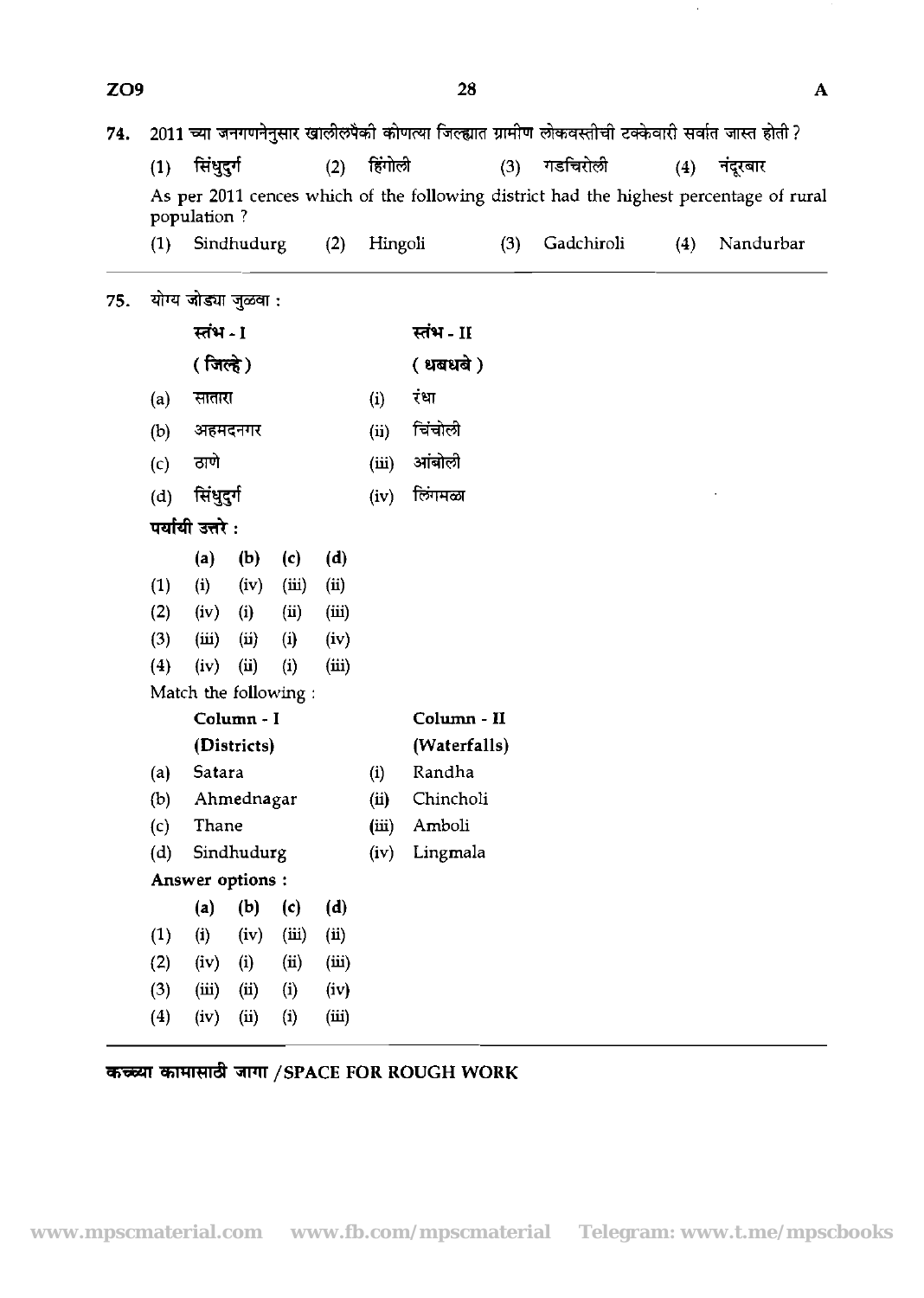|     |                                                                                               |                  |                     |                   |                | 29                                                                             |     |          |     | ZO <sub>9</sub>                                                                         |  |  |  |
|-----|-----------------------------------------------------------------------------------------------|------------------|---------------------|-------------------|----------------|--------------------------------------------------------------------------------|-----|----------|-----|-----------------------------------------------------------------------------------------|--|--|--|
| 76. |                                                                                               |                  |                     |                   |                | सुधागड जिल्ह्याचे पाली हे मुख्यालय खालीलपैकी कोणत्या नदीच्या काठावर वसले आहे ? |     |          |     |                                                                                         |  |  |  |
|     | (1)                                                                                           | आंबा             |                     |                   | (2)            | सावित्री                                                                       | (3) | उल्हास   | (4) | भोगावती                                                                                 |  |  |  |
|     | river?                                                                                        |                  |                     |                   |                |                                                                                |     |          |     | Pali, headquarter of Sudhagad District is located on the bank of which of the following |  |  |  |
|     | (1)                                                                                           | Amba             |                     |                   | (2)            | Savitri                                                                        | (3) | Ulhas    | (4) | Bhogavati                                                                               |  |  |  |
| 77. | खाली बाह्यकारकांच्या खनन कार्यामुळे निर्माण होणारे भूआकार दिले आहेत. त्यांचा योग्य क्रम लावा. |                  |                     |                   |                |                                                                                |     |          |     |                                                                                         |  |  |  |
|     | (a)                                                                                           |                  | सागरी लाटा          |                   | (i)            | द्विपगीरी                                                                      |     |          |     |                                                                                         |  |  |  |
|     | (b)                                                                                           | हिमनदी           |                     |                   | (ii)           | 'व्ही' आकाराची दरी                                                             |     |          |     |                                                                                         |  |  |  |
|     | (c)                                                                                           | नदी              |                     |                   | (iii)          | स्टॅंक                                                                         |     |          |     |                                                                                         |  |  |  |
|     | (d)                                                                                           | वारा             |                     |                   | (iv)           | 'यु' आकाराची दरी                                                               |     |          |     |                                                                                         |  |  |  |
|     |                                                                                               | पर्यायी उत्तरे : |                     |                   |                |                                                                                |     |          |     |                                                                                         |  |  |  |
|     |                                                                                               | (a)              | (b)                 | (c)               | (d)            |                                                                                |     |          |     |                                                                                         |  |  |  |
|     | (1)                                                                                           | (iii)            | (i)                 | (i)               | (iv)           |                                                                                |     |          |     |                                                                                         |  |  |  |
|     | (2)                                                                                           | (iii)            | (iv)                | $\overline{u}$    | (i)            |                                                                                |     |          |     |                                                                                         |  |  |  |
|     | (3)                                                                                           | (i)              | (iii)               | (iv)              | $\overline{u}$ |                                                                                |     |          |     |                                                                                         |  |  |  |
|     | (4)                                                                                           | (i)              | (iv)                | (i)               | (iii)          |                                                                                |     |          |     |                                                                                         |  |  |  |
|     |                                                                                               |                  |                     |                   |                |                                                                                |     |          |     | Following erosion features of environmental agenta. Give proper sequence or match it:   |  |  |  |
|     | (a)                                                                                           |                  | Sea waves           |                   | (i)            | Inselburg                                                                      |     |          |     |                                                                                         |  |  |  |
|     | (b)                                                                                           | Glaciers         |                     |                   | (i)            | 'V' shaped valley                                                              |     |          |     |                                                                                         |  |  |  |
|     | (c)                                                                                           | River            |                     |                   | (iii)          | <b>Stack</b>                                                                   |     |          |     |                                                                                         |  |  |  |
|     | (d)                                                                                           | Wind             |                     |                   | (iv)           | 'U' shaped valley                                                              |     |          |     |                                                                                         |  |  |  |
|     |                                                                                               |                  |                     |                   |                |                                                                                |     |          |     |                                                                                         |  |  |  |
|     |                                                                                               |                  | Answer options:     |                   |                |                                                                                |     |          |     |                                                                                         |  |  |  |
|     |                                                                                               | (a)              | (b)                 | $\left( c\right)$ | (d)            |                                                                                |     |          |     |                                                                                         |  |  |  |
|     | (1)                                                                                           | (iii)            | $\left( ii \right)$ | (i)               | (iv)           |                                                                                |     |          |     |                                                                                         |  |  |  |
|     | (2)                                                                                           | (iii)            | (iv)                | (ii)              | (i)            |                                                                                |     |          |     |                                                                                         |  |  |  |
|     | (3)<br>(4)                                                                                    | (i)<br>(i)       | (iii)<br>(iv)       | (iv)<br>(i)       | (i)<br>(iii)   |                                                                                |     |          |     |                                                                                         |  |  |  |
|     |                                                                                               |                  |                     |                   |                |                                                                                |     |          |     |                                                                                         |  |  |  |
| 78. | (1)                                                                                           | उल्हास           |                     |                   |                | धरमतरची खाडी खालीलपैकी कोणत्या नदीच्या मुखात आहे?<br>आंबा                      |     | कुंडलिका |     | सावित्री                                                                                |  |  |  |
|     |                                                                                               |                  |                     |                   | (2)            | Dharamtar creek is in the mouth of which of the following river?               | (3) |          | (4) |                                                                                         |  |  |  |

# **W4'Rd /SPACE FOR ROUGH WORK**

 $\mathbf{A}$ 

P.T.O.

 $\sim 10^{11}$  km  $^{-1}$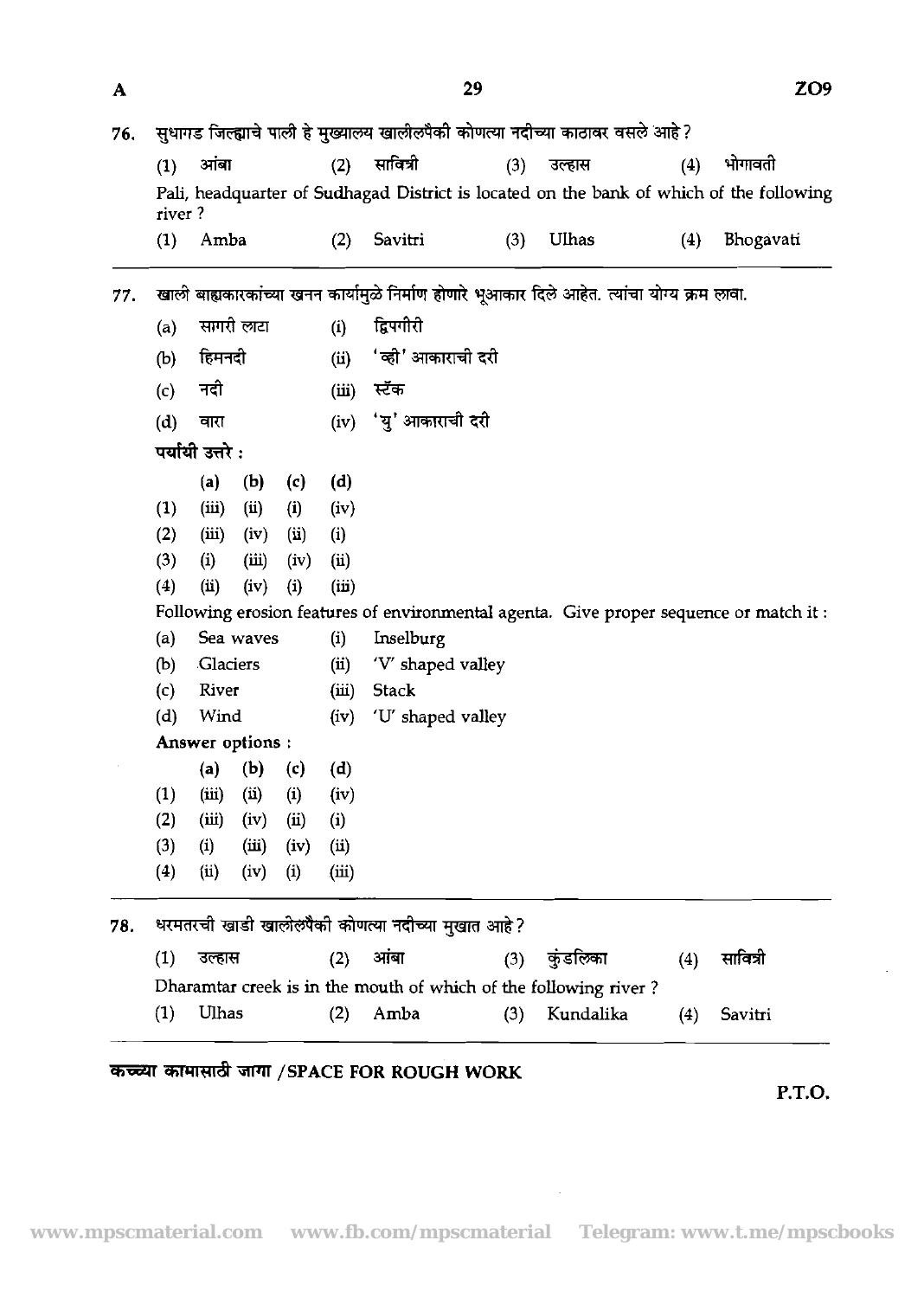| 79. |                                                               | मुंबईत खालीलपैकी कोणत्या गोदीत युद्धनौका बांधल्या जातात ?                 |     |             |                   |         |                  |     |                |  |  |  |
|-----|---------------------------------------------------------------|---------------------------------------------------------------------------|-----|-------------|-------------------|---------|------------------|-----|----------------|--|--|--|
|     | (1)                                                           | इंदिरा गोदी                                                               | (2) | ससून गोदी   |                   | (3)     | माझगाव गोदी      | (4) | प्रिन्सेस गोदी |  |  |  |
|     |                                                               | In Mumbai warships are constructed in which of the following docks?       |     |             |                   |         |                  |     |                |  |  |  |
|     | (1)                                                           | Indira dock                                                               | (2) | Sasoon dock |                   | (3)     | Mazgaon dock (4) |     | Princes dock   |  |  |  |
| 80. |                                                               | फ्लेमिंगो (रोहीत) पक्षी खालीलपैकी कोणत्या घाटात आढळतात?                   |     |             |                   |         |                  |     |                |  |  |  |
|     | (1)                                                           | थळघाट                                                                     |     |             | (2)               | बोरवाट  |                  |     |                |  |  |  |
|     | (3)                                                           | माळशेज घाट                                                                |     |             | (4)               |         | खंबाटको घाट      |     |                |  |  |  |
|     |                                                               | Flemingo (Rohit) birds are found in which of the following ghat?          |     |             |                   |         |                  |     |                |  |  |  |
|     | (1)                                                           | Thalghat                                                                  |     |             | (2)               |         | Borghat          |     |                |  |  |  |
|     | (3)                                                           | Malshej ghat                                                              |     |             | (4)               |         | Khambatki ghat   |     |                |  |  |  |
| 81. |                                                               | महाराष्ट्रातील खालीलपैकी कोणत्या ठिकाणी सर्वात जास्त पाऊस पडतो ?          |     |             |                   |         |                  |     |                |  |  |  |
|     | (1)                                                           | महाबळेश्वर                                                                |     |             | (2)               | माथेरान |                  |     |                |  |  |  |
|     | (3)                                                           | लोणावळा                                                                   |     |             | (4)               | आंबोली  |                  |     |                |  |  |  |
|     |                                                               | Which of the following place in Maharashtra gets highest rainfall?        |     |             |                   |         |                  |     |                |  |  |  |
|     | (1)                                                           | Mahabaleshwar                                                             |     |             | (2)               |         | Matheran         |     |                |  |  |  |
|     | (3)                                                           | Lonavala                                                                  |     |             | $\left( 4\right)$ | Amboli  |                  |     |                |  |  |  |
| 82. | खालीलपैकी कोणते विधान/विधाने एल् निनो संबंधी बरोबर आहे/आहेत ? |                                                                           |     |             |                   |         |                  |     |                |  |  |  |
|     | (a)                                                           | हा उष्ण पाण्याचा प्रवाह आहे                                               |     |             |                   |         |                  |     |                |  |  |  |
|     | (b)                                                           | हा पेरुच्या किनाऱ्यावर जून महिन्यात आढळतो.                                |     |             |                   |         |                  |     |                |  |  |  |
|     | (c)                                                           | पॅंसिफीक महासागराच्या पृष्ठभागावरील तापमानात वाढ होते.                    |     |             |                   |         |                  |     |                |  |  |  |
|     | (d)                                                           | भारतात पावसाचे प्रमाण घटते.                                               |     |             |                   |         |                  |     |                |  |  |  |
|     |                                                               | पर्यायी उत्तरे :                                                          |     |             |                   |         |                  |     |                |  |  |  |
|     |                                                               | फक्त (a) आणि (b) बरोबर                                                    |     |             |                   |         |                  |     |                |  |  |  |
|     | (1)                                                           |                                                                           |     |             |                   |         |                  |     |                |  |  |  |
|     | (2)                                                           | फक्त (b) बरोबर                                                            |     |             |                   |         |                  |     |                |  |  |  |
|     | (3)                                                           | फक्त (a), (c) आणि (d) बरोबर                                               |     |             |                   |         |                  |     |                |  |  |  |
|     | (4)                                                           | सर्व बरोबर                                                                |     |             |                   |         |                  |     |                |  |  |  |
|     |                                                               | Which of the following statement/statements about EI Nino is/are correct? |     |             |                   |         |                  |     |                |  |  |  |
|     | (a)<br>(b)                                                    | It is warm water current<br>It appears on Peru coast in June              |     |             |                   |         |                  |     |                |  |  |  |
|     | (c)                                                           | Surface water temperature goes up in Pacific                              |     |             |                   |         |                  |     |                |  |  |  |
|     | (d)                                                           | India receives deficient rain                                             |     |             |                   |         |                  |     |                |  |  |  |
|     |                                                               | Answer options:                                                           |     |             |                   |         |                  |     |                |  |  |  |
|     | (1)                                                           | Only (a) and (b) are correct                                              |     |             |                   |         |                  |     |                |  |  |  |
|     | (2)                                                           | Only (b) is correct                                                       |     |             |                   |         |                  |     |                |  |  |  |
|     | (3)                                                           | Only (a), (c) and (d) are correct                                         |     |             |                   |         |                  |     |                |  |  |  |
|     | (4)                                                           | All are correct                                                           |     |             |                   |         |                  |     |                |  |  |  |

ZO<sub>9</sub>

 $\epsilon$ 

 $\mathbf{A}$ 

# **5TPll** /SPACE **FOR ROUGH WORK**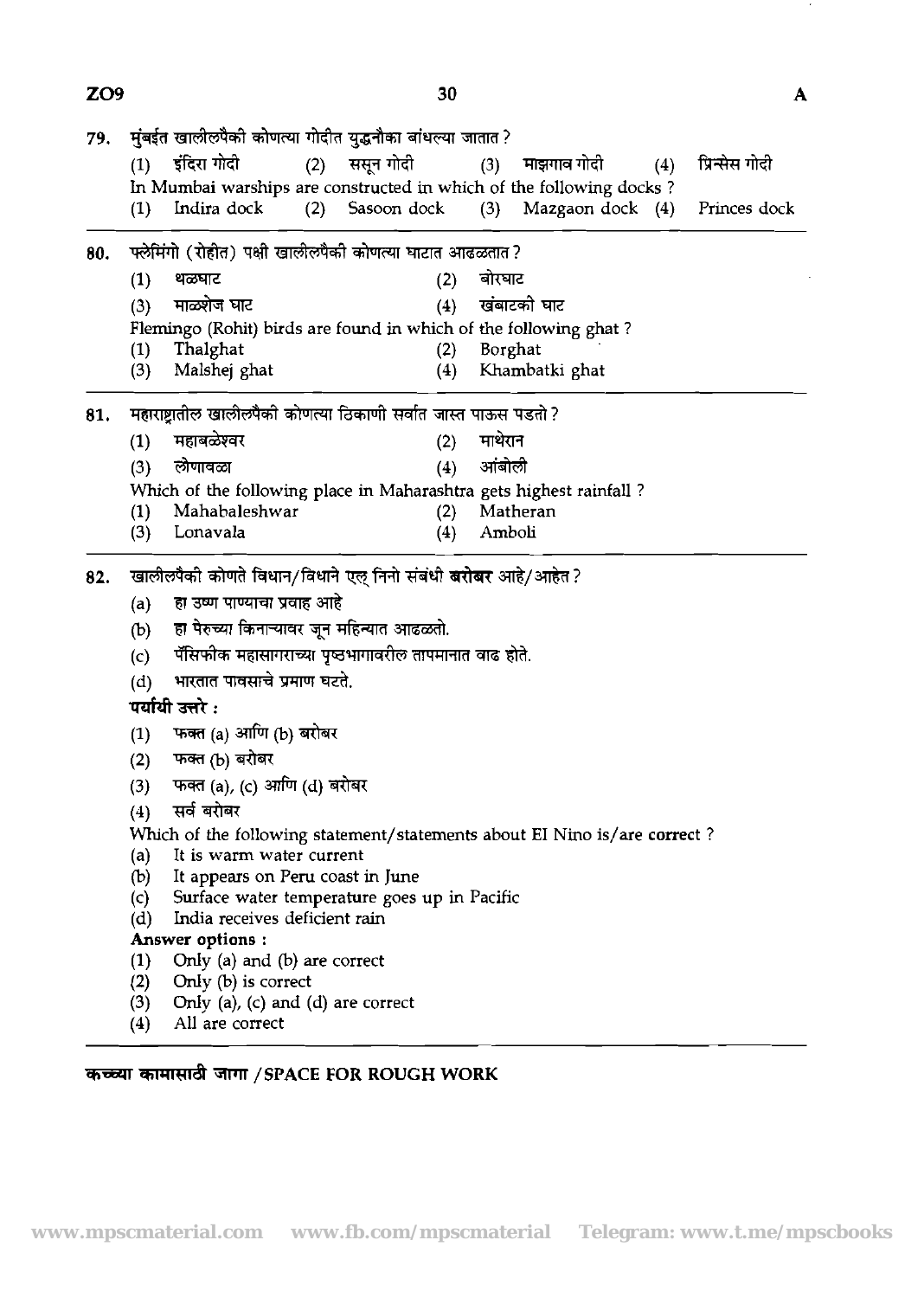| जोड्या लावा : |  |
|---------------|--|
|               |  |

|     |                   |       |                                                                                     |                                                                                                        |                                                                                                                                                  |       | स्तंभ - II  |
|-----|-------------------|-------|-------------------------------------------------------------------------------------|--------------------------------------------------------------------------------------------------------|--------------------------------------------------------------------------------------------------------------------------------------------------|-------|-------------|
|     |                   |       |                                                                                     |                                                                                                        |                                                                                                                                                  |       | ( तालुका )  |
| (a) |                   |       |                                                                                     |                                                                                                        |                                                                                                                                                  | (i)   | मोखाडे      |
|     |                   |       |                                                                                     |                                                                                                        |                                                                                                                                                  | (ii)  | भिवंडी      |
| (c) |                   |       |                                                                                     |                                                                                                        |                                                                                                                                                  | (iii) | अंबरनाथ     |
| (d) |                   |       |                                                                                     |                                                                                                        |                                                                                                                                                  | (iv)  | टिटवाळा     |
|     |                   |       |                                                                                     |                                                                                                        |                                                                                                                                                  |       |             |
|     | (a)               |       | (c)                                                                                 | (d)                                                                                                    |                                                                                                                                                  |       |             |
| (1) | (iv)              |       | (ii)                                                                                | (i)                                                                                                    |                                                                                                                                                  |       |             |
|     | (i)               |       |                                                                                     | (iii)                                                                                                  |                                                                                                                                                  |       |             |
| (3) |                   | (i)   |                                                                                     | (iii)                                                                                                  |                                                                                                                                                  |       |             |
| (4) | (ii)              | (iii) | (iv)                                                                                | (i)                                                                                                    |                                                                                                                                                  |       |             |
|     |                   |       |                                                                                     |                                                                                                        |                                                                                                                                                  |       |             |
|     |                   |       |                                                                                     |                                                                                                        |                                                                                                                                                  |       | Column - II |
|     |                   |       |                                                                                     |                                                                                                        |                                                                                                                                                  |       | (Taluka)    |
| (a) |                   |       |                                                                                     |                                                                                                        |                                                                                                                                                  | (i)   | Mokhade     |
| (b) |                   |       |                                                                                     |                                                                                                        |                                                                                                                                                  | (ii)  | Bhiwandi    |
| (c) |                   |       |                                                                                     |                                                                                                        |                                                                                                                                                  | (iii) | Ambarnath   |
| (d) |                   |       |                                                                                     |                                                                                                        |                                                                                                                                                  | (iv)  | Titwala     |
|     |                   |       |                                                                                     |                                                                                                        |                                                                                                                                                  |       |             |
|     | (a)               | (b)   | $\left( c\right)$                                                                   | (d)                                                                                                    |                                                                                                                                                  |       |             |
| (1) | (iv)              | (iii) | (i)                                                                                 | (i)                                                                                                    |                                                                                                                                                  |       |             |
| (2) | $\left( i\right)$ | (ii)  | (iv)                                                                                | (iii)                                                                                                  |                                                                                                                                                  |       |             |
| (3) | (ii)              | (i)   | (iv)                                                                                | (iii)                                                                                                  |                                                                                                                                                  |       |             |
| (4) | (ii)              | (iii) | (iv)                                                                                | (i)                                                                                                    |                                                                                                                                                  |       |             |
|     |                   | (2)   | जोड्या लावा :<br>(b) सूर्यमाळ<br>गणेश मंदिर<br>पर्यायी उत्तरे :<br>(ii)<br>Suryamal | स्तंभ - 1<br>अंबरेश्वर मंदीर<br>(b)<br>(iii)<br>(ii)<br>Column - I<br>Ganesh Mandir<br>Answer options: | ( पर्यटण ठिकाण )<br>अकलोली उष्ण पाणी झरे<br>(iv)<br>(iv)<br>Match the following:<br>(Tourist Centre)<br>Akloli Hot Springs<br>Ambareshwar Mandir |       |             |

कच्च्या कामासावी जागा /SPACE FOR ROUGH WORK

## **P.T.O.**

l.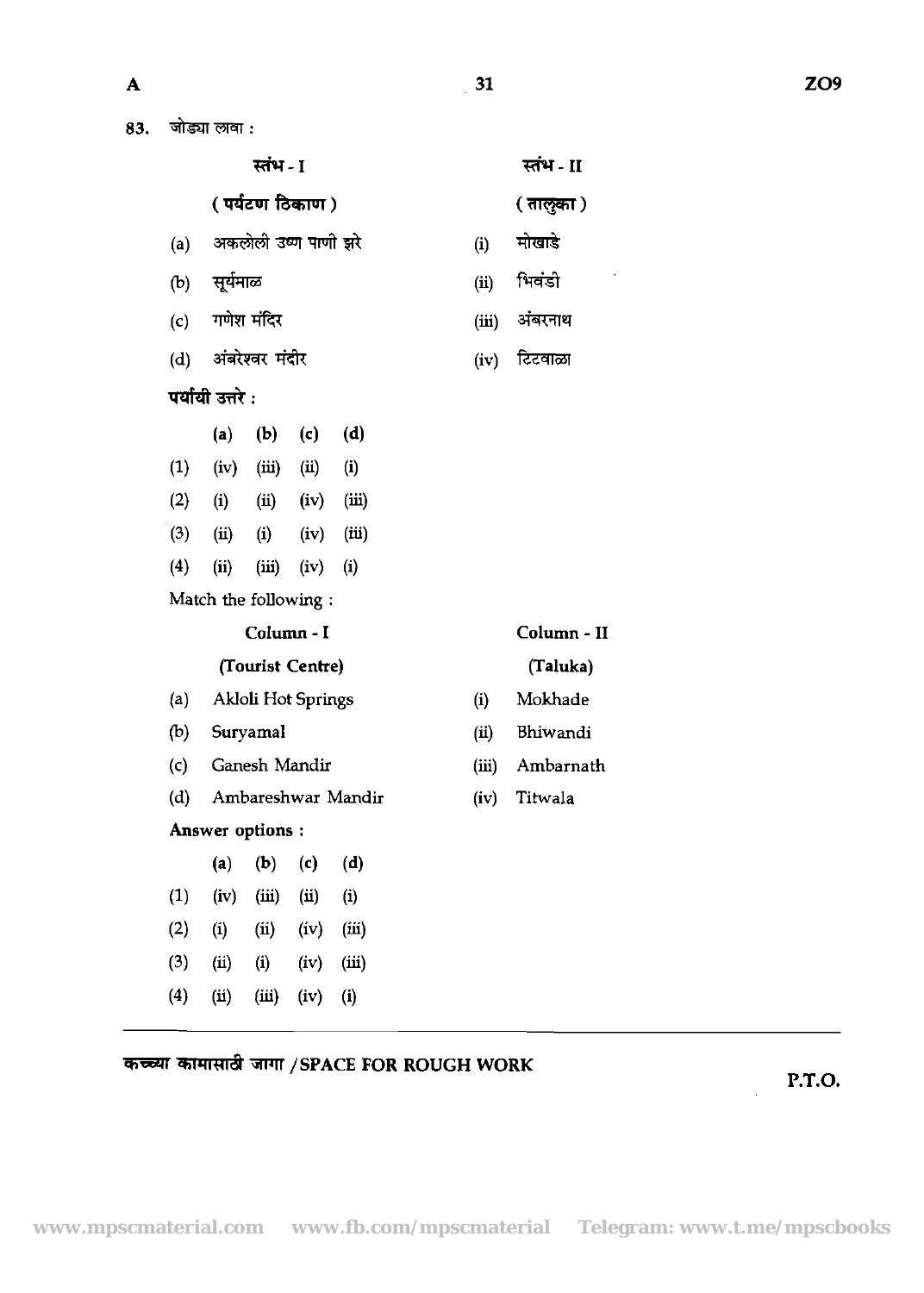ZO<sub>9</sub>

 $\cdot$ 

 $\boldsymbol{\mathsf{A}}$ 

 $\hat{\mathcal{F}}$ 

| 84.    खालीलपैकी कोणते उदाहरण/उदाहरणे खच दरीची आहे/आहेत ?           |                           |
|---------------------------------------------------------------------|---------------------------|
| (a)    पूर्व आफ्रिकेची दरी आणि ऱ्हाईनची दरी                         |                           |
| (b)     नर्मदा आणि तापीची दरी                                       |                           |
| (c)     गंगा आणि यमुनेची दरी                                        |                           |
|                                                                     |                           |
| (d) ब्रह्मपुत्रेची दरी                                              |                           |
| पर्यायी उत्तरे :                                                    |                           |
| $(1)$ फक्त $(a)$                                                    | (2) फक्त (b)              |
| (3) फक्त (a) आणि (b)                                                | (4) फक्त (d)              |
| Which of the following is/are example/s of rift valley?             |                           |
| (a) East African Valley and Rhine Valley                            |                           |
| (b) Narmada and Tapi Valley                                         |                           |
| (c) Ganga and Yamuna Valley                                         |                           |
| (d) Brahamaputra Valley                                             |                           |
| Answer options :                                                    |                           |
| $(1)$ Only $(a)$                                                    | (2) Only (b)              |
| $(3)$ Only $(a)$ and $(b)$                                          | $(4)$ Only $(d)$          |
|                                                                     |                           |
| खालीलपैकी कोणत्या वर्षी वन्यजीवन संरक्षण कायदा संमत करण्यात आला?    |                           |
| (1) सप्टेंबर 1972                                                   | (2) सप्टेंबर 1927         |
| (3) सप्टेंबर 1978                                                   | (4) सप्टेंबर 1987         |
| In which of the following year Wildlife Protection Act was passed?  |                           |
| (1) September 1972 (2) September 1927                               |                           |
| (3) September 1978                                                  | (4) September 1987        |
|                                                                     |                           |
| 86.    तोरणमाळ हे थंड हवेचे ठिकाण खालीलपैकी कोणत्या जिल्ह्यात आहे ? |                           |
|                                                                     |                           |
| (2) जळगाव<br>(1) धुळे                                               | (3) नंदूरबार<br>(4) नाशिक |
| Toranmal Hill station is in which of the following district?        |                           |
| (2) Jalgaon<br>(1) Dhule                                            | (3) Nandurbar (4) Nasik   |
|                                                                     |                           |

# *TREE ARREST IN THE SPACE FOR ROUGH WORK*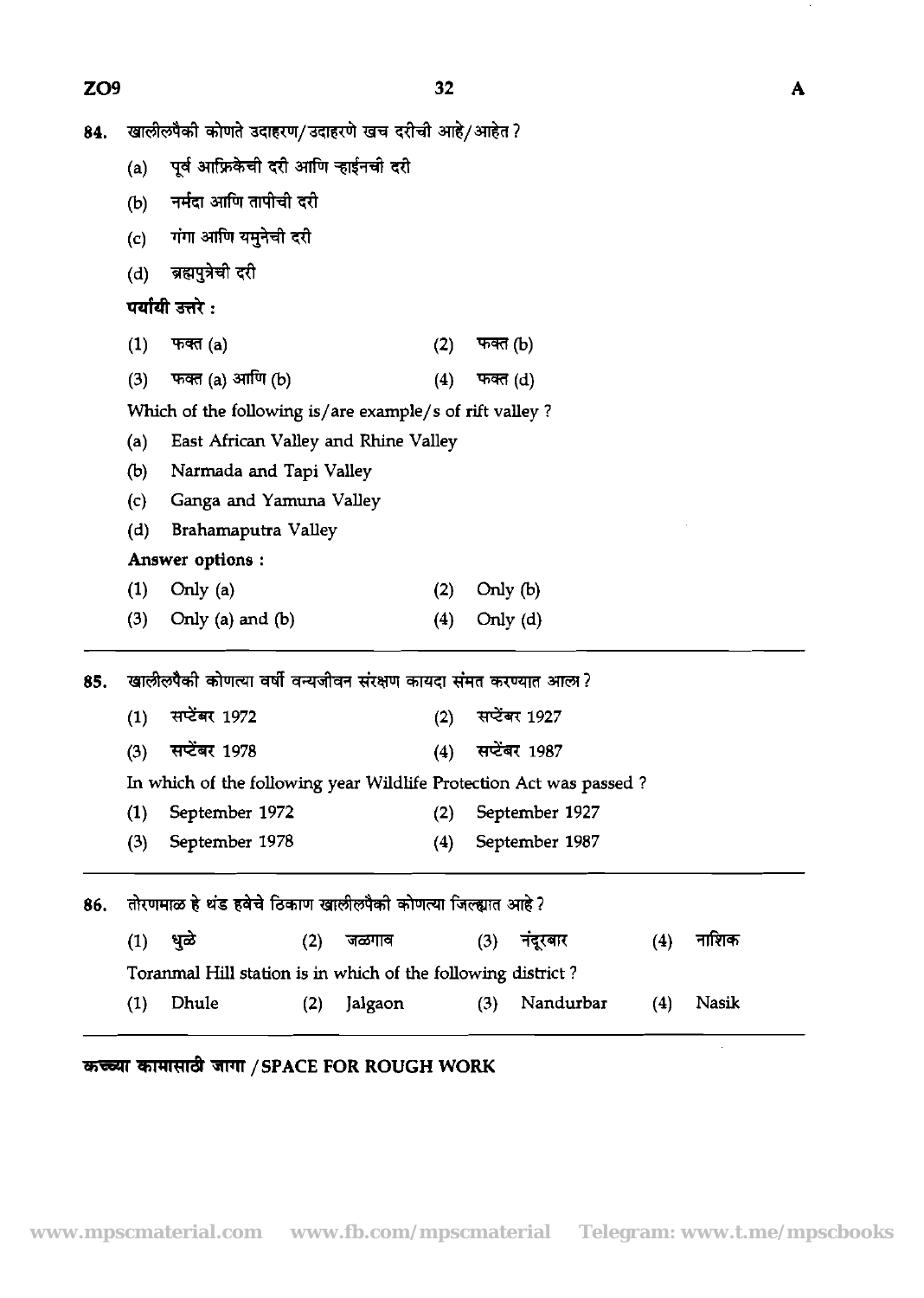- 87. खालीलपैकी कोणती जिल्हे आणि थंड हवेची ठिकाणे **खरोखर** आहे?
- (a) ठाणे <mark>-</mark> जव्हार खालीलपैकी कोणती जिल्हे आणि थंड हवेची ठि<br>(a) - ठाणे - - जव्हार<br>(b) अमरावती - - तोरणमाळ<br>(c) औरंगाबाद - - म्हैसमाळ खालीलपैको कोणती जिल्हे आणि थंड हवेची f<br>(a) - ठाणे - - - जव्हार<br>(b) अमरावती - - नोरणमाळ<br>(c) औरंगाबाद - - म्हैसमाळ<br>(d) कोल्हापूर - - आंबोली (a) ठाणे - जव्हार<br>(b) अमरावती - तोरणमाळ<br>(c) औरंगाबाद - म्हैसमाळ<br>(d) कोल्हापूर - आंबोली<br>पर्यायी उत्तरे :
	-
	-
	- (d) कोल्हापूर - आंबोत<br><mark>पर्यायी उत्तरे :</mark><br>(1) (a), (b) व (d) बरोबर आहेत<br><sup>(2)</sup> (o) (b) व (o) बरोबर आहेत

- 
- पर्यायी उत्तरे :<br>(1) (a)*,* (b) व (d) बरोबर आहेत<br>(2) (a), (b) व (c) बरोबर आहेत<br><sup>(3)</sup> (a) अर्गाम (c) बरोबर आहेत (1) (a), (b) व (d) बरोबर आहेत<br>(2) (a), (b) व (c) बरोबर आहेत<br>(3) (a) आणि (c) बरोबर आहेत<br>(4) (b) अर्गणि (d) लगेलर आहेत (2) (a), (b) व (c) बरोबर आहेत<br>(3) (a) आणि (c) बरोबर आहेत<br>(4) (b) आणि (d) बरोबर आहेत
- 
- 

Which of the following pair of districts and hill station is/are correct ?

- (a) Thane Jawhar
- (b) Amravati Toranmal
- (c) Aurangabad Mhaismal
- (d) Kolhapur Amboli

Answer options :

- $(1)$  (a),  $(b)$  and  $(d)$  are correct
- $(2)$  (a),  $(b)$  and  $(c)$  are correct
- (3) (a) and (c) are correct
- $(4)$  (b) and  $(d)$  are correct

————————————————————<br>88. खालीलपैकी कोणत्या कारकामुळे (1) \* (2) fhI.4 (3) mJ (4) **4** Fnl

| $\mathbf{1}$ | $\frac{1}{2}$                                        | $\mathbf{U}$ | $\mathbf{r}$ and $\mathbf{r}$ |
|--------------|------------------------------------------------------|--------------|-------------------------------|
|              | Which of the following agent of erosion form Cirque? |              |                               |
| $(1)$ River  | $(2)$ Glacier                                        | $(3)$ Wind   | $(4)$ Sea waves               |

89. उच्च दर्जाचे लोखंड (steel) निर्मितीसाठी खालीलपैकी कोणता धातु वापरला जातो ? (1) नदा (2) हिमनदा (3) वारा (4) सागरा रु<br>Which of the following agent of erosion form Cirque ?<br>(1) River (2) Glacier (3) Wind (4) Sea way<br>wind the following the sea ward of the following mineral is used to produce high q Which of the following mineral is used to produce high quality steel ? (1) Bauxite (2) Manganese (3) Copper (4) Gold

## कच्च्या कामासाठी जागा /SPACE FOR ROUGH WORK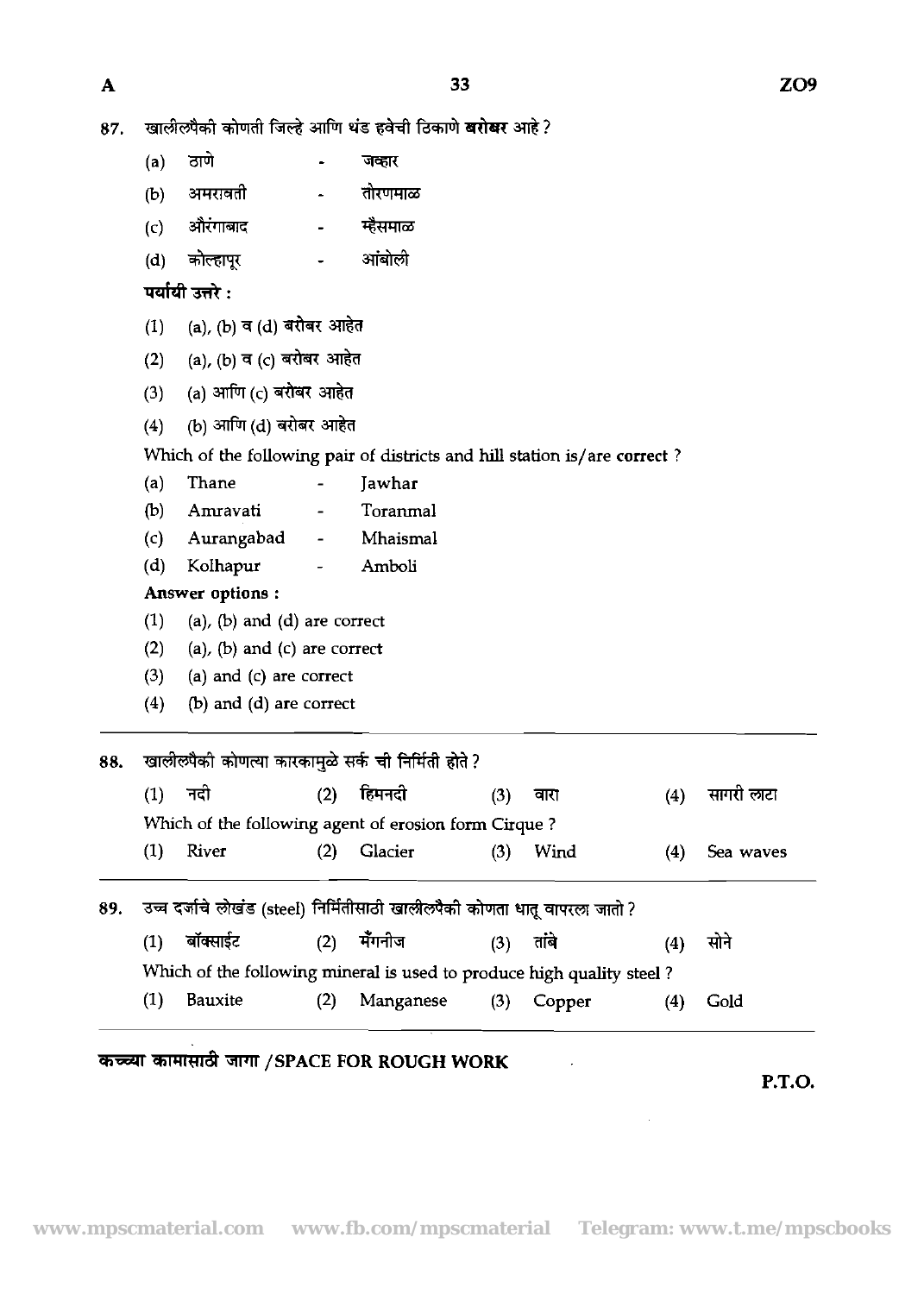$90.$  जोड्या लावा :

in Maharashtra ?

*कच्च्या कामासाठी जागा / SPACE FOR ROUGH WORK* 

|     |     | स्तंभ - I            |           |       |       | स्तंभ - II                                                                                |
|-----|-----|----------------------|-----------|-------|-------|-------------------------------------------------------------------------------------------|
|     |     | (घाट)                |           |       |       | ( मार्ग )                                                                                 |
|     | (a) | खंबाटकी              |           |       | (i)   | कोल्हापूर-रत्नागिरी                                                                       |
|     | (b) | अंबा                 |           |       | (ii)  | कराड-चिपळूण                                                                               |
|     | (c) | आंबोली               |           |       | (iii) | पुणे-सातारा                                                                               |
|     | (d) | कुंभार्ली            |           |       | (iv)  | सावंतवाडी-बेळगांव                                                                         |
|     |     | पर्यायी उत्तरे :     |           |       |       |                                                                                           |
|     |     | (a)                  | (b)       | (c)   | (d)   |                                                                                           |
|     | (1) | (iv)                 | (ii)      | (iii) | (i)   |                                                                                           |
|     | (2) | (i)                  | (iii)     | (iv)  | (ii)  |                                                                                           |
|     | (3) | (iii)                | (ii)      | (iv)  | (i)   |                                                                                           |
|     | (4) | (iii)                | (i)       | (iv)  | (ii)  |                                                                                           |
|     |     | Match the following: |           |       |       |                                                                                           |
|     |     | Column - I           |           |       |       | Column - II                                                                               |
|     |     | (Ghats)              |           |       |       | (Rout)                                                                                    |
|     | (a) |                      | Khabatki  |       | (i)   | Kolhapur-Ratnagiri                                                                        |
|     | (b) | Amba                 |           |       | (ii)  | Karhad - Chiplun                                                                          |
|     | (c) | Amboli               |           |       | (iii) | Pune-Satara                                                                               |
|     | (d) |                      | Kumbharli |       | (iv)  | Sawantwadi - Belgaum                                                                      |
|     |     | Answer options :     |           |       |       |                                                                                           |
|     |     | (a)                  | (b)       | (c)   | (d)   |                                                                                           |
|     | (1) | (iv)                 | (ii)      | (iii) | (i)   |                                                                                           |
|     | (2) | (i)                  | (iii)     | (iv)  | (ii)  |                                                                                           |
|     | (3) | (iii)                | (i)       | (iv)  | (i)   |                                                                                           |
|     | (4) | (iii)                | (i)       | (iv)  | (ii)  |                                                                                           |
| 91. |     |                      |           |       |       | महाराष्ट्रात खालीलपैकी कोणत्या वर्षी प्रकर्शित जलविभाजक विकास कार्यक्रम सुरु करण्यात आला? |
|     | (1) | 1953                 |           |       | (2)   | 1963<br>1973<br>1983<br>(3)<br>(4)                                                        |
|     |     |                      |           |       |       | In which of the following year Comprehensive Watershed Development Programme started      |

34

 $\overline{\mathbf{A}}$ 

 $\alpha$  , and  $\alpha$  $\sim$  10  $\sigma$ 

(1) 1953 (2) 1963 (3) 1973 (4) 1983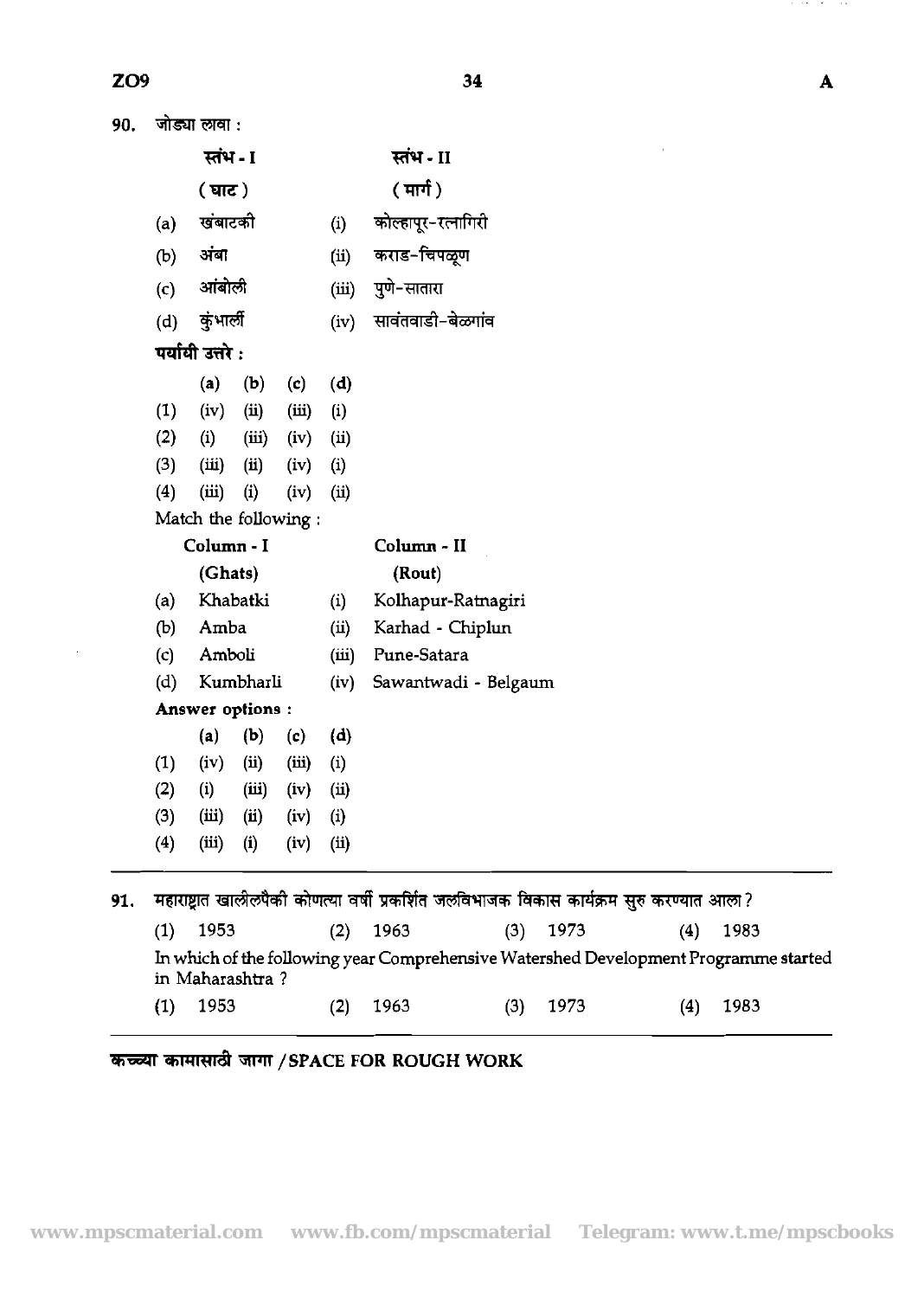$\mathbf{A}$ 

- महाराष्ट्रातील कोंकणच्या प्रदेशात पडणाऱ्या पावसासंबंधी कोणते विधान **बरोबर** आहे ? 92.
	- (a) कोकणात प्रतिरोध व अभिसरण पाऊस पडतो
	- (b) कोकणात प्रतिरोध पाऊस पडतो.
	- $(c)$  कोकणात आवर्त व अभिसरण पाऊस पडतो.
	- (d) कोकणात आवर्त पाऊस पडतो.

### पर्यायी उत्तरे :

- फक्त (a) बरोबर (2) फक्त (b) बरोबर  $(1)$
- फक्त (a) आणि (d) बरोबर फक्त (c) आणि (d) बरोबर  $(4)$  $(3)$

Which of the following statement regarding type of rainfall Maharashtra Konkan region is correct ?

- (a) Konkan gets Orographic and Convectional rain
- (b) Konkan gets Orographic rain
- (c) Konkan gets Cyclonic and Convectional rain
- (d) Konkan gets Cyclonic rain

#### Answer options :

- (1) Only (a) is correct  $(2)$  Only (b) is correct
- (3) Only (c) and (d) is correct  $(4)$  Only (a) and (d) is correct

### कच्च्या कामासाठी जागा /SPACE FOR ROUGH WORK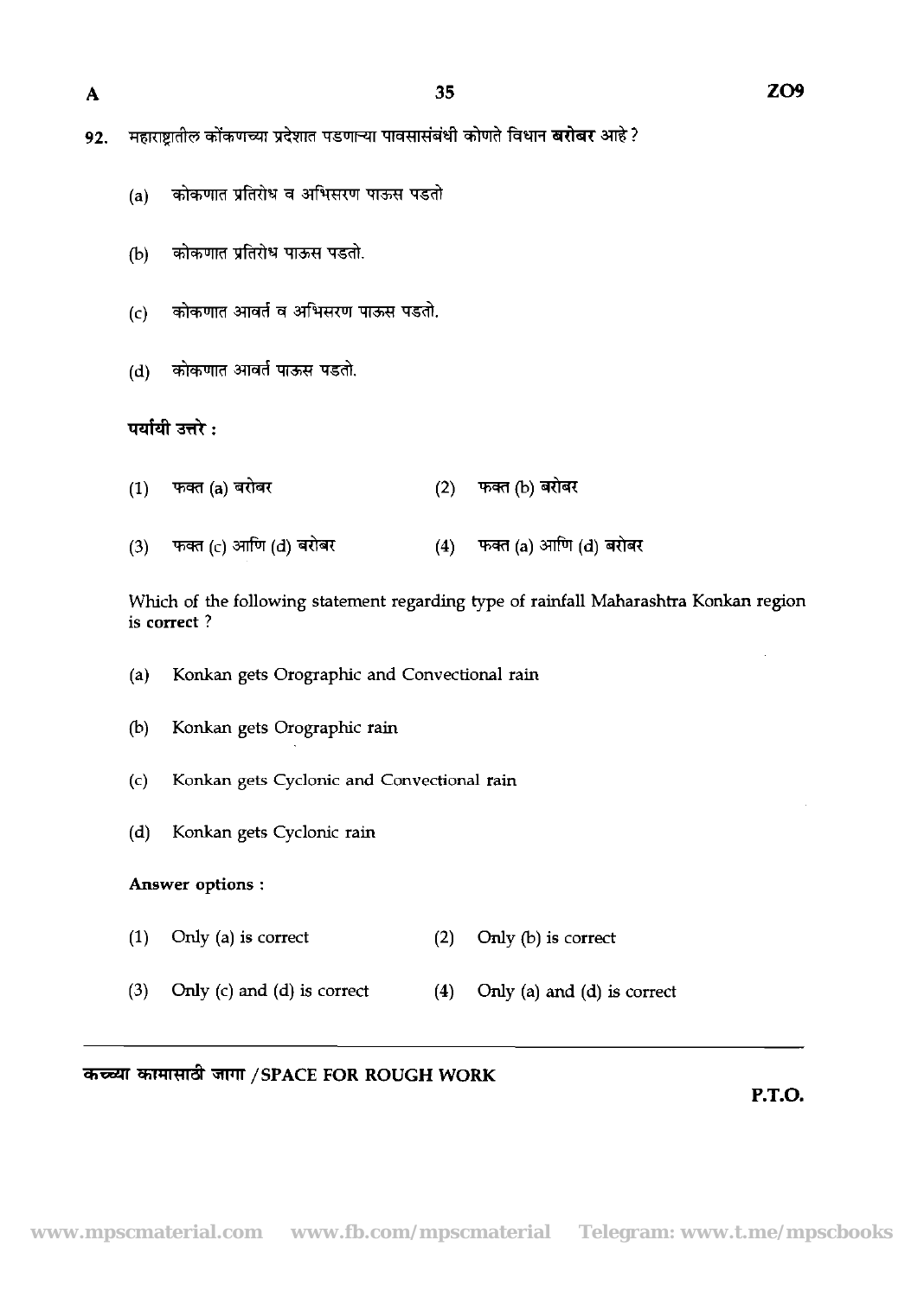**(कृषि विभाग)** 

- **स्तंभ I<br>( कृषि विभाग )**<br>(a) किनारवर्ती कोंकण
- (b) भिमा खोरे- उस्मानाबादचे पठार
- (c) कृष्णा खोरे
- (d) तापीचे खोरे<br>**पर्यांयी उत्तरे :**
- - (a) (b) (c) (d)
- $(1)$   $(iii)$   $(iv)$   $(ii)$   $(i)$
- (2) (iii) (iv) (i) (ii)
- (3) (i) **(ii)** (iii) (iv)
- (4) (iv) (i) (ii) (iii)

Match the following :

#### (Agro regions) (Major crops)

- 
- (b) **Bhima** basin-Usmanabad Plateau (ii) Sugarcane and dairy
- 
- 

### Answer options :

- (a) (b) (c) (d)  $(1)$   $(iii)$   $(iv)$   $(ii)$   $(i)$  $(2)$   $(iii)$   $(iv)$   $(i)$   $(ii)$ (3) (i) (ii) (iii) (iv)
- (4) (iv) (i) (ii) (iii)
- ( प्रमुख पिके)
- **स्तंभ II<br>( प्रमुख पिके )**<br>(i) कापूस व तेलबिया<br>(ii) उस व दुधव्यवसाय
- (ii) उस व दुधव्यवसाय
- (iii) **misw**

36

(iv) बाजरी व तेलबिया

#### Column - I Column - **I1**

- (a) Coastal Konkan (i) Cotton **and** Oilseeds
	-
- (c) Krishna basin (iii) Rice and coconut
- (d) Tapi basin (iv) Bajra and oilseeds

 $\bar{z}$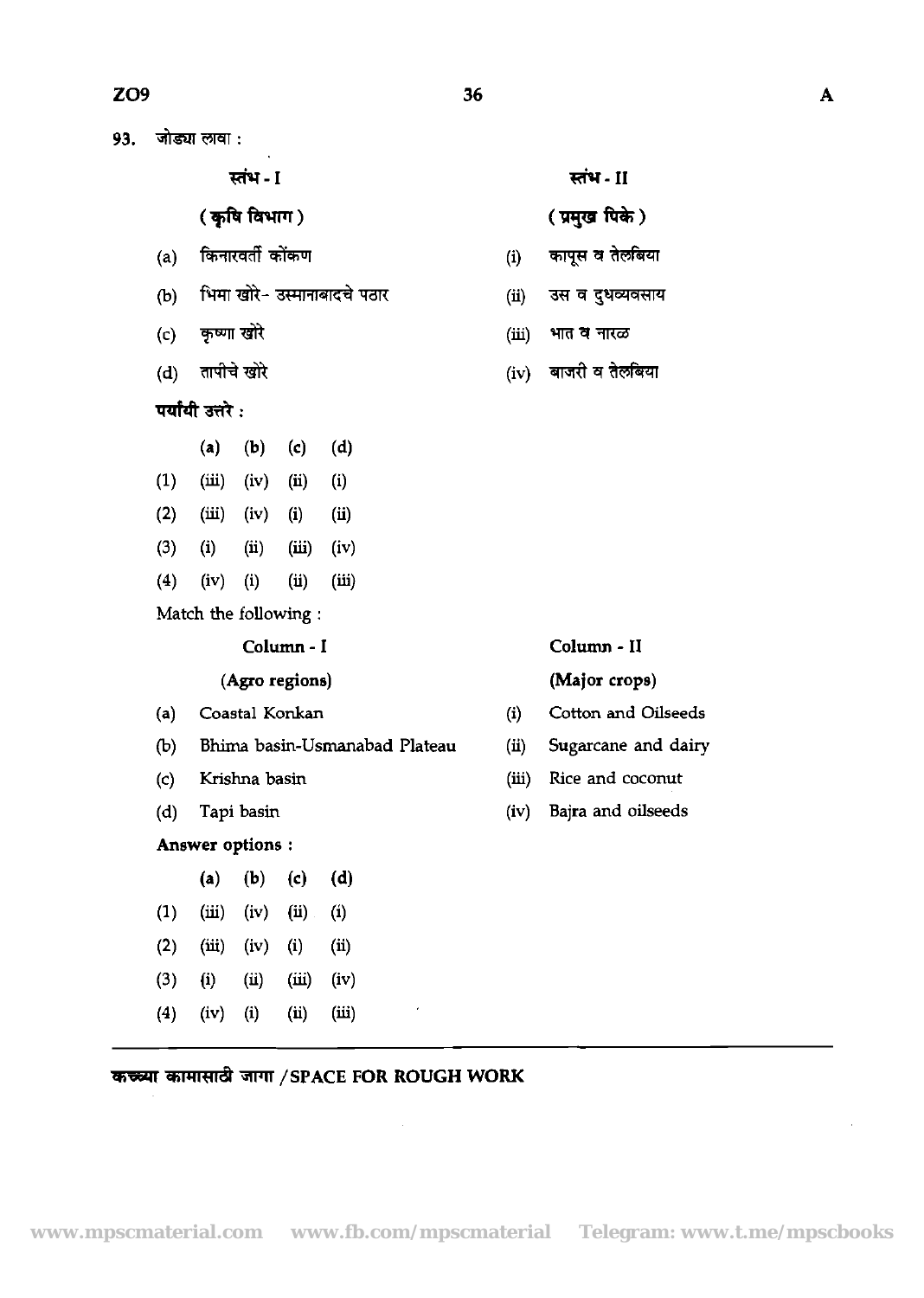भारतीय जनगणना संख्येनुसार खालीलपैको कोणती वस्ती नागरी वस्ती म्हणून समजली जाते ? 94.

- महानगरपालिका/नगरपालिका असणे  $(a)$
- 5,000 पेक्षा जास्त लोकसंख्या  $(b)$
- 50 टक्के लोक बिगर शेती व्यवसाय करणारे  $(c)$
- 

(d) लोकसंख्येची घनता दर चौ. कि.मी.ला 400 पेक्षा जास्त.<br>**पर्यायी उत्तरे :**<br>(1) (a), (b) आणि (c) (2) (b), (c) आणि (d) (3) (a), (b) आणि (d) (4) करील सर्व

According to Census of India which of the following settlement is considered as Urban ?

- **(a)** If there is **Corporation/Munidpaliiy.**
- (b) Population above 5,000
- (c) 50 percent population is working in non-agricultural activities
- (d) Density of population more **than** 400 persons per sq.km.

#### **Answer options** :

- (1) (a), (b) and (c) (2) (b), (c) and (d) (3) (a), (b) and (d) (4) All the above
- 95. *खालीलपैकी कोणती अन्नसाखळी खरोखर आहे* ?
	- $(1)$ गवत  $\rightarrow$  टोळ  $\rightarrow$  ससाणा  $\rightarrow$  साप
	- $(2)$  and  $\rightarrow$  **1146**  $\rightarrow$  **HIV**  $\rightarrow$  **HHIVII**
	- $(3)$  *mad*  $\rightarrow$  clos  $\rightarrow$  <del>HIV</del>  $\rightarrow$  HHIVII
	- $(4)$  ससाणा  $\rightarrow$  साप  $\rightarrow$  टोळ  $\rightarrow$  गवत

Which of the following Food Chain is **correct** ?

- (1) Grass  $\rightarrow$  Grass hopper  $\rightarrow$  Hawk  $\rightarrow$  Snake
- (2) Grass hopper  $\rightarrow$  Grass  $\rightarrow$  Snake  $\rightarrow$  Hawk
- (3) Grass  $\rightarrow$  Grass hopper  $\rightarrow$  Snake  $\rightarrow$  Hawk
- (4) Hawk  $\rightarrow$  Snake  $\rightarrow$  Grass hopper  $\rightarrow$  Grass

#### **WWld /SPACE FOR ROUGH WORK**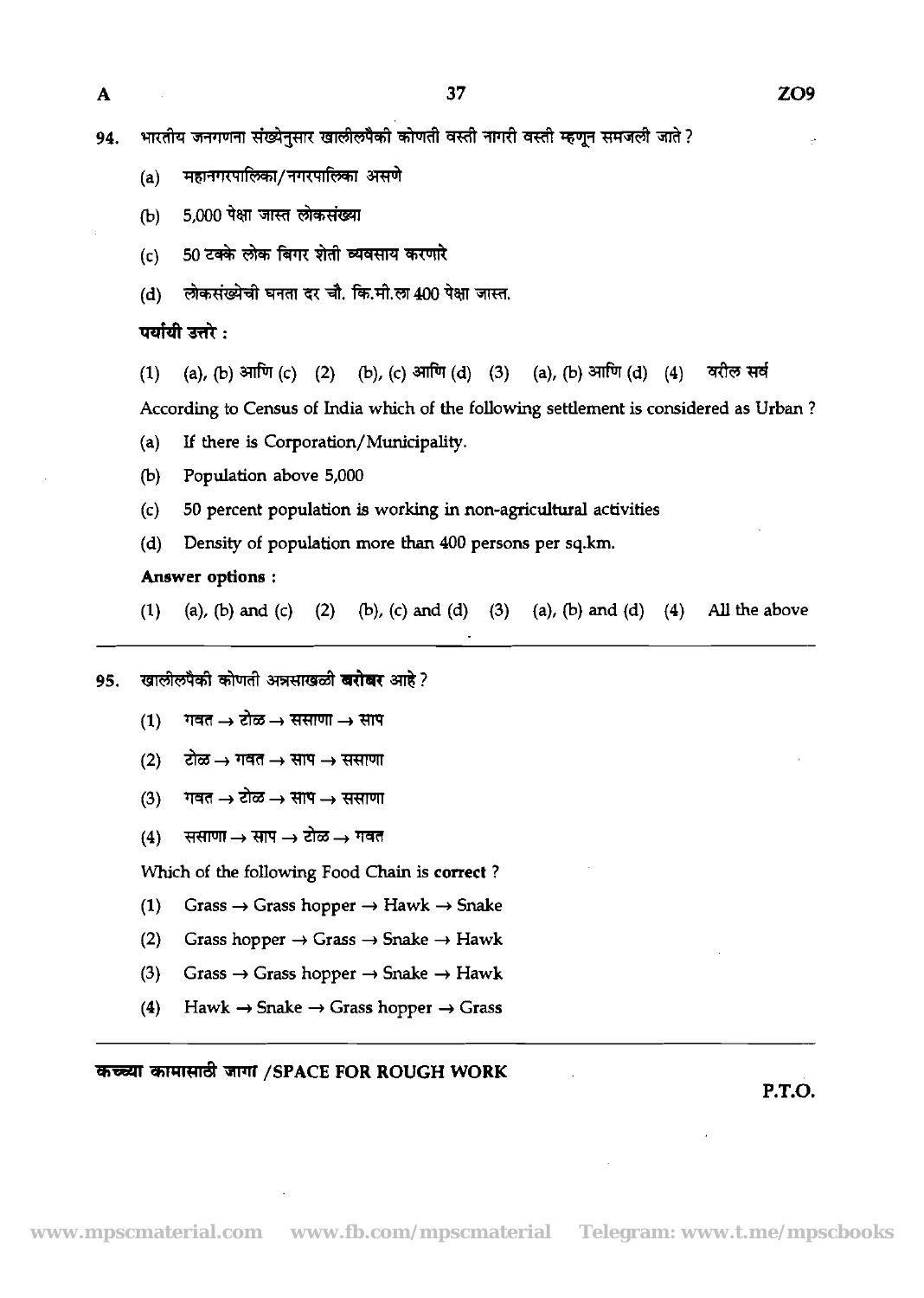- खालीलपैकी कोणते विधान/विधाने बरोबर आहेत ? 96.
	- (a) अंतर उष्ण कटिबंधीय केंद्रीभवन पट्टयाचे ऋतुमानानुसार स्थानांतर होत असते व यावर मान्सनचे आगमन व निर्गमन अवलंबन असते.
	- पश्चिम आशियात भूपृष्ठापासून सुमारे 3 कि.मी. उंचीवर वाहणाऱ्या पश्चिमी जेट स्ट्रीम ह्या वाऱ्यांचा प्रभाव  $(b)$ मान्सन हवामानावर होतो.

पर्यायी उत्तरे :

- 
- (1) रखत (a)<br>(3) (a) <mark>आणि (b) (4) वरीलपैको एकः</mark><br>)

Which of the following statement is/are correct ?

- (a) The advancement and retreat of monsoon is dependent on the seasonal shifting of the Intertropical Convergence Zone.
- (b) The Westerly Jet streams blowing at an altitude of 3 **k.m.** from the surface in Western Asia affect the monsoon.

Answer options :

- **(1)** Only (a) (2) *Only* (b)
- (3) (a) and (b)  $(4)$  None of the above

## खालीलपैकी वनशेतीचे कोणते फायदे आहेत?<br>(a) = उत्तम जमीनी वापराची खात्री 97.

- 
- 
- 
- 

| (a) | उत्तम जमानी वापराची खात्री                                 |  |  |  |            |     |                         |  |  |  |  |
|-----|------------------------------------------------------------|--|--|--|------------|-----|-------------------------|--|--|--|--|
| (b) | नोकऱ्या निर्माण करणे                                       |  |  |  |            |     |                         |  |  |  |  |
| (c) | फक्त कुटुंबातील लोकांसोबत शेतजमीन व्यवस्थापन करणे          |  |  |  |            |     |                         |  |  |  |  |
| (d) | मृदेतील जलसंवर्धन करणे                                     |  |  |  |            |     |                         |  |  |  |  |
|     | पर्यायी उत्तरे :                                           |  |  |  |            |     |                         |  |  |  |  |
|     | (1) (a) आणि (b) (2) (b) आणि (c) (3) फक्त (c)               |  |  |  |            |     | (4) (a), (b) आणि (d)    |  |  |  |  |
|     | Which of the following is/are advantage of Agrow forestry? |  |  |  |            |     |                         |  |  |  |  |
| (a) | To ensure better land use                                  |  |  |  |            |     |                         |  |  |  |  |
| (b) | To generate employment                                     |  |  |  |            |     |                         |  |  |  |  |
| (c) | To manage agricultural land only with family members       |  |  |  |            |     |                         |  |  |  |  |
| (d) | To conserve soil moisture                                  |  |  |  |            |     |                         |  |  |  |  |
|     | <b>Answer options:</b>                                     |  |  |  |            |     |                         |  |  |  |  |
|     | (1) (a) and (b) (2) (b) and (c) (3)                        |  |  |  | Only $(c)$ | (4) | $(a)$ , $(b)$ and $(d)$ |  |  |  |  |

## **5WlT /SPACE FOR ROUGH WORK**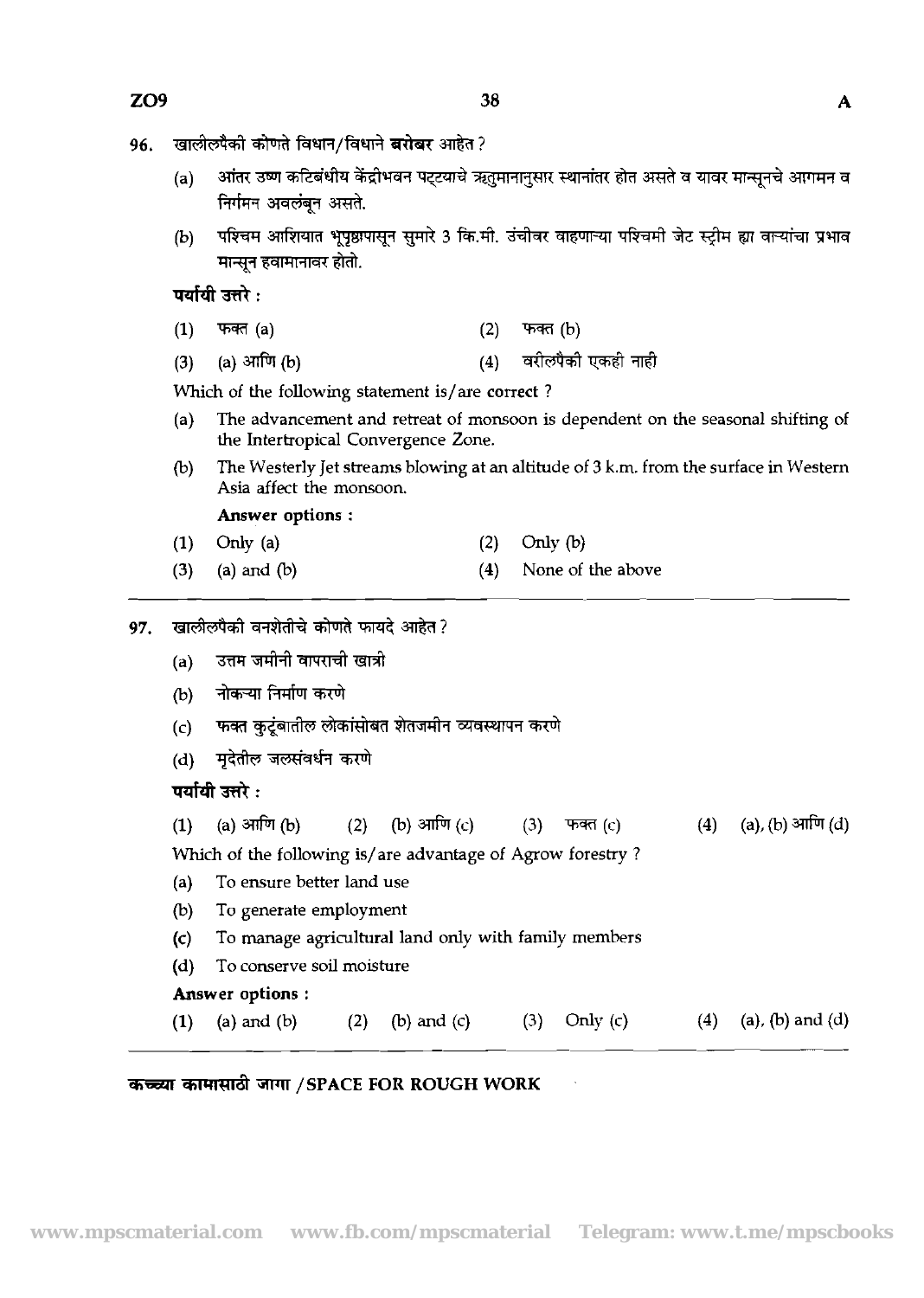प्रगत सिंचन सुविधा, पडीक जमीनींचे शेतजमीनीत रूपांतर, प्रकर्षित कृषी व शेत मजुरांची मागणी, ह्या सर्वांमुळे 98. जास्त लोकसंख्या असलेल्या मागास ग्रामीण क्षेत्रातून तीव्र बेकारीमुळे स्थलांतर होत असते. अशा स्थलांतरास प्रकारचे स्थलांतर म्हणतात.

39

शहरी ते शहरी ग्रामीण ते ग्रामीण  $(1)$  $(2)$ शहरी ते ग्रामीण  $(3)$ ग्रामीण ते शहरी  $(4)$ 

The areas with advanced irrigation facilities, reclamation of waste land, intensification of agriculture and demand for agricultural labourers attract rural people from backward rural areas that are overpopulated and experiencing acute unemployment. **Such** migration is known as \_\_\_\_\_\_\_\_\_\_\_ type of migration.

| (1) Urban to Urban   | (2) Rural to Rural |
|----------------------|--------------------|
| $(3)$ Rural to Urban | (4) Urban to Rural |

- विखरलेल्या वस्त्यांची खालीलपैकी कोणती वैशिष्टे बरोबर आहेत ? 99.
	- (a) मर्यादित लोकवस्ती
	- (b) सामाजिक सेवांची उपलब्धता
	- प्रदूषणमुक्त पर्यावरण  $(c)$
	- (d) दैनंदिन प्रवासाची गरज नाही

पर्यायी उत्तरे :

- (a) आणि (b) बरोबर (b) आणि (c) बरोबर  $(1)$  $(2)$
- (a), (c) आणि (d) बरोबर (b) आणि (d) बरोबर  $(3)$  $(4)$

Which of the following characteristics of the dispersed settlement is/are correct?

- (a) Limited population
- (b) Availability of Social Services
- (c) Pollution free environment
- (d) No daily Commuting

## Answer options :

- (1) (a) and (b) correct  $(2)$  (b) and (c) correct
- (3) (a), (c) and (d) correct  $(4)$  (b) and (d) correct

## कच्च्या कामासाठी जागा /SPACE FOR ROUGH WORK

P.T.O.

 $\mathbf{A}$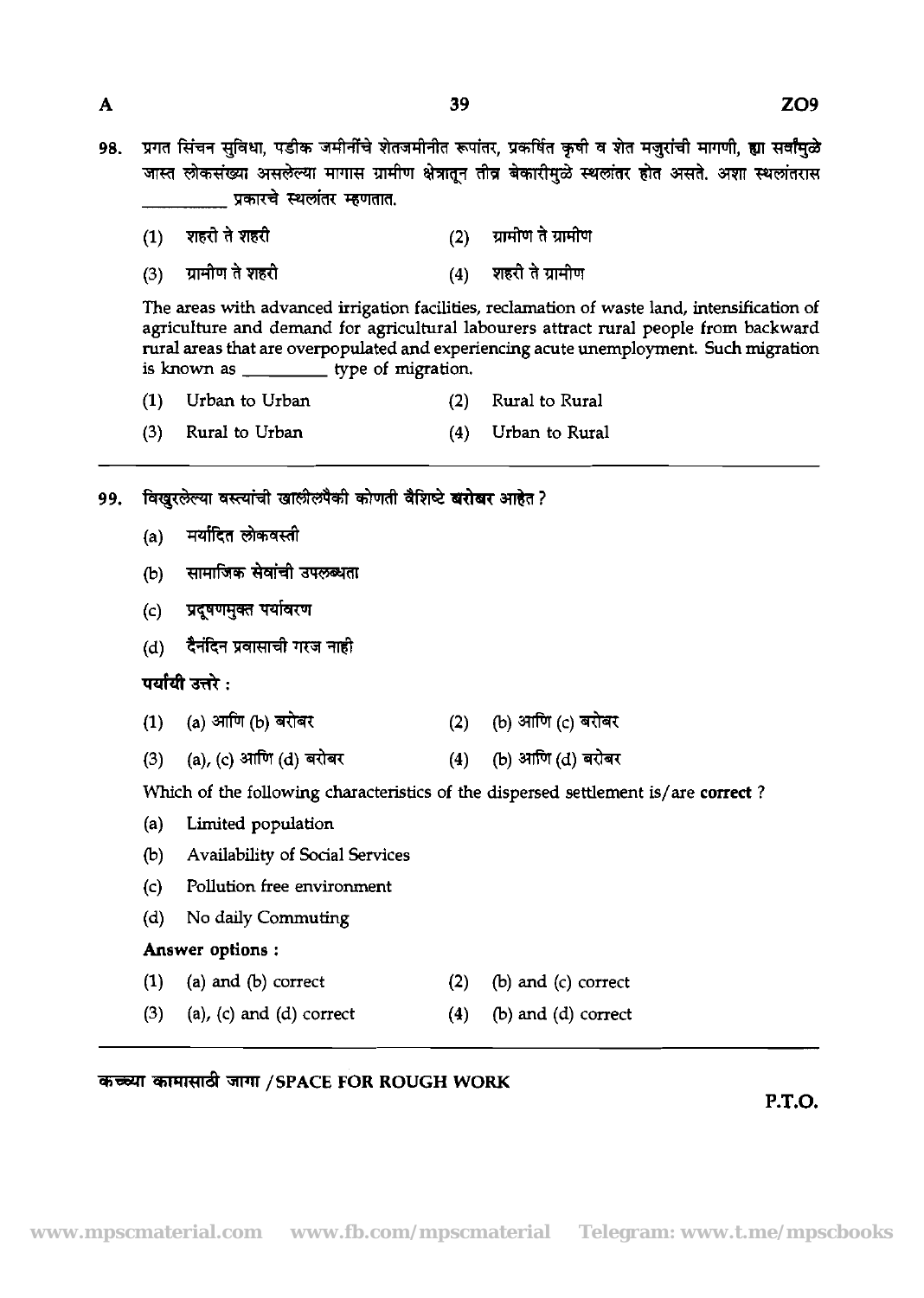- <u>100. खालीलपैकी कोणती विधाने **बरोखर** आहेत</u> ?
	- महाराष्ट्रात सर्वात जास्त विहिरींची घनता सांगली व सोलापुर जिल्ह्यात असून, सर्वात कमी घनता कोकण  $(a)$ विभागात व नागपुर विभागात आहे.
	- महाराष्ट्रात तलाव जलसिंचनाचे प्रमाण 15% असून विदर्भातील बहुतेक जिल्ह्यात तलावाच्या साहाय्याने  $(b)$ 60 टक्के पाणी परवठा केला जातो.

पर्यायी उत्तरे :

- $(1)$  $\text{Tr}(\mathbf{a})$  $(2)$  $\pi$ क्त (b)
- (a) आणि  $(b)$ वरीलपैको कोणतेही नाही.  $(3)$  $(4)$

Which of the following statements is/are correct ?

- (a) The highest density of wells in Maharashtra is in the districts of Sangli and Solapur, while the least density is found in the Konkan and Nagpur divisions.
- @) The percentage of Tank irrigation in Maharashtra is 15% and the water supply in most of Vidarbha districts from tanks is *6096.*

Answer options :

- (1) Only (a)  $(2)$  Only (b)
- **(3)** (a) and (b) (4) None the above
- 101. नैऋत्य मान्सुनच्या काळात पावसात साधारण एक वा दोन आठवडे पडणाऱ्या खंडाला 'मान्सुन मधील खंड' असे म्हणतात. खालीलपैकी कोणते कारण हे त्यासाठी **बरोबर** आहे?
	- (a) पाऊस घेऊन येणारे उष्ण कटिबंधीय आवर्ते वारंवार निर्माण न झाल्याने
	- उत्तर भारतात मान्सून द्रोणाच्या स्थानामुळे.  $(b)$

पर्यायी उत्तरे :

- $(1)$ फक्त $(a)$  $(2)$ फक्त $(b)$
- यापैकी कोणतेच नाही. (a) व (b) दोन्हो  $(4)$  $(3)$

The break of **1** or 2 weeks during the monsoon season is called as 'Monsoon Break'. Which of the following is the correct reason for it ?

- (a) Failure in the development of Tropical Cyclones. Which bring rain
- @) The location of the monsoon trough in North India.

### Answer options :

- (1) (a) only (2) (b) only
- (3) Both (a) and (b)  $(4)$  None of the above

## **5TWd /SPACE FOR ROUGH WORK**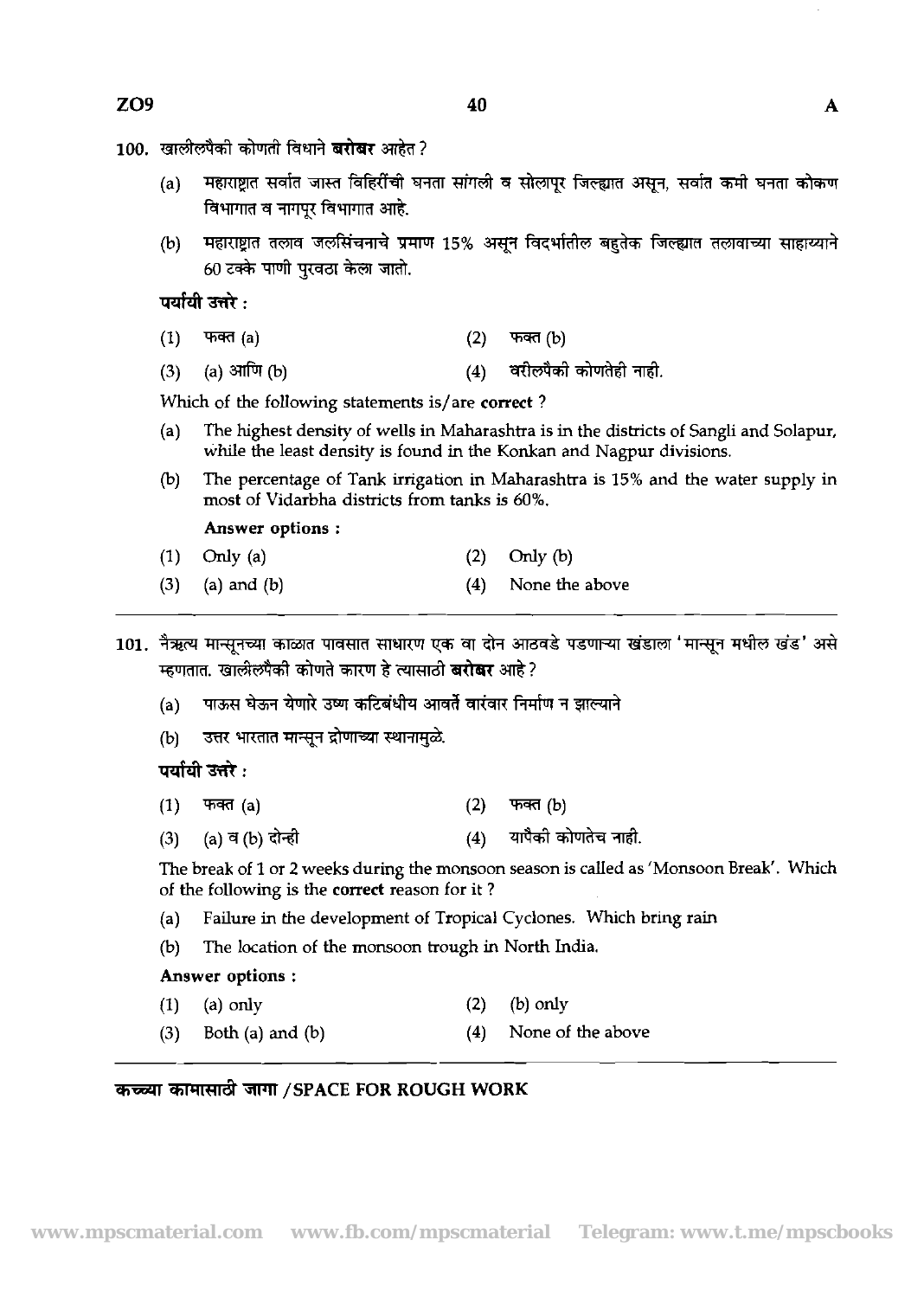| A |                                                           |                                                                                        |     |        | 41  |          |                                   |     | ZO9       |  |  |
|---|-----------------------------------------------------------|----------------------------------------------------------------------------------------|-----|--------|-----|----------|-----------------------------------|-----|-----------|--|--|
|   |                                                           | 102.  महाराष्ट्रातील खालीलपैकी कोणत्या जिल्ह्यात सर्वात कमो तालुके आहेत ?              |     |        |     |          |                                   |     |           |  |  |
|   | (1)                                                       | सिंधुदुर्ग                                                                             | (2) | रायगड  |     | (3) धुळे |                                   | (4) | नंदूरबार  |  |  |
|   |                                                           | Which of the following district has the lowest number of talukas in Maharashtra?       |     |        |     |          |                                   |     |           |  |  |
|   | (1)                                                       | Sindhudurg                                                                             | (2) | Raigad |     | (3)      | Dhule                             | (4) | Nandurbar |  |  |
|   |                                                           | 103. परिसंस्था बद्दल खालील कोणती विधाने <b>बरोबर</b> आहेत ?                            |     |        |     |          |                                   |     |           |  |  |
|   | परिसंस्था ही जैविक व भौतिक पर्यावरणाची बेरीज असते.<br>(a) |                                                                                        |     |        |     |          |                                   |     |           |  |  |
|   | परिसंस्था एक निर्धारीत क्षेत्र व्याप्त करते.<br>(b)       |                                                                                        |     |        |     |          |                                   |     |           |  |  |
|   | सौर ऊर्जा परिसंस्थेचा प्रमुख स्रोत आहे.<br>(c)            |                                                                                        |     |        |     |          |                                   |     |           |  |  |
|   | (d)                                                       | परिसंस्थेचे ऊर्जा, जैविक, भौतिक हे तीन प्रमुख घटक आहेत.                                |     |        |     |          |                                   |     |           |  |  |
|   |                                                           | पर्यायी उत्तरे :                                                                       |     |        |     |          |                                   |     |           |  |  |
|   | (1)                                                       | फक्त (c) व (d) बरोबर आहेत                                                              |     |        | (2) |          | फक्त (a), (c) व (d) बरोबर आहेत    |     |           |  |  |
|   | (3)                                                       | फक्त (b), (c) व (d) बरोबर आहेत                                                         |     |        |     |          | (4) सर्व बरोबर आहेत               |     |           |  |  |
|   |                                                           | Which of the following are correct about Eco system?                                   |     |        |     |          |                                   |     |           |  |  |
|   |                                                           | (a) An Eco system represents the sum of all living organisms and physical environment. |     |        |     |          |                                   |     |           |  |  |
|   | (b)                                                       | Eco system occupies certain well defined area on the earth.                            |     |        |     |          |                                   |     |           |  |  |
|   | (c)                                                       | Solar energy is the most significant source of energy.                                 |     |        |     |          |                                   |     |           |  |  |
|   | (d)                                                       | Three basic components of eco system include, energy, biotic and abiotic.              |     |        |     |          |                                   |     |           |  |  |
|   |                                                           | Answer options:                                                                        |     |        |     |          |                                   |     |           |  |  |
|   | (1)                                                       | Only (c) and (d) are correct                                                           |     |        | (2) |          | Only (a), (c) and (d) are correct |     |           |  |  |
|   | (3)                                                       | Only $(b)$ , $(c)$ and $(d)$ are correct                                               |     |        | (4) |          | All are correct                   |     |           |  |  |

# *क* च्च्या कामासाठी जागा /SPACE FOR ROUGH WORK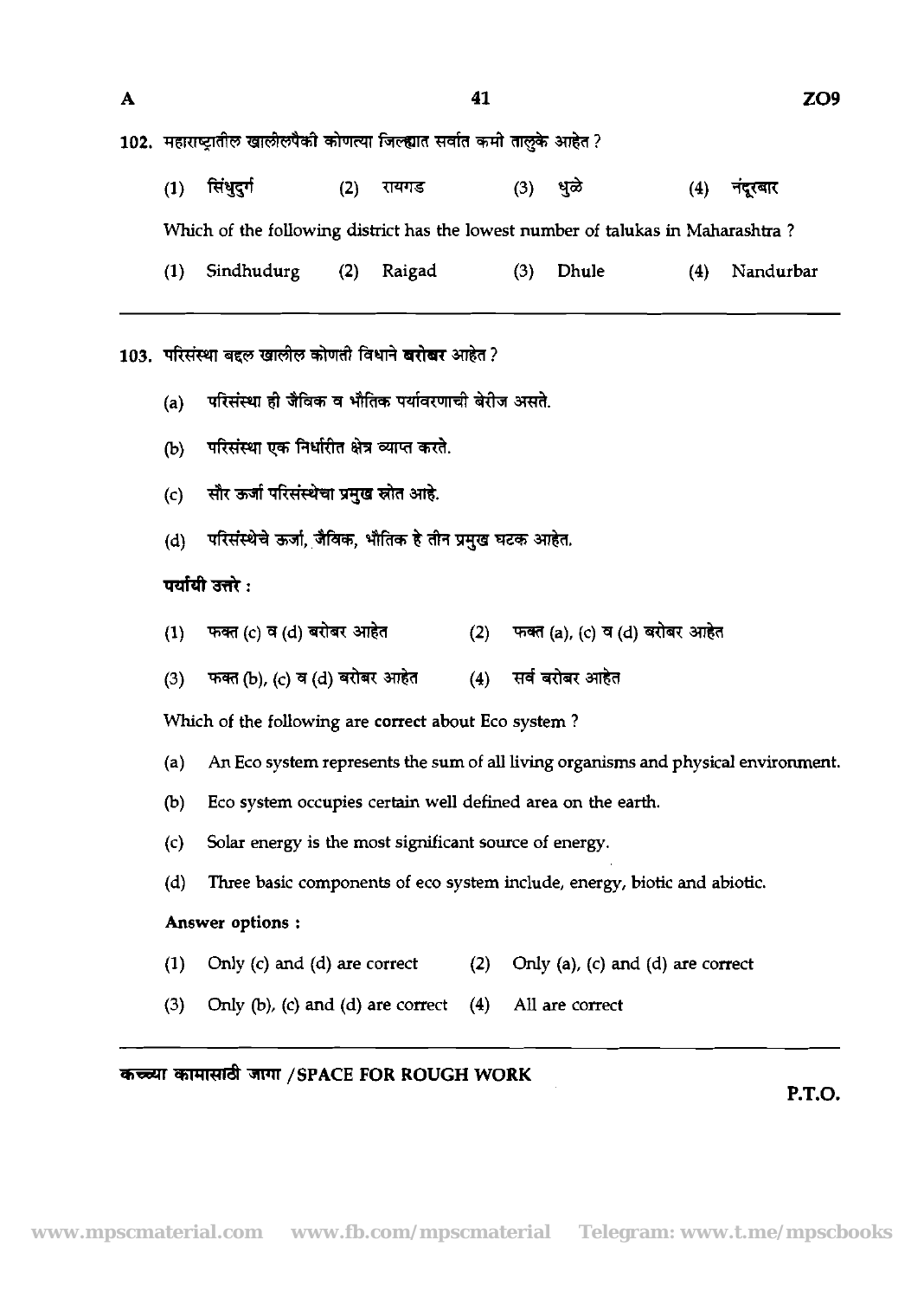|     |                  |       | 42           |
|-----|------------------|-------|--------------|
|     | जोड्या लावा :    |       |              |
|     | स्तंभ - I        |       | स्तंभ - II   |
|     | ( नद्या)         |       | (धरणे)       |
| (a) | अरुणावती         | (i)   | पुरमेपाडा    |
| (b) | कान              | (ii)  | करवंद        |
| (c) | कानोली           | (iii) | मलंगगाव      |
| (d) | बोरी             |       | (iv) बोरकुंड |
|     | पर्यायी उत्तरे : |       |              |

|                    | (a)               | (b)   | (c)               | (d)                        |  |
|--------------------|-------------------|-------|-------------------|----------------------------|--|
| $\bf{(1)}$         | $\bf (ii)$        | (iii) | (iv)              | $\left( \mathrm{i}\right)$ |  |
| (2)                | $\rm (ii)$        | (iii) | $\bf (i)$         | (iv)                       |  |
| (3)                | (iii)             | (ii)  | $\left( i\right)$ | (iv)                       |  |
| $\boldsymbol{(4)}$ | $\left( i\right)$ | (iv)  | (ii)              | (iii)                      |  |
|                    |                   |       |                   |                            |  |

Match the following :

Column - I

## Column - **I1**

#### (Rivers) (Dams)

- (a) Arunavati (i) Purmepada
- (b) Kan (ii) Karvand
- (c) Kanoli (iii) Malangao
- (d) Bori (iv) Borkund

## Answer options :

|                   | $\bf(a)$   | (b)             | (c)      | (d)   |  |
|-------------------|------------|-----------------|----------|-------|--|
| $\left(1\right)$  | $\rm (ii)$ | (iii)           | (iv)     | (i)   |  |
| (2)               | (ii)       | (iii)           | $\rm(i)$ | (iv)  |  |
| (3)               | (iii)      | $\mathbf{(ii)}$ | $\rm(i)$ | (iv)  |  |
| $\left( 4\right)$ | $\rm (i)$  | (iv)            | (ii)     | (iii) |  |

# *कच्च्या कामासाठी जागा / SPACE FOR ROUGH WORK*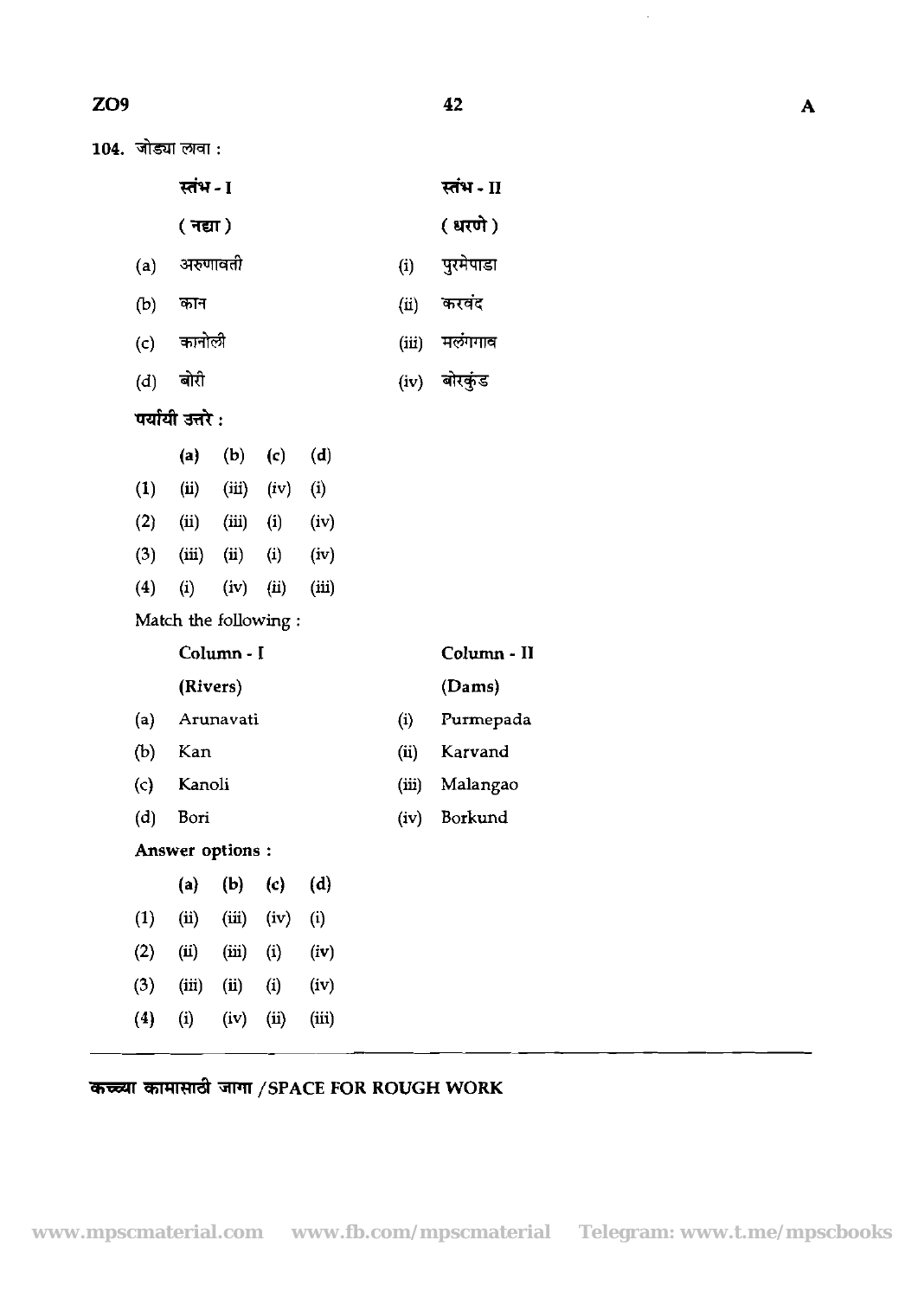$\overline{\mathbf{A}}$ 

.<br>Terminale programma

ZO<sub>9</sub>

|            | 105. जोड्या लावा :    |                      |                |              |       |                          |  |  |
|------------|-----------------------|----------------------|----------------|--------------|-------|--------------------------|--|--|
|            |                       | स्तंभ - I            |                |              |       | स्तंभ - II               |  |  |
|            |                       | (स्थानिक वारे)       |                |              |       | (प्रदेश)                 |  |  |
| (a)        | सांता ॲना             |                      |                |              | (i)   | द. आफ्रिका               |  |  |
| (b)        | सिरोक्को              |                      |                |              | (ii)  | कॅलिफोर्निया             |  |  |
| (c)        | ঝা                    |                      |                |              | (iii) | दक्षिण-पूर्व ऑस्ट्रेलिया |  |  |
| (d)        |                       | ब्रिक फायढर          |                |              | (iv)  | उ. आफ्रिका               |  |  |
|            | पर्यायी उत्तरे :      |                      |                |              |       |                          |  |  |
|            | (a)                   | (b)                  |                | (d)          |       |                          |  |  |
| (1)        | (iv)                  | (ii)                 | (c)<br>(i)     | (iii)        |       |                          |  |  |
| (2)        | (ii)                  | (iv)                 | (i)            | (iii)        |       |                          |  |  |
| (3)        | (i)                   | (iii)                | $\overline{u}$ | (iv)         |       |                          |  |  |
| (4)        | (iii)                 | (i)                  | (iv)           | (ii)         |       |                          |  |  |
|            | Match the following : |                      |                |              |       |                          |  |  |
|            |                       | Column - I           |                |              |       | Column - II              |  |  |
|            |                       | (Local Wind)         |                |              |       | (Region)                 |  |  |
| (a)        |                       | Santa Ana            |                |              | (i)   | S. Africa                |  |  |
| (b)        | Sirocca               |                      |                |              | (ii)  | California               |  |  |
| (c)        | Berg                  |                      |                |              | (iii) | S.E. Australia           |  |  |
| (d)        |                       | <b>Brick fielder</b> |                |              | (iv)  | N. Africa                |  |  |
|            | Answer options :      |                      |                |              |       |                          |  |  |
|            | (a)                   | (b)                  | (c)            | (d)          |       |                          |  |  |
| (1)        | (iv)                  | (ii)                 | (i)            | (iii)        |       |                          |  |  |
| (2)        | (ii)                  | (iv)                 | (i)            | (iii)        |       |                          |  |  |
| (3)<br>(4) | (i)<br>(iii)          | (iii)<br>(i)         | (ii)<br>(iv)   | (iv)<br>(ii) |       |                          |  |  |

# कच्च्या कामासाठी जागा /SPACE FOR ROUGH WORK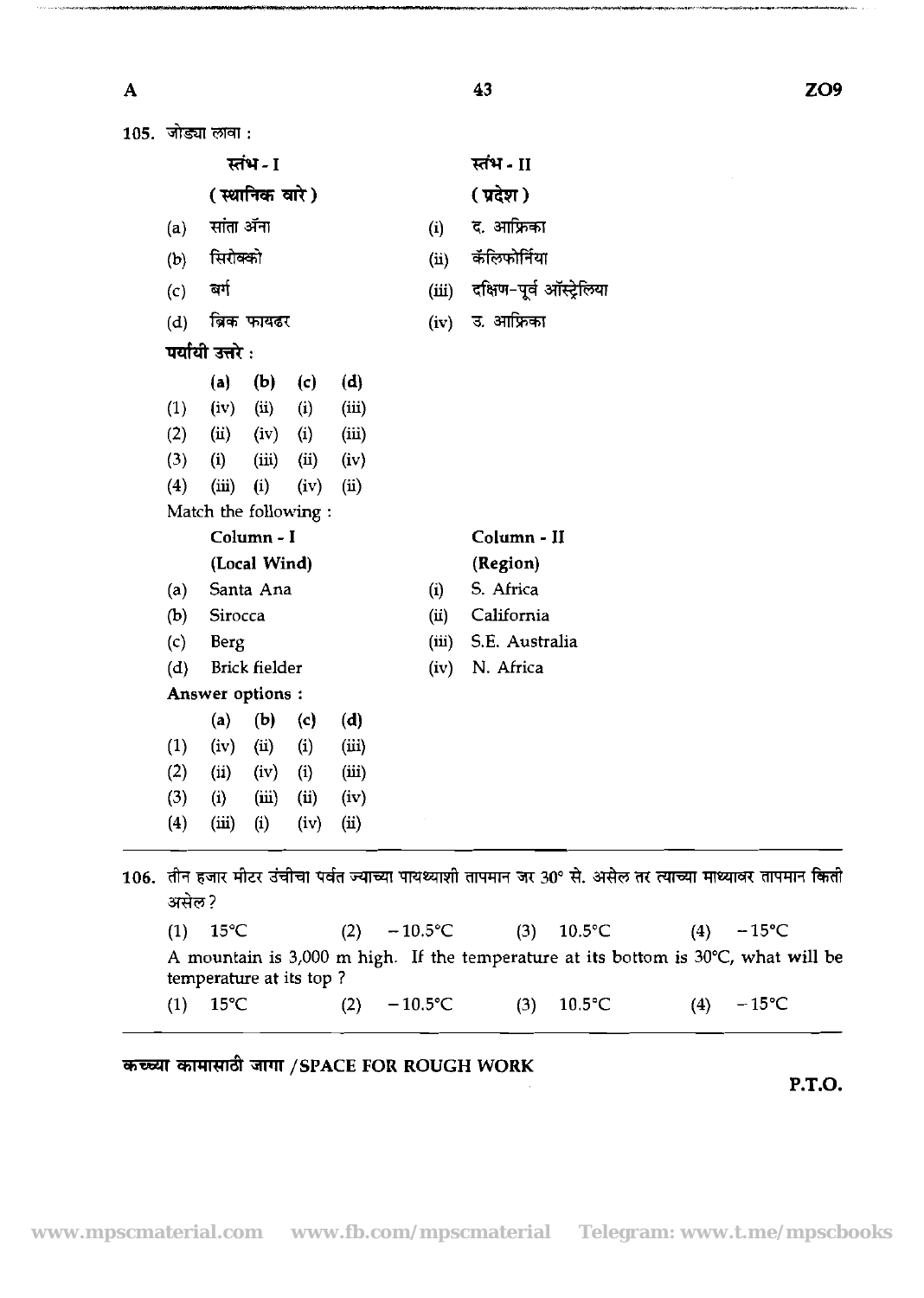ZO<sub>9</sub>

- 107. खालीलपैकी महाराष्ट्रातील कोणत्या जिल्ह्यांच्या मुख्य भागाचा समावेश आवर्षणाचा खरीप व रब्बी कृषी हवामानाच्या विभागात होतो ?
	- अहमदनगर, सोलापूर, सांगली  $(a)$
	- अहमदनगर, भंडारा, गडचिरोली  $(b)$
	-
	-

|     | . <i>.</i>                                                                                                                                     |     |                                   |     |             |                   |            |  |
|-----|------------------------------------------------------------------------------------------------------------------------------------------------|-----|-----------------------------------|-----|-------------|-------------------|------------|--|
| (d) | अमरावती, बीड, अकोला                                                                                                                            |     |                                   |     |             |                   |            |  |
|     | पर्यायी उत्तरे :                                                                                                                               |     |                                   |     |             |                   |            |  |
| (1) | (a) <b>ব</b> (b)                                                                                                                               | (2) | (b) व (c)                         | (3) | फक्त (a)    | (4)               | फक्त (d)   |  |
|     | Major Part of which of the following districts fall in the group of drought prone Rabi and<br>Kharif crop agro-climatic region of Maharashtra? |     |                                   |     |             |                   |            |  |
| (a) | Ahemadnagar, Solapur, Sangli                                                                                                                   |     |                                   |     |             |                   |            |  |
| (b) |                                                                                                                                                |     | Ahemadnagar, Bhandara, Gadchiroli |     |             |                   |            |  |
| (c) | Solapur, Kolhapur, Sangli                                                                                                                      |     |                                   |     |             |                   |            |  |
| (d) | Amravati, Beed, Akola                                                                                                                          |     |                                   |     |             |                   |            |  |
|     | Answer options:                                                                                                                                |     |                                   |     |             |                   |            |  |
| (1) | (a) and $(b)$                                                                                                                                  | (2) | $(b)$ and $(c)$                   | (3) | Orily $(a)$ | $\left( 4\right)$ | Only $(d)$ |  |
|     |                                                                                                                                                |     |                                   |     |             |                   |            |  |
|     | .  खालीलपैकी कोणत्या विधानांचा पर्यावरण आघात मूल्यनिर्धारण (EIA) साठी समावेश करावा ?                                                           |     |                                   |     |             |                   |            |  |

108.

- (a) नियोजित प्रकल्पाची अंमलबजावणी होण्याआधी पर्यावरण परिस्थीतींचा आढावा घेणे<br>(b) पर्यायी प्रकल्पांचा विचार करणे<br>(c) अपरिहार्य प्रतिकूल परिणामांबाबत प्रतिपादन.
- 
- अपरिहार्य प्रतिकुल परिणामांबाबत प्रतिपादन.
- (d) समाजार<br>**पर्यायी उत्तरे :**

- (c) रसारहर प्राप्तपूर समाप्तमा अभावनाथ<br>(d) समाजासाठी नफा-नूकसानीचे मूल्यमापन करणे.<br>**पर्यायी उत्तरे :**<br>(1) फक्त (a), (c), (d) - - - (4) व्यील सर्व<br>(3) फक्त (a), (b), (c) - - - (4) व्यील सर्व
- 

**(1) फक्त (a), (c), (d)** (2) फक्त (b), (c), (d)<br>(3) फक्त (a), (b), (c) (4) (4) बरील सर्व<br>Which of the following statements must be included in EIA (Environment Impact) Assessment) ?

- (a) Presentation of Environment conditions before the project plan implementation.
- (b) Presentation of alternative projects.
- (c) Statements on unavoidable adverse effects.
- (d) Evaluation of cost-benefit to the society.

### Answer **options** :

- (1) Only (a), (c), (d) (2) Only (b), (c), (d) (3) Only (a), (b), (c) (4) (4) All the above
- Only (a), (b), (c)
- 

### कच्च्या कामासाठी जागा /SPACE FOR ROUGH WORK

A

where  $\omega$  is  $\omega$  . Then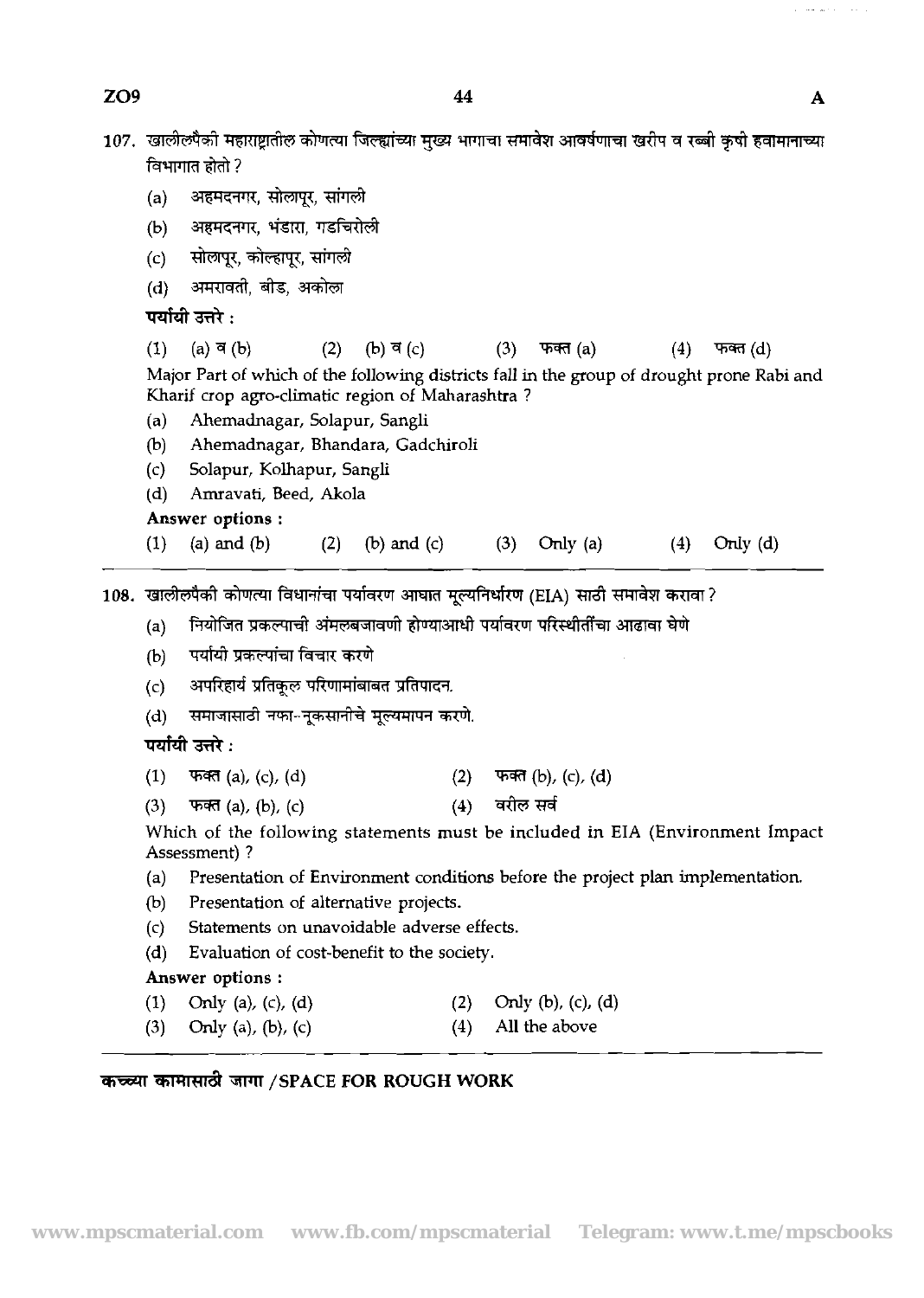| A |     |                   |                  |                           |       |                                                                                                           | 45  |       |       | ZO <sub>9</sub>                                                                            |  |  |
|---|-----|-------------------|------------------|---------------------------|-------|-----------------------------------------------------------------------------------------------------------|-----|-------|-------|--------------------------------------------------------------------------------------------|--|--|
|   |     |                   |                  |                           |       | 109. महराष्ट्रातील खालीलपैकी कोणत्या जिल्ह्याची लोकसंख्येची घनता दर चौरस कि.मी. ला 800 पेक्षा जास्त आहे ? |     |       |       |                                                                                            |  |  |
|   | (1) | पुणे              |                  |                           | (2)   | कोल्हापुर                                                                                                 | (3) | ठाणे  | (4)   | नागपूर                                                                                     |  |  |
|   |     |                   | per square km.?  |                           |       |                                                                                                           |     |       |       | Which of the following district in Maharashtra has density of population above 800 persons |  |  |
|   | (1) | Pune              |                  |                           | (2)   | Kolhapur                                                                                                  | (3) | Thane | (4)   | Nagpur                                                                                     |  |  |
|   |     | 110. जोड्या लावा: |                  |                           |       |                                                                                                           |     |       |       |                                                                                            |  |  |
|   |     |                   |                  | स्तंभ - I                 |       |                                                                                                           |     |       |       | स्तंभ - II                                                                                 |  |  |
|   |     |                   |                  | ( पर्यावरण विधि स्थापना ) |       |                                                                                                           |     |       |       | (वर्ष)                                                                                     |  |  |
|   | (a) |                   |                  | पर्यावरण संरक्षण कायदा    |       |                                                                                                           |     |       | (i)   | 1998                                                                                       |  |  |
|   | (b) |                   |                  |                           |       | पर्यावरण स्नेही उत्पादनावर खूण पट्टी                                                                      |     |       | (ii)  | 1986                                                                                       |  |  |
|   | (c) |                   |                  | जैविक कचरा नियोजन         |       |                                                                                                           |     |       | (iii) | 1999                                                                                       |  |  |
|   | (d) |                   |                  |                           |       | पुन्हा वापरण्यासाठी प्लॉस्टीकचे उत्पादन व वापर नियम                                                       |     |       | (iv)  | 1991                                                                                       |  |  |
|   |     | पर्यायी उत्तरे :  |                  |                           |       |                                                                                                           |     |       |       |                                                                                            |  |  |
|   |     | (a)               | (b)              | (c)                       | (d)   |                                                                                                           |     |       |       |                                                                                            |  |  |
|   | (1) | (i)               | (iii)            | (iv)                      | (ii)  |                                                                                                           |     |       |       |                                                                                            |  |  |
|   | (2) | (iv)              | (ii)             | (i)                       | (iii) |                                                                                                           |     |       |       |                                                                                            |  |  |
|   | (3) | (ii)              | (iv)             | (i)                       | (iii) |                                                                                                           |     |       |       |                                                                                            |  |  |
|   | (4) | (ii)              | (iv)             | (iii)                     | (i)   |                                                                                                           |     |       |       |                                                                                            |  |  |
|   |     |                   |                  | Match the following:      |       |                                                                                                           |     |       |       |                                                                                            |  |  |
|   |     |                   |                  | Column - I                |       |                                                                                                           |     |       |       | Column - II                                                                                |  |  |
|   |     |                   |                  |                           |       | (Environment Legislations)                                                                                |     |       |       | (Year)                                                                                     |  |  |
|   | (a) |                   |                  |                           |       | <b>Environment Protection Act</b>                                                                         |     |       | (i)   | 1998                                                                                       |  |  |
|   | (b) |                   |                  |                           |       | Scheme of Labelling Environment Friendly Products                                                         |     |       | (i)   | 1986                                                                                       |  |  |
|   | (c) |                   |                  |                           |       | <b>Biomedical Waste Management</b>                                                                        |     |       | (iii) | 1999                                                                                       |  |  |
|   | (d) |                   |                  |                           |       | Recycled Plastics Manufacture and, Usage Rules                                                            |     |       | (iv)  | 1991                                                                                       |  |  |
|   |     |                   | Answer options : |                           |       |                                                                                                           |     |       |       |                                                                                            |  |  |
|   |     | (a)               | (b)              | (c)                       | (d)   |                                                                                                           |     |       |       |                                                                                            |  |  |
|   | (1) | (i)               | (iii)            | (iv)                      | (ii)  |                                                                                                           |     |       |       |                                                                                            |  |  |
|   | (2) | (iv)              | (i)              | (i)                       | (iii) |                                                                                                           |     |       |       |                                                                                            |  |  |
|   | (3) | (ii)              | (iv)             | (i)                       | (iii) |                                                                                                           |     |       |       |                                                                                            |  |  |
|   | (4) | (i)               | (iv)             | (iii)                     | (i)   |                                                                                                           |     |       |       |                                                                                            |  |  |

# कच्च्या कामासाठी जागा /SPACE FOR ROUGH WORK

P.T.O.

ZO<sub>9</sub>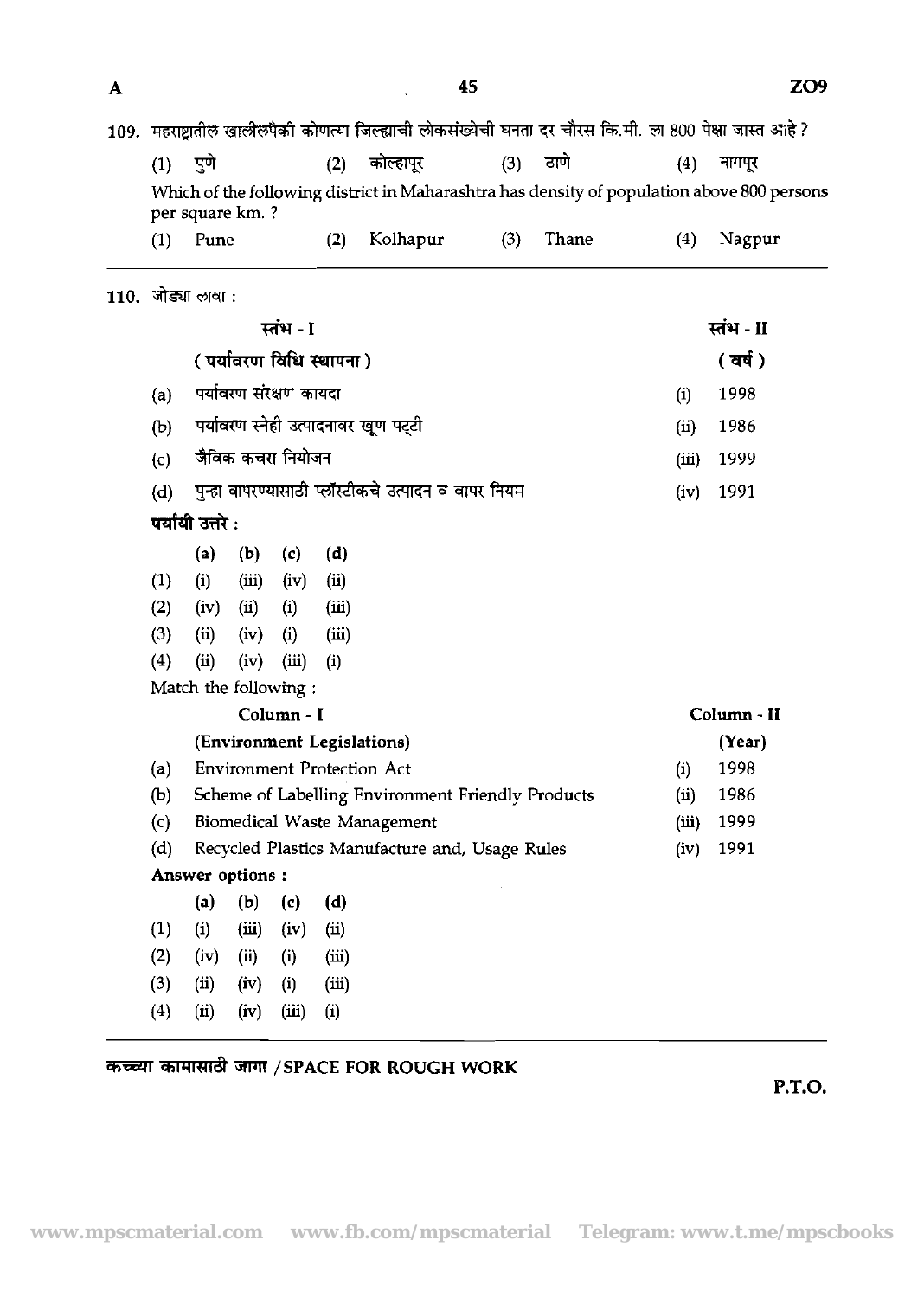111. खालीलपैकी कोणता कालखंड भारतीय लोकसंख्येच्या वाढीचा खुंटलेला काळ म्हणून ओळखला जातो ?

| $(1)$ 1901 - 1921 $(2)$ 1921 - 1951                                                   |  | $(3)$ 1951 - 1981 $(4)$ 1981 - 2011 |  |
|---------------------------------------------------------------------------------------|--|-------------------------------------|--|
| Which of the following period is known as the period of stagnant population of India? |  |                                     |  |
| $(1)$ 1901 - 1921 $(2)$ 1921 - 1951                                                   |  | $(3)$ 1951 - 1981 $(4)$ 1981 - 2011 |  |

## 112. जोड्या लावा :

|     |                      |                   | स्तंभ - I         |                                            |       | स्तंभ - II  |
|-----|----------------------|-------------------|-------------------|--------------------------------------------|-------|-------------|
|     |                      |                   |                   | (पर्यावरण विधिस्थापना)                     |       | (वर्ष)      |
| (a) |                      |                   |                   | महापालिका घन कचरा व्यवस्थापन नियम          | (i)   | 1988        |
| (b) |                      | राष्ट्रीय वन धोरण |                   |                                            | (ii)  | 2002        |
| (c) |                      |                   | जैवविविधता कायदा  |                                            | (iii) | 2000        |
| (d) |                      |                   |                   | पर्यावरण (संरक्षण) कायदा                   | (iv)  | 1986        |
|     | पर्यायी उत्तरे :     |                   |                   |                                            |       |             |
|     | (a)                  | (b)               | (c)               | (d)                                        |       |             |
| (1) | (iv)                 | (iii)             | (i)               | (ii)                                       |       |             |
| (2) | (iii)                | (i)               | (ii)              | (iv)                                       |       |             |
| (3) | (iii)                | (ii)              | (i)               | (iv)                                       |       |             |
| (4) | (ii)                 | (iv)              | (iii)             | (i)                                        |       |             |
|     | Match the following: |                   |                   |                                            |       |             |
|     |                      |                   | Column - I        |                                            |       | Column - II |
|     |                      |                   |                   | (Environment Legislations)                 |       | (Year)      |
| (a) |                      |                   |                   | The Municipal Solid Waste Management Rules | (i)   | 1988        |
| (b) |                      |                   |                   | National Forest Policy                     | (ii)  | 2002        |
| (c) |                      |                   |                   | <b>Biological diversity Act</b>            | (iii) | 2000        |
| (d) |                      |                   |                   | Environment (Protection) Act               | (iv)  | 1986        |
|     | Answer options :     |                   |                   |                                            |       |             |
|     | (a)                  | (b)               | (c)               | (d)                                        |       |             |
| (1) | (iv)                 | (iii)             | $\left( i\right)$ | (i)                                        |       |             |
| (2) | (iii)                | (i)               | (ii)              | (iv)                                       |       |             |
| (3) | (iii)                | (i)               | (i)               | (iv)                                       |       |             |
| (4) | (ii)                 | (iv)              | (iii)             | (i)                                        |       |             |

# *कच्च्या कामासाठी जागा / SPACE FOR ROUGH WORK*

 $\sim$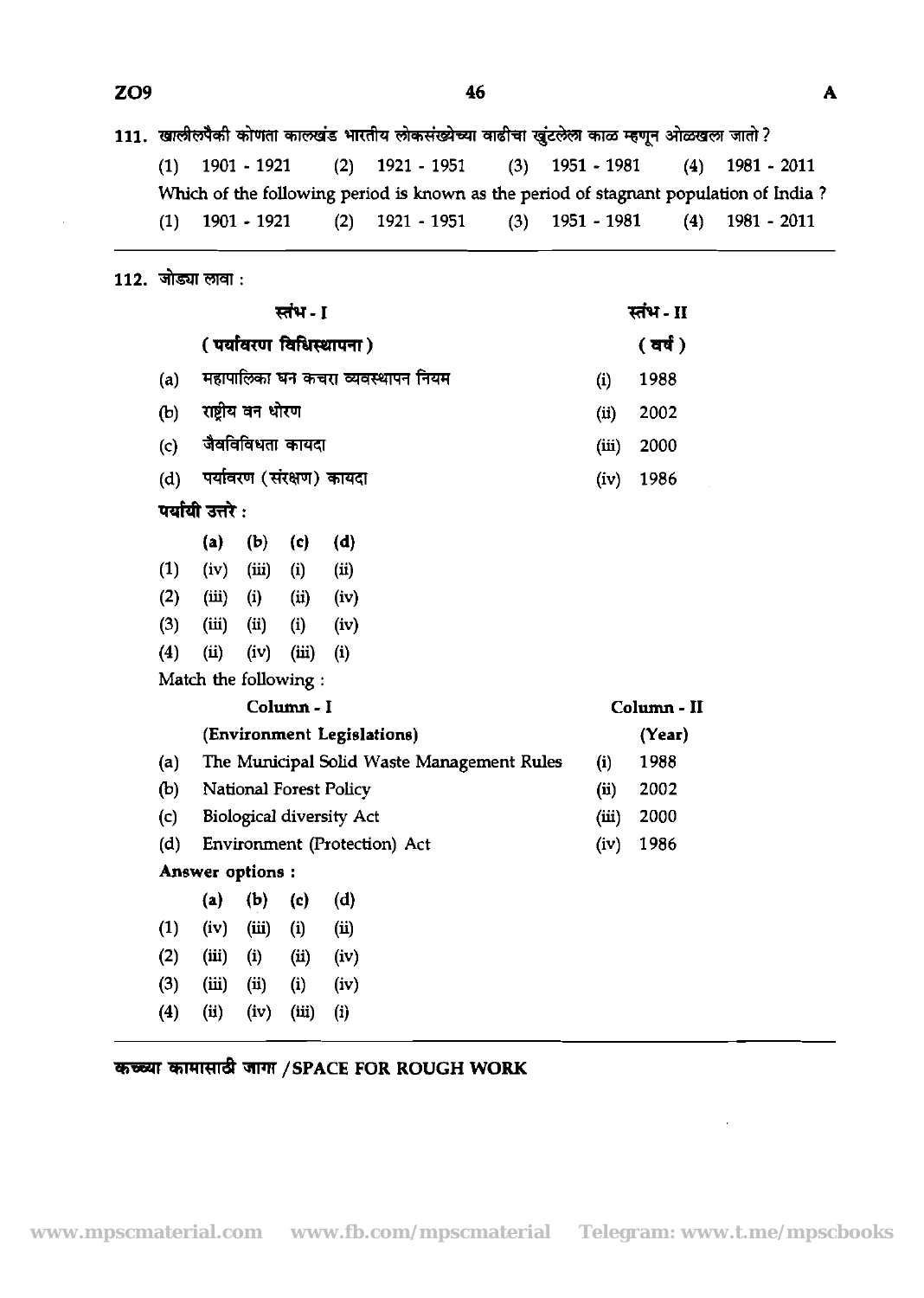$\mathbf{A}$ 

| A | 47                                                                                                                                                                                                                                                                     |                                              | <b>ZUY</b> |
|---|------------------------------------------------------------------------------------------------------------------------------------------------------------------------------------------------------------------------------------------------------------------------|----------------------------------------------|------------|
|   | 113. खालीलपैकी कोणत्या जिल्ह्यांचा कांही भाग पर्जन्य छायेच्या काळ्या व करड्या मृदेच्या कृषी हवामान विभागात येतो ?                                                                                                                                                      |                                              |            |
|   | सातारा, कोल्हापूर, सोलापूर<br>(a)                                                                                                                                                                                                                                      |                                              |            |
|   | सातारा, कोल्हापूर, पुणे<br>(b)                                                                                                                                                                                                                                         |                                              |            |
|   | कोल्हापूर, धुळे, जळगाव<br>(c)                                                                                                                                                                                                                                          |                                              |            |
|   | बीड, धुळे, बुलढाणा<br>(d)                                                                                                                                                                                                                                              |                                              |            |
|   | पर्यायी उत्तरे :                                                                                                                                                                                                                                                       |                                              |            |
|   | (a) आणि (b)<br>(2) (b) आणि (c)<br>फक्त (b)<br>(3)                                                                                                                                                                                                                      | (a), $(b)$ आणि $(d)$<br>(4)                  |            |
|   | (1)<br>Which of the following districts some part fall in the group of Rain shadow black and<br>gray soil agro-climatic region?<br>Satara, Kolhapur, Solapur<br>(a)<br>Satara, Kolhapur, Pune<br>(b)<br>Kolhapur, Dhule, Jalgav<br>(c)<br>Beed, Dhule, Buldhana<br>(d) |                                              |            |
|   | Answer options:                                                                                                                                                                                                                                                        |                                              |            |
|   | (a) and $(b)$<br>(b) and $(c)$<br>Only $(b)$<br>(2)<br>$\left(1\right)$<br>(3)                                                                                                                                                                                         | $(a)$ , $(b)$ and $(d)$<br>$\left( 4\right)$ |            |
|   | 114. खालीलपैकी कोणत्या राष्ट्रीय महामार्गावर धुळे वसलेले आहे?                                                                                                                                                                                                          |                                              |            |
|   | NH <sub>1</sub><br>$(2)$ NH3<br>NH7<br>(1)<br>(3)                                                                                                                                                                                                                      | <b>NH10</b><br>(4)                           |            |
|   | Dhule is located on the which of the following National Highway?                                                                                                                                                                                                       |                                              |            |
|   | NH <sub>3</sub><br>NH7<br>NH1<br>(2)<br>(1)<br>(3)                                                                                                                                                                                                                     | <b>NH10</b><br>(4)                           |            |
|   | 115. खालीलपैकी कोणते गुणधर्म हे पाण्याविषयी बरोबर आहेत ?                                                                                                                                                                                                               |                                              |            |
|   | पाणी पृथ्वीवर घन, द्रव व वायु ह्या तीनही माध्यमात आढळते.<br>(a)                                                                                                                                                                                                        |                                              |            |
|   | जवळ जवळ सर्व पदार्थ विरघळविण्याची क्षमता पाण्यात असते.<br>(b)                                                                                                                                                                                                          |                                              |            |
|   | ऊर्जा राखून ठेवण्याची क्षमता पाण्यात असते.<br>(c)                                                                                                                                                                                                                      |                                              |            |
|   | ह्यामुळे जीव सृष्टीतील मूलद्रव्यांचे अभिसरण होण्यास मदत होते.<br>(d)                                                                                                                                                                                                   |                                              |            |
|   | पर्यायी उत्तरे :                                                                                                                                                                                                                                                       |                                              |            |
|   | फक्त (a) आणि (b)<br>फक्त (b) आणि (c)<br>(2)                                                                                                                                                                                                                            |                                              |            |
|   | (1)<br>फक्त (b), (c) आणि (d)<br>वरील सर्व<br>(4)                                                                                                                                                                                                                       |                                              |            |
|   | (3)<br>Which of the following properties of water are correct?                                                                                                                                                                                                         |                                              |            |
|   | Water is found in all three forms solid, liquid and gasaus on the earth.<br>(a)                                                                                                                                                                                        |                                              |            |
|   | It has ability to dissolve in almost all substances.<br>(b)                                                                                                                                                                                                            |                                              |            |
|   | It has the ability to store heat.<br>(c)                                                                                                                                                                                                                               |                                              |            |
|   | It helps in the circulation of elements in the Biosphere.<br>(d)                                                                                                                                                                                                       |                                              |            |
|   | Answer options:                                                                                                                                                                                                                                                        |                                              |            |
|   | Only (a) and $(b)$<br>Only $(b)$ and $(c)$<br>(2)<br>(1)<br>Only $(b)$ , $(c)$ and $(d)$<br>(3)<br>All the above<br>(4)                                                                                                                                                |                                              |            |
|   |                                                                                                                                                                                                                                                                        |                                              |            |

# **कच्च्या कामासाठी जागा /SPACE FOR ROUGH WORK**

P.T.O.

 $\bar{\mathcal{A}}$ 

 $\sim 8\%$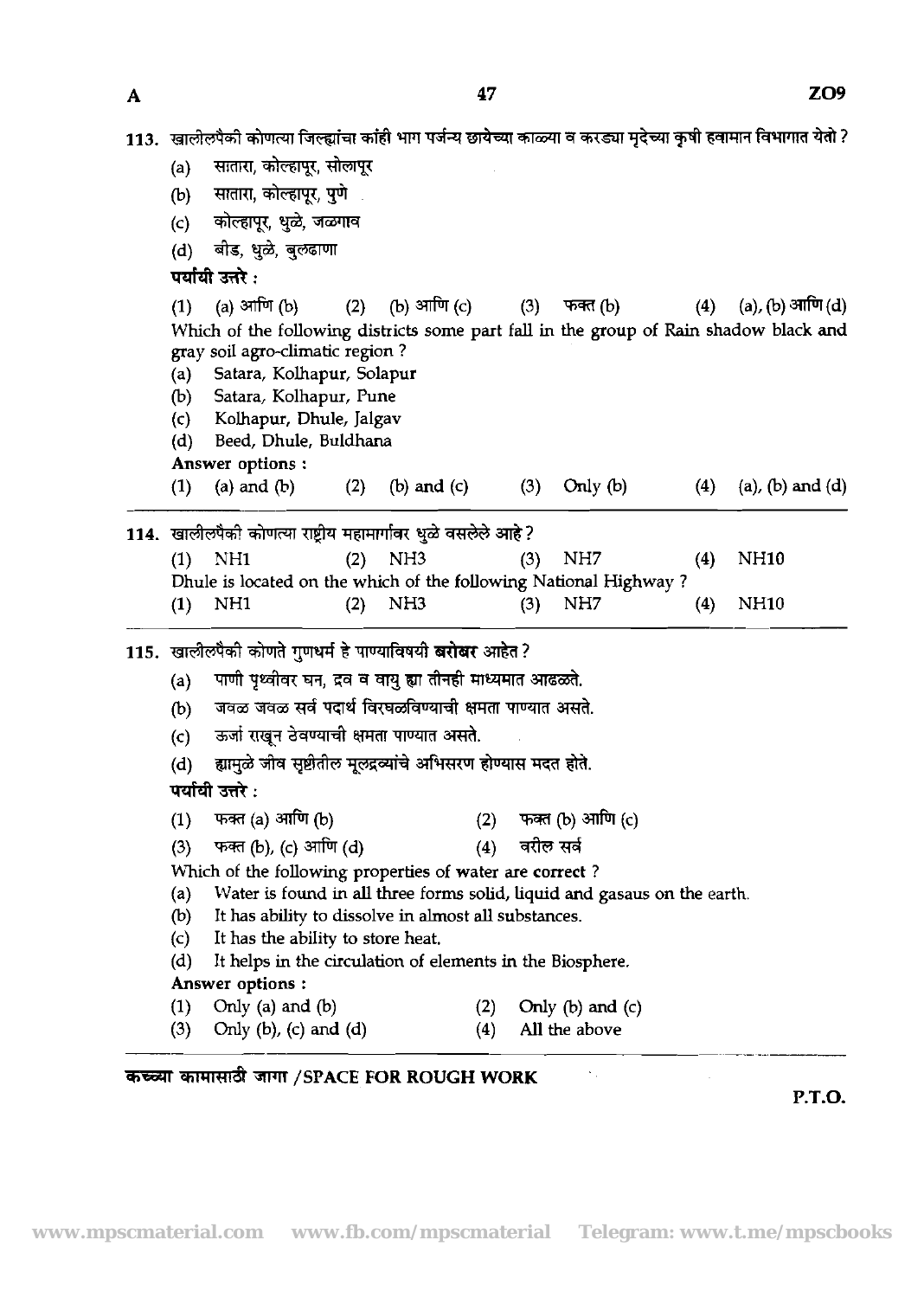| ZO <sub>9</sub> |     |                                                                                                                                                                                                                                                                                                |                | 48  |               |                                                                                                 |                | А     |
|-----------------|-----|------------------------------------------------------------------------------------------------------------------------------------------------------------------------------------------------------------------------------------------------------------------------------------------------|----------------|-----|---------------|-------------------------------------------------------------------------------------------------|----------------|-------|
|                 |     | 116. जमिनीच्या कार्यक्षम व्यवस्थापक पद्धतीपैको असलेली रूंद वाफा सरी पद्धत (बी बी एफ) ही __________<br>विकसित केली आहे.                                                                                                                                                                         |                |     |               |                                                                                                 |                | यांनी |
|                 | (1) | सी.आर.आय.डी.ए.                                                                                                                                                                                                                                                                                 |                |     |               | (2) आय.सी.आर.आय.एस.ए.टी.                                                                        |                |       |
|                 | (3) | आय.सी.ए.आर                                                                                                                                                                                                                                                                                     |                |     |               | (4) आय.ए.आर.आय.                                                                                 |                |       |
|                 |     | BBF is one of the most efficient land management practices evolved by ________.                                                                                                                                                                                                                |                |     |               |                                                                                                 |                |       |
|                 |     | $(1)$ CRIDA                                                                                                                                                                                                                                                                                    |                |     | $(2)$ ICRISAT |                                                                                                 |                |       |
|                 | (3) | <b>ICAR</b>                                                                                                                                                                                                                                                                                    |                | (4) | <b>IARI</b>   |                                                                                                 |                |       |
|                 |     | 117. अंडी उत्पादनाकरिता योग्य तापमान __________ ते _________ "से या दरम्यान असते.                                                                                                                                                                                                              |                |     |               |                                                                                                 |                |       |
|                 |     | (1) 10 ते 16 थे. (2) 8 ते 12 थे. (3) 12 ते 16 थे. (4) 9 ते 12 थे.                                                                                                                                                                                                                              |                |     |               |                                                                                                 |                |       |
|                 |     | Optimum temperature for egg production are in the range of $\frac{1}{2}$ $\frac{1}{2}$ $\frac{1}{2}$ $\frac{1}{2}$ $\frac{1}{2}$ $\frac{1}{2}$ $\frac{1}{2}$ $\frac{1}{2}$ $\frac{1}{2}$ $\frac{1}{2}$ $\frac{1}{2}$ $\frac{1}{2}$ $\frac{1}{2}$ $\frac{1}{2}$ $\frac{1}{2}$ $\frac{1}{2}$ $\$ |                |     |               |                                                                                                 |                |       |
|                 |     | $^{\circ}$ C.<br>$(1)$ 10 to 16 <sup>o</sup> C                                                                                                                                                                                                                                                 |                |     |               | (2) 8 to 12°C (3) 12 to 16°C (4) 9 to 12°C                                                      |                |       |
|                 |     |                                                                                                                                                                                                                                                                                                |                |     |               |                                                                                                 |                |       |
|                 |     | 118. मातीची धूप कृषिविद्या विषयक उपाय योजनेद्वारे नियंत्रित करता येते, जेंव्हा जमिनीचा उतार __________ टक्के                                                                                                                                                                                   |                |     |               |                                                                                                 |                |       |
|                 |     | इतके असेल,                                                                                                                                                                                                                                                                                     |                |     |               |                                                                                                 |                |       |
|                 | (1) | दोन पेक्षा कमी                                                                                                                                                                                                                                                                                 |                |     |               | (2) दोन पेक्षा जास्त                                                                            |                |       |
|                 | (3) | सहा ते दहा                                                                                                                                                                                                                                                                                     |                |     |               | (4) वरीलपैकी कोणतेही नाही                                                                       |                |       |
|                 |     | Agronomic measures can controlle soil erosion when the soil slope is __________ percent.                                                                                                                                                                                                       |                |     |               |                                                                                                 |                |       |
|                 | (1) | less than 2                                                                                                                                                                                                                                                                                    |                | (2) |               | more than 2                                                                                     |                |       |
|                 | (3) | $6$ to $10$                                                                                                                                                                                                                                                                                    |                | (4) |               | none of the above                                                                               |                |       |
|                 |     | 119. उफणनी प्रक्रियेसाठी वाऱ्याची किमान गती किती असावी ?                                                                                                                                                                                                                                       |                |     |               |                                                                                                 |                |       |
|                 |     | (1) 15 कि.मी/तास (2) 20 कि.मी/तास (3) 25 कि.मी/तास (4) 10 कि.मी/तास                                                                                                                                                                                                                            |                |     |               |                                                                                                 |                |       |
|                 |     | How much minimum wind speed is required for winnowing operation?                                                                                                                                                                                                                               |                |     |               |                                                                                                 |                |       |
|                 | (1) | $15 \text{ km/hr}$                                                                                                                                                                                                                                                                             | $(2)$ 20 km/hr |     |               | $(3)$ 25 km/hr                                                                                  | $(4)$ 10 km/hr |       |
|                 |     | 120. फिरत्या तुषार सिंचनामुळे भिजणारे क्षेत्र हे खालील सूत्राच्या सहायाने अंदाजेत (मोजता) करता येते.                                                                                                                                                                                           |                |     |               |                                                                                                 |                |       |
|                 |     |                                                                                                                                                                                                                                                                                                |                |     |               |                                                                                                 |                |       |
|                 | (1) | आर.ए. = <del>त्यू</del><br>360 × अ                                                                                                                                                                                                                                                             |                |     |               | (2) आर = 1.35 $\sqrt{3}$ . एच.                                                                  |                |       |
|                 | (3) | व्यू = सी.ए. $\sqrt{2}$ जी.एच.                                                                                                                                                                                                                                                                 |                |     |               | (4) $\overline{sq} = \frac{\overline{q} + x \overline{q} + \overline{q} + x \overline{q}}{360}$ |                |       |
|                 |     | The area covered by a rotating head sprinkler can be estimated from following formula :                                                                                                                                                                                                        |                |     |               |                                                                                                 |                |       |
|                 | (1) | $Ra = \frac{Q}{360 \times A}$                                                                                                                                                                                                                                                                  |                | (2) |               | $R = 1.35 \sqrt{dh}$                                                                            |                |       |
|                 | (3) | $Q = CA \sqrt{2gh}$                                                                                                                                                                                                                                                                            |                | (4) |               | $Q = \frac{S_1 \times SM \times I}{360}$                                                        |                |       |

**कच्च्या कामासाठी जागा /SPACE FOR ROUGH WORK**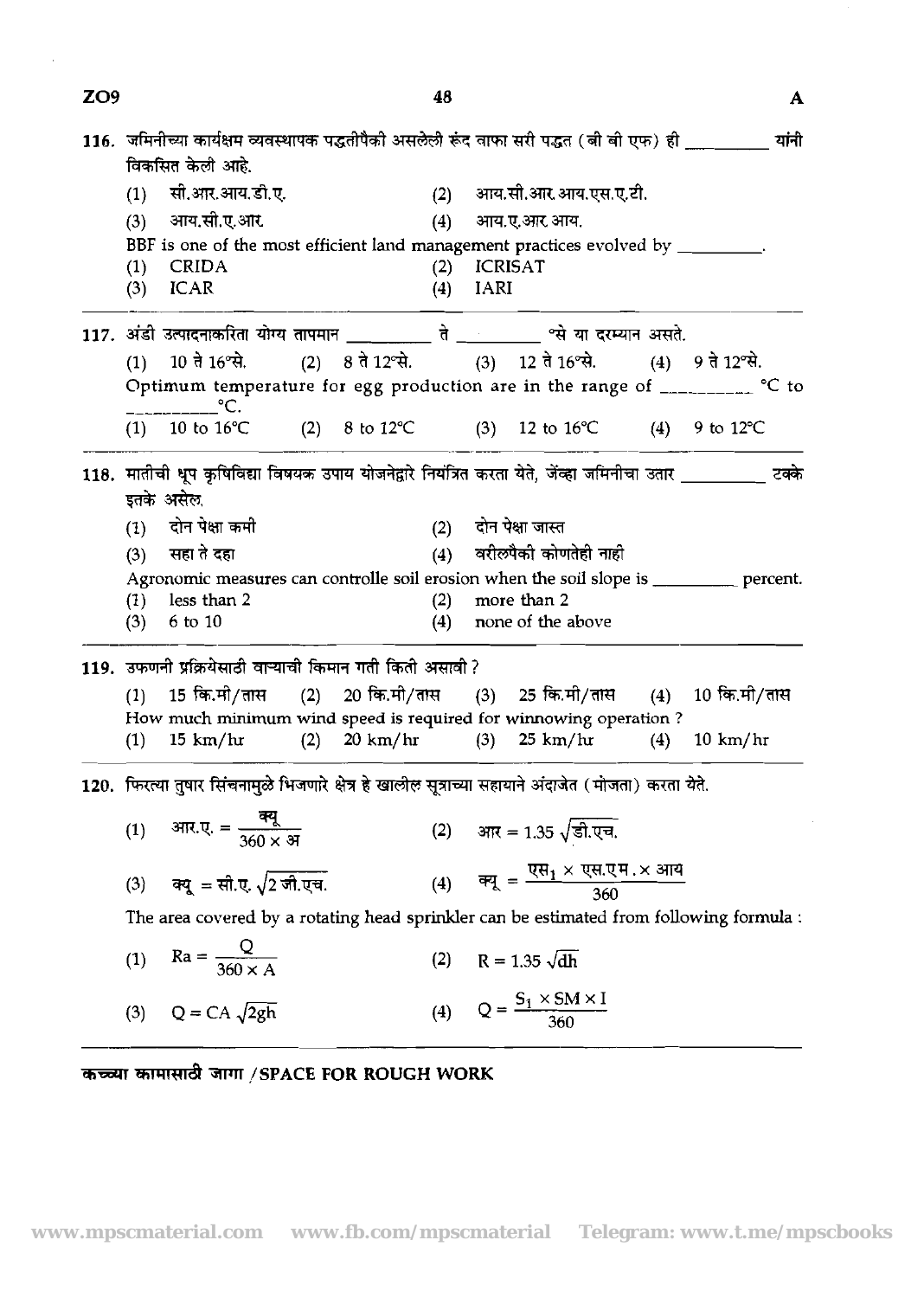$\mathbf{A}$ 

- 121. जमीन तयार करण्यासाठी उपयुक्त असलेल्या अजैविक घटकांचा गट निवडा.
	- पाऊस, तापमान, प्राणीजात आणि रसायने  $(1)$
	- आम्ल पाऊस, तापमान, वनस्पतीजात आणि प्राणी  $(2)$
	- पाऊस, तापमान, भिन्नता आणि आम्ल पाऊस  $(3)$
	- प्राणी, किटक, जीवाणु आणि सुक्ष्म जीव  $(4)$

Choose the correct group of abiotic components that helps in the formation of soil :

- **(1)** Rain, Temperature, Fauna and Chemicals
- **(2)** Add rain, Temperature, Flora and Animals
- **(3) Rains,** Temperature, Variation and acid rains

**(4)** Animals, insects, Bacteria and microorganism

122. पिकाला त्याच्या कालावधीत शेतामध्ये आवश्यक एकुण पाण्याची मात्रा म्हणजे :

 $(1)$ डेल्टा ( $\Delta$ ) ड्यूटो  $(2)$ पाणी समतुल्यता सिंचन समतुल्यता  $(4)$  $(3)$ 

Total depth of water required for crop during its duration in field is :

- **(1)** Delta **(A) (2)** Duty
- **(3)** Moisture equivalent **(4)** Inigation equivalent

123. 6.5 पेक्षा कमी सामू (pH) असलेल्या मुदेल \_\_\_\_\_\_\_\_\_ मृदा म्हणतात. (3) Moisture equivalent (4) Irrigation equivalent<br>
6.5 पेक्षा कमी सामू (pH) असलेल्या मृदेला <u>प्रदास्त प</u>दा म्हणतात.<br>
(1) अम्लथर्मी (2) अल्कथर्मी (3) उदासिन (4) वरील सर्व<br>
The soils with pH less than 6.5 are called as \_\_\_\_ The soils with pH less than  $6.5$  are called as soils. **(1)** Acidic **(2)** Alkaline **(3)** Neutral **(4)** All of these **(1)** - **(2)** - \*\*

124. ज्या वनस्पती सुर्यप्रकाशामध्ये अत्यंत चांगल्या वाढतात परंतु सावलीमध्ये कमी चांगल्या प्रकारे वाढतात त्यांना<br>\_\_\_\_\_\_\_\_\_\_\_\_\_\_ वनस्पती म्हणतात. The sons with pri less than 6.5 are caned as<br>
(1) Acidic (2) Alkaline (3)<br> **THE SONS WITH PRICE (2) Alkaline (3)**<br>
THE THE READ MOVE TO THE READ MUST ARRY (2) फेंकर<br>
(3) फेंकलटेटिव्ह हेलिओफाईटस् (4) सिओ<br>
The plants which

- 
- 

The plants which grows best in sunlight but can grow fairly well under shade are called as

- (1) Heliophytes **(2)** Facultative Sciophytes
- **(3)** Facultative heliophytes **(4)** Sciophytes
- 

## rfirm **/SPACE FOR ROUGH WORK**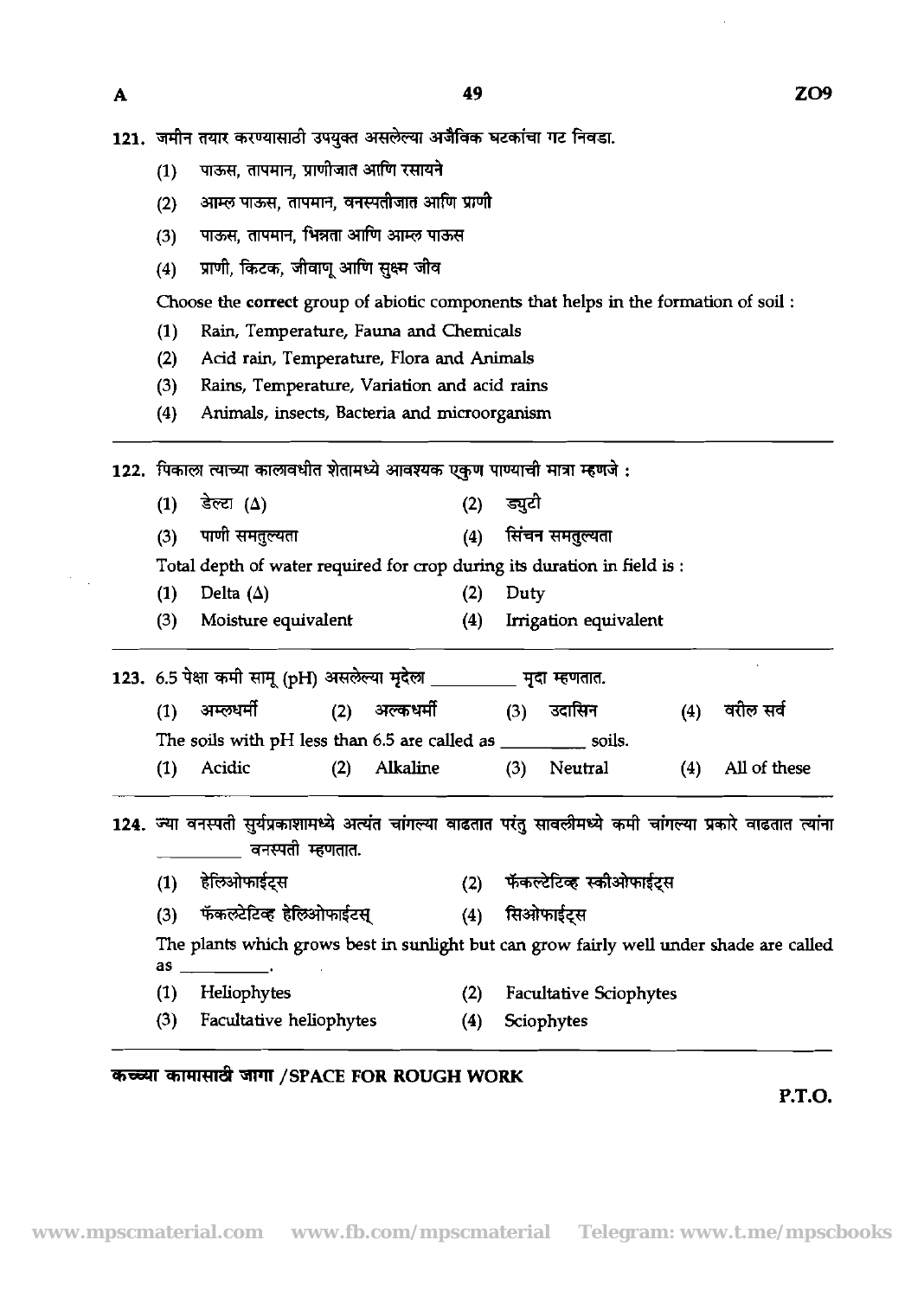| ZO <sub>9</sub> |                  |                                                                                                                            |     |             | 50  |           |                                        |                                          | A    |
|-----------------|------------------|----------------------------------------------------------------------------------------------------------------------------|-----|-------------|-----|-----------|----------------------------------------|------------------------------------------|------|
|                 |                  | 125.  वालुकामय मृदेमध्ये पाणी वापर क्षमता ही मोकाट पाणी देण्याच्या पद्धतीच्या तुलनेत तुषार सिंचनामुळे ___<br>पटीत वाढते.   |     |             |     |           |                                        |                                          |      |
|                 |                  | $(1)$ 4 - 5                                                                                                                |     |             |     |           | (2) $3-4$ (3) $6-7$                    | $(4) 5 - 6$                              |      |
|                 |                  | In sandy soil water use efficiency is increased by ______ times with sprinkler irrigation<br>compared to flood irrigation. |     |             |     |           |                                        |                                          |      |
|                 |                  | $(1)$ 4 - 5                                                                                                                |     | $(2) 3 - 4$ |     |           | $(3) 6-7 (4) 5-6$                      |                                          |      |
|                 |                  | 126. 100 ते 300 घ.मी. आकाराचे शेततळे खोदल्यास, जमिनीच्या पृष्ठभागापासून वाहून जाणारे ________<br>साठवता येते.              |     |             |     |           |                                        |                                          | पाणी |
|                 |                  | (1) 10 टक्के                                                                                                               |     |             |     |           | (2) 20 टक्के (3) 30 टक्के (4) 40 टक्के |                                          |      |
|                 |                  | Farm ponds of size 100 to 300 $m^3$ may be dug to store ____________ of runoff.                                            |     |             |     |           |                                        |                                          |      |
|                 |                  |                                                                                                                            |     |             |     |           |                                        | 20 percent (3) 30 percent (4) 40 percent |      |
|                 | (1)<br>म्हणतात ? | 10 percent<br>127. प्रकाश तीव्रता जेथे प्रकाशसंश्लेषणाचा दर फक्त श्वसन क्रियेची गरज भागविण्याएवढा समान असतो त्याला काय     | (2) |             |     |           |                                        |                                          |      |
|                 |                  | (1) भरपाई बिंदू                                                                                                            |     |             | (2) |           | प्रकाश संश्लेषण बिंदु                  |                                          |      |
|                 | (3)              | प्रकाश बिंदू                                                                                                               |     |             | (4) |           | संपृक्तता बिंदु                        |                                          |      |
|                 |                  | Light intensity at which the rate of photosynthesis is just equal to meet respiration<br>requirements is called as :       |     |             |     |           |                                        |                                          |      |
|                 | (1)              | Compensation point                                                                                                         |     |             | (2) |           | Photosynthesis point                   |                                          |      |
|                 | (3)              | Light point                                                                                                                |     |             | (4) |           | Saturation point                       |                                          |      |
|                 |                  | 128. अधिकतम उत्पादन आणि पाणी वापरक्षमता हे फक्त ________ द्वारे शक्य आहे.                                                  |     |             |     |           |                                        |                                          |      |
|                 | (1)              | योग्य प्रमाणात जमिनीतील ओलावा                                                                                              |     |             | (2) |           | योग्य तोटाची संख्या                    |                                          |      |
|                 | (3)              | प्रमाणशीर खते                                                                                                              |     |             | (4) | वरील सर्व |                                        |                                          |      |
|                 |                  | The highest yield and water use efficiency is possible only through ________.                                              |     |             |     |           |                                        |                                          |      |
|                 | (1)              | Levels of soil moisture regime                                                                                             |     |             | (2) |           | Optimum plant population               |                                          |      |

कच्च्या कामासाठी जागा / SPACE FOR ROUGH WORK

 $\sim 10^{-11}$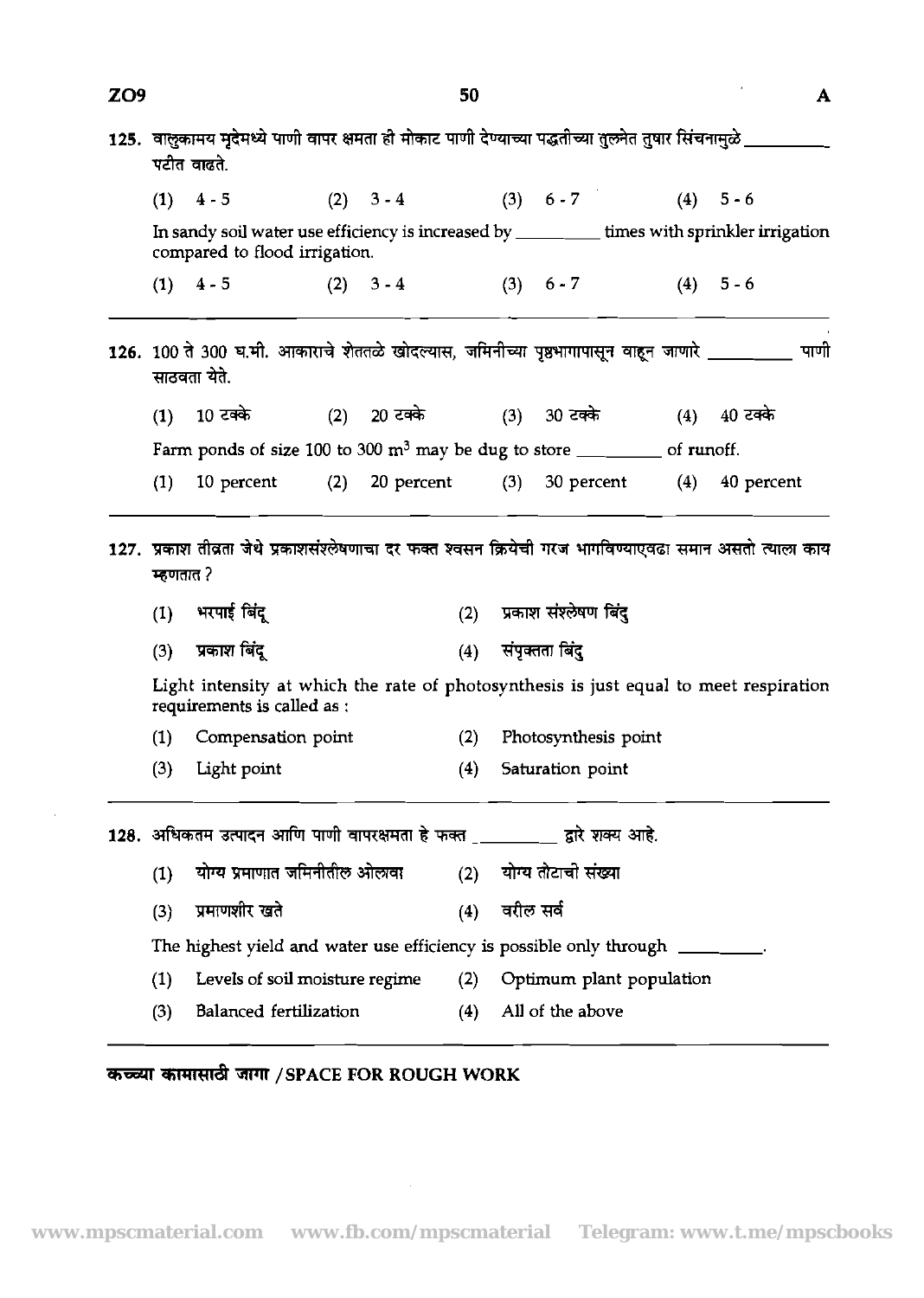$ZO9$ 

| (a)      |                                                           |                                                                                                                  |     |                                                                                                                                                                                                            |                                                                                                                                                                                                                                 |                                                                                                                                                                                                                                                                                                                                                                                                                                                                                                                                                                                                                     |                                                                                                                                                                                                                          |  |  |  |  |
|----------|-----------------------------------------------------------|------------------------------------------------------------------------------------------------------------------|-----|------------------------------------------------------------------------------------------------------------------------------------------------------------------------------------------------------------|---------------------------------------------------------------------------------------------------------------------------------------------------------------------------------------------------------------------------------|---------------------------------------------------------------------------------------------------------------------------------------------------------------------------------------------------------------------------------------------------------------------------------------------------------------------------------------------------------------------------------------------------------------------------------------------------------------------------------------------------------------------------------------------------------------------------------------------------------------------|--------------------------------------------------------------------------------------------------------------------------------------------------------------------------------------------------------------------------|--|--|--|--|
| (b)      |                                                           |                                                                                                                  |     |                                                                                                                                                                                                            |                                                                                                                                                                                                                                 |                                                                                                                                                                                                                                                                                                                                                                                                                                                                                                                                                                                                                     |                                                                                                                                                                                                                          |  |  |  |  |
|          |                                                           |                                                                                                                  |     |                                                                                                                                                                                                            |                                                                                                                                                                                                                                 |                                                                                                                                                                                                                                                                                                                                                                                                                                                                                                                                                                                                                     |                                                                                                                                                                                                                          |  |  |  |  |
| (1)      | (a) बरोबर आहे                                             |                                                                                                                  |     |                                                                                                                                                                                                            |                                                                                                                                                                                                                                 |                                                                                                                                                                                                                                                                                                                                                                                                                                                                                                                                                                                                                     |                                                                                                                                                                                                                          |  |  |  |  |
|          |                                                           |                                                                                                                  |     |                                                                                                                                                                                                            |                                                                                                                                                                                                                                 |                                                                                                                                                                                                                                                                                                                                                                                                                                                                                                                                                                                                                     |                                                                                                                                                                                                                          |  |  |  |  |
|          |                                                           |                                                                                                                  |     |                                                                                                                                                                                                            |                                                                                                                                                                                                                                 |                                                                                                                                                                                                                                                                                                                                                                                                                                                                                                                                                                                                                     |                                                                                                                                                                                                                          |  |  |  |  |
| (a)      |                                                           |                                                                                                                  |     |                                                                                                                                                                                                            |                                                                                                                                                                                                                                 |                                                                                                                                                                                                                                                                                                                                                                                                                                                                                                                                                                                                                     |                                                                                                                                                                                                                          |  |  |  |  |
| (b)      |                                                           |                                                                                                                  |     |                                                                                                                                                                                                            |                                                                                                                                                                                                                                 |                                                                                                                                                                                                                                                                                                                                                                                                                                                                                                                                                                                                                     |                                                                                                                                                                                                                          |  |  |  |  |
|          |                                                           |                                                                                                                  |     |                                                                                                                                                                                                            |                                                                                                                                                                                                                                 |                                                                                                                                                                                                                                                                                                                                                                                                                                                                                                                                                                                                                     |                                                                                                                                                                                                                          |  |  |  |  |
| (1)      | (a) is correct                                            |                                                                                                                  | (2) |                                                                                                                                                                                                            |                                                                                                                                                                                                                                 |                                                                                                                                                                                                                                                                                                                                                                                                                                                                                                                                                                                                                     |                                                                                                                                                                                                                          |  |  |  |  |
| (3)      |                                                           |                                                                                                                  | (4) |                                                                                                                                                                                                            |                                                                                                                                                                                                                                 |                                                                                                                                                                                                                                                                                                                                                                                                                                                                                                                                                                                                                     |                                                                                                                                                                                                                          |  |  |  |  |
|          |                                                           |                                                                                                                  |     |                                                                                                                                                                                                            |                                                                                                                                                                                                                                 |                                                                                                                                                                                                                                                                                                                                                                                                                                                                                                                                                                                                                     |                                                                                                                                                                                                                          |  |  |  |  |
|          |                                                           |                                                                                                                  |     |                                                                                                                                                                                                            |                                                                                                                                                                                                                                 |                                                                                                                                                                                                                                                                                                                                                                                                                                                                                                                                                                                                                     |                                                                                                                                                                                                                          |  |  |  |  |
|          |                                                           |                                                                                                                  |     |                                                                                                                                                                                                            |                                                                                                                                                                                                                                 |                                                                                                                                                                                                                                                                                                                                                                                                                                                                                                                                                                                                                     |                                                                                                                                                                                                                          |  |  |  |  |
|          |                                                           |                                                                                                                  |     |                                                                                                                                                                                                            |                                                                                                                                                                                                                                 |                                                                                                                                                                                                                                                                                                                                                                                                                                                                                                                                                                                                                     |                                                                                                                                                                                                                          |  |  |  |  |
|          |                                                           |                                                                                                                  |     |                                                                                                                                                                                                            |                                                                                                                                                                                                                                 |                                                                                                                                                                                                                                                                                                                                                                                                                                                                                                                                                                                                                     |                                                                                                                                                                                                                          |  |  |  |  |
|          |                                                           |                                                                                                                  |     |                                                                                                                                                                                                            |                                                                                                                                                                                                                                 |                                                                                                                                                                                                                                                                                                                                                                                                                                                                                                                                                                                                                     |                                                                                                                                                                                                                          |  |  |  |  |
|          |                                                           |                                                                                                                  |     |                                                                                                                                                                                                            |                                                                                                                                                                                                                                 |                                                                                                                                                                                                                                                                                                                                                                                                                                                                                                                                                                                                                     |                                                                                                                                                                                                                          |  |  |  |  |
|          |                                                           |                                                                                                                  |     |                                                                                                                                                                                                            |                                                                                                                                                                                                                                 |                                                                                                                                                                                                                                                                                                                                                                                                                                                                                                                                                                                                                     |                                                                                                                                                                                                                          |  |  |  |  |
|          | 7.51 टक्के                                                |                                                                                                                  |     |                                                                                                                                                                                                            |                                                                                                                                                                                                                                 |                                                                                                                                                                                                                                                                                                                                                                                                                                                                                                                                                                                                                     | 1.00 टक्के                                                                                                                                                                                                               |  |  |  |  |
|          |                                                           |                                                                                                                  |     |                                                                                                                                                                                                            |                                                                                                                                                                                                                                 |                                                                                                                                                                                                                                                                                                                                                                                                                                                                                                                                                                                                                     |                                                                                                                                                                                                                          |  |  |  |  |
| (1)      | 7.51 percent                                              |                                                                                                                  |     |                                                                                                                                                                                                            |                                                                                                                                                                                                                                 | (4)                                                                                                                                                                                                                                                                                                                                                                                                                                                                                                                                                                                                                 | 1.00 percent                                                                                                                                                                                                             |  |  |  |  |
|          |                                                           |                                                                                                                  |     |                                                                                                                                                                                                            |                                                                                                                                                                                                                                 |                                                                                                                                                                                                                                                                                                                                                                                                                                                                                                                                                                                                                     |                                                                                                                                                                                                                          |  |  |  |  |
|          |                                                           |                                                                                                                  |     |                                                                                                                                                                                                            |                                                                                                                                                                                                                                 |                                                                                                                                                                                                                                                                                                                                                                                                                                                                                                                                                                                                                     |                                                                                                                                                                                                                          |  |  |  |  |
| (1)      |                                                           |                                                                                                                  | (2) |                                                                                                                                                                                                            |                                                                                                                                                                                                                                 |                                                                                                                                                                                                                                                                                                                                                                                                                                                                                                                                                                                                                     |                                                                                                                                                                                                                          |  |  |  |  |
| (3)      | सिल्व्हर नायट्रेट                                         |                                                                                                                  |     |                                                                                                                                                                                                            |                                                                                                                                                                                                                                 |                                                                                                                                                                                                                                                                                                                                                                                                                                                                                                                                                                                                                     |                                                                                                                                                                                                                          |  |  |  |  |
|          |                                                           |                                                                                                                  |     |                                                                                                                                                                                                            |                                                                                                                                                                                                                                 |                                                                                                                                                                                                                                                                                                                                                                                                                                                                                                                                                                                                                     |                                                                                                                                                                                                                          |  |  |  |  |
| (1)      | Sodium oxide                                              |                                                                                                                  |     |                                                                                                                                                                                                            |                                                                                                                                                                                                                                 |                                                                                                                                                                                                                                                                                                                                                                                                                                                                                                                                                                                                                     |                                                                                                                                                                                                                          |  |  |  |  |
| (3)      | Silver nitrate                                            |                                                                                                                  | (4) |                                                                                                                                                                                                            |                                                                                                                                                                                                                                 |                                                                                                                                                                                                                                                                                                                                                                                                                                                                                                                                                                                                                     |                                                                                                                                                                                                                          |  |  |  |  |
|          |                                                           |                                                                                                                  |     |                                                                                                                                                                                                            |                                                                                                                                                                                                                                 |                                                                                                                                                                                                                                                                                                                                                                                                                                                                                                                                                                                                                     |                                                                                                                                                                                                                          |  |  |  |  |
|          |                                                           |                                                                                                                  |     |                                                                                                                                                                                                            |                                                                                                                                                                                                                                 |                                                                                                                                                                                                                                                                                                                                                                                                                                                                                                                                                                                                                     |                                                                                                                                                                                                                          |  |  |  |  |
|          |                                                           | $(2)$ 43                                                                                                         |     |                                                                                                                                                                                                            | $(3)$ 34                                                                                                                                                                                                                        |                                                                                                                                                                                                                                                                                                                                                                                                                                                                                                                                                                                                                     | (4) यापैकी नाही                                                                                                                                                                                                          |  |  |  |  |
| $(1)$ 25 |                                                           |                                                                                                                  |     |                                                                                                                                                                                                            |                                                                                                                                                                                                                                 |                                                                                                                                                                                                                                                                                                                                                                                                                                                                                                                                                                                                                     |                                                                                                                                                                                                                          |  |  |  |  |
| $(1)$ 25 | Finger millet crop residues add __________kgN/ha in soil. | $(2)$ 43                                                                                                         |     |                                                                                                                                                                                                            | $(3)$ 34                                                                                                                                                                                                                        | (4)                                                                                                                                                                                                                                                                                                                                                                                                                                                                                                                                                                                                                 | None of these                                                                                                                                                                                                            |  |  |  |  |
|          | (3)<br>(1)<br>(3)<br>(1)<br>(3)<br>(1)                    | पयार्यी उत्तरे :<br>Answer options :<br>सायनोफायटा<br>क्लोरोफायटा<br>Cyanophyta<br>Chlorophyta<br>सोडीयम ऑक्साईड |     | 129. खालील विधानातून बरोबर उत्तर शोधा.<br>दोन्ही (a) व (b) बरोबर आहेत<br>Both (a) and (b) are corret<br>(2)<br>(4)<br>(2)<br>(4)<br>$(2)$ 8.56 टक्के<br>133. नाचणी/नागली पिकाच्या अवशेषापासून जमिनीमध्ये _ | चिकण मातीची पाणी धारण क्षमता अधिक असते.<br>(2)<br>(4)<br>Choose the correct answer from the following :<br>Water holding capacity of clay soil is high<br>132. ढग बिजकरण तंत्रामध्ये कोणते रसायन वापरण्यात येते ?<br>(4)<br>(2) | चिकण मातीमध्ये पाणी आणि हवा हालचाल रोखली जाते.<br>(b) बरोबर आहे<br>कोणतेही बरोबर नाही<br>In clay soil water and air movement is restricted<br>(b) is correct<br>None is correct<br>130. भात पिकात नैसर्गिक नत्र स्थिरीकरण करणारे निळे हिरवे शेवाळाचे कुळ कोणते :<br>ॲनाबेना<br>वरीलपैकी एकही नाही.<br>Anabaena<br>None of the above<br>131. भारताच्या एकूण वार्षिक पर्जन्यमानाच्या किती प्रतिशत पाणी जमिनीत मुरते ?<br>(3) 9.52 टक्के<br>$(2)$ 8.56 perpercent $(3)$ 9.52 percent<br>काबन डाय ऑक्साइंड<br>सिल्व्हर आयोडाईड<br>Which chemical is used in cloud Seeding Technique?<br>Carbon dioxide<br>Silver iodide | The genera of blue green algae, that fixes atmospheric nitrogen in rice is:<br>(4)<br>What is percent of the ground water recharge from the total amount of rainfall in India?<br>________ किलो नत्र/हेक्टरी घातला जातो. |  |  |  |  |

 $51$ 

 $\mathbf{A}$ 

 $\bar{z}$ 

कच्च्या कामासाठी जागा /SPACE FOR ROUGH WORK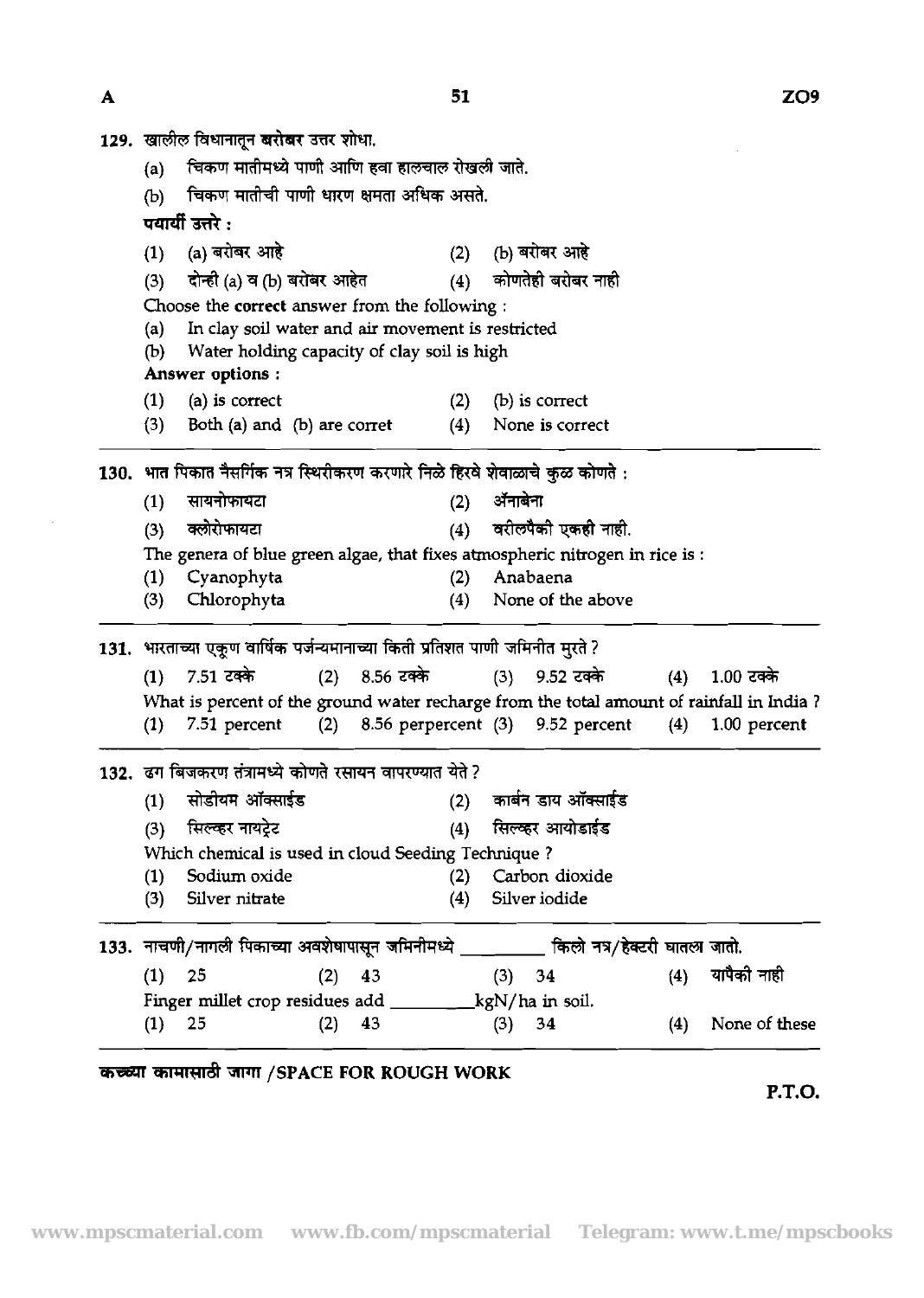| ZO <sub>9</sub> |     |                                                                    |     | 52                   |           |                                                                                                      |     | A                    |
|-----------------|-----|--------------------------------------------------------------------|-----|----------------------|-----------|------------------------------------------------------------------------------------------------------|-----|----------------------|
|                 |     | उत्पादन होते.                                                      |     |                      |           |                                                                                                      |     |                      |
|                 | (1) | 15 ते 20°से.                                                       |     | (2) 20 ते 30 से.     |           | $(3)$ 18 ते 24 °से.                                                                                  |     | $(4)$ 22 ते 30 से.   |
|                 |     |                                                                    |     |                      |           | The maximum production of dry matter occures when the temperature ranges from                        |     |                      |
|                 | (1) | 15 to $20^{\circ}$ C                                               | (2) | 20 to $30^{\circ}$ C | (3)       | 18 to $24^{\circ}$ C                                                                                 | (4) | 22 to $30^{\circ}$ C |
|                 |     | 135. तुषार सिंचन पद्धती विशेषत: कोणत्या जमिनीकरता योग्य आहे?       |     |                      |           |                                                                                                      |     |                      |
|                 | (1) | रेताड जमीन                                                         |     | (2)                  |           | चिकण मातीची जमीन                                                                                     |     |                      |
|                 | (3) | सेंदीय जमीन                                                        |     | (4)                  |           | पोयट्याची जमीन                                                                                       |     |                      |
|                 |     | Sprinkler irrigation system is particularly suited for which soil? |     |                      |           |                                                                                                      |     |                      |
|                 | (1) | Sandy soil                                                         |     | (2)                  |           | Clayey soil                                                                                          |     |                      |
|                 | (3) | Organic soil                                                       |     | (4)                  | Silt soil |                                                                                                      |     |                      |
|                 |     |                                                                    |     |                      |           | 136. अमोनियाचे रूपांतर नायट्रेट रूपामध्ये होणाऱ्या सूक्ष्मजैव प्रक्रियेला _________ असे म्हणतात.     |     |                      |
|                 | (1) | नत्रीकरण                                                           |     | (2)                  |           | नत्र स्थिरीकरण                                                                                       |     |                      |
|                 | (3) | अमोनियाकरण                                                         |     | (4)                  |           | खनिजीकरण                                                                                             |     |                      |
|                 |     |                                                                    |     |                      |           | The microbial process in which ammonia is converted into Nitrate is known as ________.               |     |                      |
|                 | (1) | Nitrification                                                      |     | (2)                  |           | Nitrogen fixation                                                                                    |     |                      |
|                 | (3) | Ammonification                                                     |     | (4)                  |           | Mineralisation                                                                                       |     |                      |
|                 |     | 137. व्हर्टीसोल्सुना साधारणपणे <u>____</u> ____                    |     | म्हणतात.             |           |                                                                                                      |     |                      |
|                 | (1) | काळी जमीन                                                          | (2) | तांबडी जमीन          | (3)       | गाळाची जमीन                                                                                          | (4) | सेंद्रिय जमीन        |
|                 |     | Vertisols are commonly called as ________.                         |     |                      |           |                                                                                                      |     |                      |
|                 | (1) | <b>Black soils</b>                                                 | (2) | Red soils            | (3)       | Alluvial soils                                                                                       | (4) | Organic soils        |
|                 |     |                                                                    |     |                      |           | 138. कोळसा खाणीमधून बाहेर पडणाऱ्या आम्लयुक्त टाकाऊ द्रव्यामध्ये ________ हा अत्यंत घातक प्रदुषक होय, |     |                      |
|                 |     | जो पाणी जड होण्यास कारणीभूत ठरतो.                                  |     |                      |           |                                                                                                      |     |                      |
|                 | (1) | हायड्रोक्लेरिक ॲंसिड                                               |     |                      |           | (2) सल्फ्युरिक ॲंसिड                                                                                 |     |                      |
|                 | (3) | नायट्रीक ॲसिड                                                      |     | (4)                  |           | वरीलपैकी एकही नाही.                                                                                  |     |                      |
|                 |     |                                                                    |     |                      |           | acid waste from coal mines is a serious pollutant that increases the hardness                        |     |                      |
|                 |     | of water.                                                          |     |                      |           |                                                                                                      |     |                      |
|                 | (1) | HCI                                                                |     | (2)                  | $H_2SO_4$ |                                                                                                      |     |                      |
|                 | (3) | HNO <sub>3</sub>                                                   |     | (4)                  |           | None of these                                                                                        |     |                      |

**Xl'Wd** jrmr **/SPACE FOR ROUGH WORK**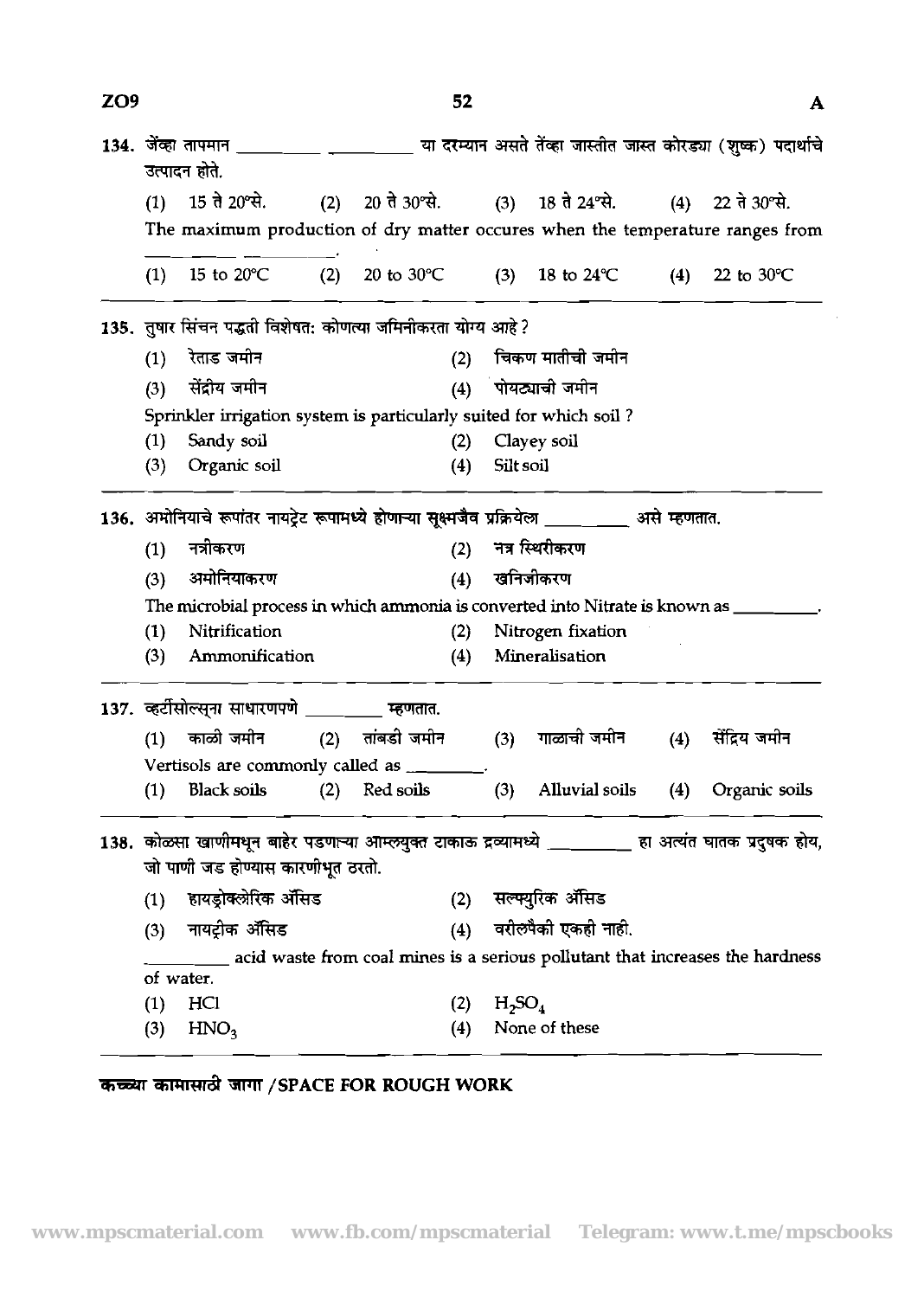|                  |                                                                |                  | 139. ज्या ठिकाणी मातीत (जमिनीत) तुलनात्मकदृष्ट्या पाणी झिरपत नाही आणि माती चिकणमाती प्रकारची असते त्या                                                         |                  |
|------------------|----------------------------------------------------------------|------------------|----------------------------------------------------------------------------------------------------------------------------------------------------------------|------------------|
|                  |                                                                |                  | ठिकाणी नरम (कमी) उतारावरील जमिनी उदा. 8 टक्क्यांपेक्षा कमी उतार जास्त पर्जन्यमान (800 मि.मी. पेक्षा                                                            |                  |
|                  | जास्त) त्याठिकाणी           याची शिफारस करण्यात येते.          |                  |                                                                                                                                                                |                  |
| (1)              | समपातळी बांधबंदिस्ती                                           | (2)              | बेंच खाचरे                                                                                                                                                     |                  |
| (3)              | ढाळीचे बांध                                                    | (4)              | ढाळीचे खाचरे                                                                                                                                                   |                  |
|                  |                                                                |                  | are recommended on mildly slopx lands ie-lebs than 8 percent and high rainfall<br>(more than 800 mm) where soils are relatively impermeable and claxex nature. |                  |
| (1)              | Contour bunding                                                | (2)              | Bench terraces                                                                                                                                                 |                  |
| (3)              | Graded bunds                                                   | (4)              | Graded trenches                                                                                                                                                |                  |
|                  | 140.  जमिनीमध्ये रेती, पोयटा व चिकणमातीच्या सापेक्ष टक्केवारीस |                  | म्हणतात.                                                                                                                                                       |                  |
| (1)              | मृदेची संरचना                                                  | (2) जमिनीचा पोत  | (3) जमिनीची सच्छिद्रता (4) मातीची घनता                                                                                                                         |                  |
|                  |                                                                |                  | Relative percentage of sand, silt and clay in a soil is known as ________.                                                                                     |                  |
| (1)              | Soil structure                                                 | (2) Soil texture | (3) Soil porocity                                                                                                                                              | (4) Soil density |
|                  |                                                                |                  |                                                                                                                                                                |                  |
|                  | 141. पाणलोट क्षेत्राची सिमा ________ या नावाने ओळखतात.         |                  |                                                                                                                                                                |                  |
| (1)              | भूमी विभाजक                                                    | (2)              | सिंचन विभाजक                                                                                                                                                   |                  |
| (3)              | निचरा विभाजक                                                   | (4)              | क्षेत्र विभाजक                                                                                                                                                 |                  |
|                  | The boundaries of a watershed are known as a:                  |                  |                                                                                                                                                                |                  |
| (1)              | Land divide                                                    | (2)              | Irrigation divide                                                                                                                                              |                  |
| (3)              | Drainage divide                                                | (4)              | Area divide                                                                                                                                                    |                  |
|                  | 142. जंगलातील झाडांच्या रोपांचे मरण्याचे कारण म्हणजे -         |                  |                                                                                                                                                                |                  |
| (1)              | प्रकाशाची तीव्रता कमी होणे                                     |                  |                                                                                                                                                                |                  |
| (2)              | तेजस्वी प्रकाशाने नुकसान होणे                                  |                  |                                                                                                                                                                |                  |
|                  | अत्रद्रव्यांसाठी मुळांमध्ये स्पर्धा असणे                       |                  |                                                                                                                                                                |                  |
| (3)              | वरील पैकी एकही नाही.                                           |                  |                                                                                                                                                                |                  |
| (4)              |                                                                |                  |                                                                                                                                                                |                  |
|                  | Death of tree seedlings in forest is due to _________.         |                  |                                                                                                                                                                |                  |
| $\left(1\right)$ | Reduced light intensities                                      |                  |                                                                                                                                                                |                  |
| (2)              | Injure by bright sun light                                     |                  |                                                                                                                                                                |                  |
| (3)              | Competition in roots for nutrients                             |                  |                                                                                                                                                                |                  |

%lWd TPll **/SPACE FOR ROUGH WORK** 

**P.T.O.** 

 $\sim$ 

 $\overline{\mathbf{A}}$ 

 $\mathcal{L}$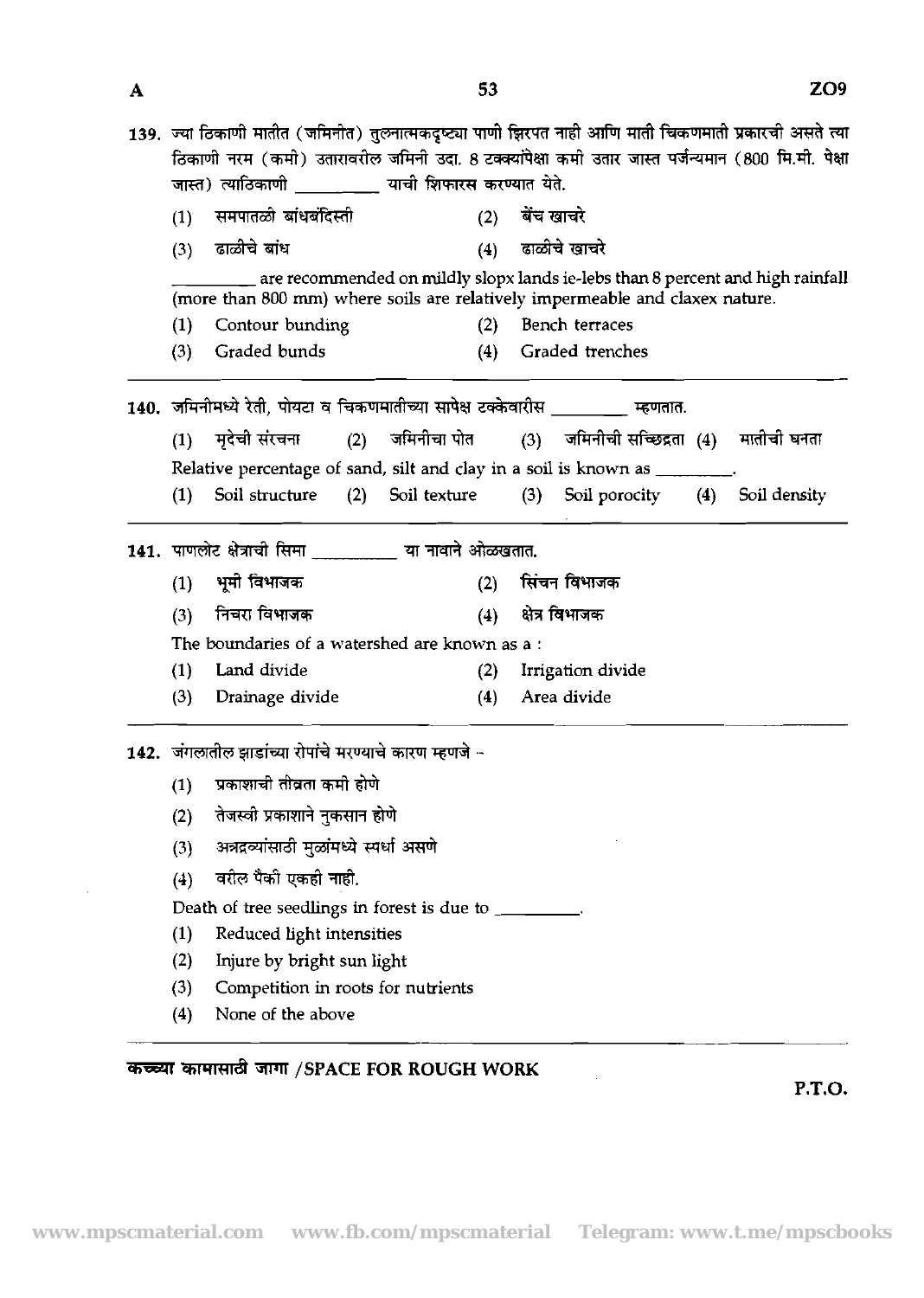- 143. IWMI म्हणजे:
	- आंतरराष्ट्रीय हवामान व्यवस्थापन संस्था  $(1)$
	- आंतरराष्ट्रीय तण व्यवस्थापन संस्था  $(2)$
	- आंतरराष्ट्रीय पाणी व्यवस्थापन संस्था  $(3)$
	- (4) अांतरराष्ट्रीय वन्य जीव व्यवस्थापन संस्था

IWMI means :

- (1) International Weather Management Institute
- (2) International Weed Management institute
- **(3)** International Water Management Institute
- (4) International Wildlife Management institutes

| (4)   | International Wildlife Management Institutes                                             |     |                                                                                                       |
|-------|------------------------------------------------------------------------------------------|-----|-------------------------------------------------------------------------------------------------------|
| झाली. |                                                                                          |     | 144. भारतात मृदा संधारण संशोधनाची सुरुवात 1923 साली _________ येथे कोरडवाहू शेती योजनेची स्थापना होऊन |
| (1)   | मांजरी, पुणे (महाराष्ट्र)                                                                |     | (2) धारवाड (कर्नाटक)                                                                                  |
| (3)   | गुंटूर (आन्ध्र प्रदेश)                                                                   |     | (4) पंतनगर (उत्तराखंड)                                                                                |
|       | farming scheme of _________.                                                             |     | Soil Conservation Research in India started as early as 1923 with the establishment of Dry            |
| (1)   | Manjari, Pune (Maharashtra)                                                              |     | (2) Dharwad (Karnataka)                                                                               |
| (3)   | Guntoor (Andhra Pradesh)                                                                 |     | (4) Pantnager (Uttarakhand)                                                                           |
|       | 145. सिंचन आयोगाने 1972 मध्ये अंदाज केलेला एकूण भूगर्भातील पाणी प्रवाह _________ हा होय. |     |                                                                                                       |
| (1)   | 40.00 दशलक्ष हेक्टर मीटर                                                                 |     | (2) - 67.00 दशलक्ष हेक्टर मीटर                                                                        |
| (3)   | 45.00 दशलक्ष हेक्टर मीटर                                                                 |     | (4) 65.00 दशलक्ष हेक्टर मीटर                                                                          |
|       | flow of $\qquad$ .                                                                       |     | The irrigation commission (1972) estimated total amount of regenerated ground water                   |
| (1)   | 40.00 M. ha m.                                                                           |     | $(2)$ 67.00 M. ha m.                                                                                  |
| (3)   | 45.00 M. ha m.                                                                           | (4) | 65.00 M. ha m.                                                                                        |
|       | 146. उष्ण व गैरउष्ण तरंगलांबी वेगळ्या करण्यासाठी कशाचा उपयोग होतो ?                      |     |                                                                                                       |
| (1)   | तरंगलांबी गाळणी                                                                          | (2) | ंत्रिकोणाकार लोलक (प्रिझम)                                                                            |
| (3)   |                                                                                          |     | डायक्रोईक ग्रेटिंग (द्विवर्णी जालक) (4) प्रिझम व डायक्रोईक ग्रेटिंग (द्विवर्णी जालक)                  |
|       | Which is used to separate thermal and non-thermal wavelengths?                           |     |                                                                                                       |
| (1)   | Wavelength filter                                                                        | (2) | Prism                                                                                                 |
| (3)   | Dichroic grating                                                                         | (4) | Prism and dichroic grating                                                                            |

## **TE5T 5l'W&** 3FlT **/SPACE FOR ROUGH WORK**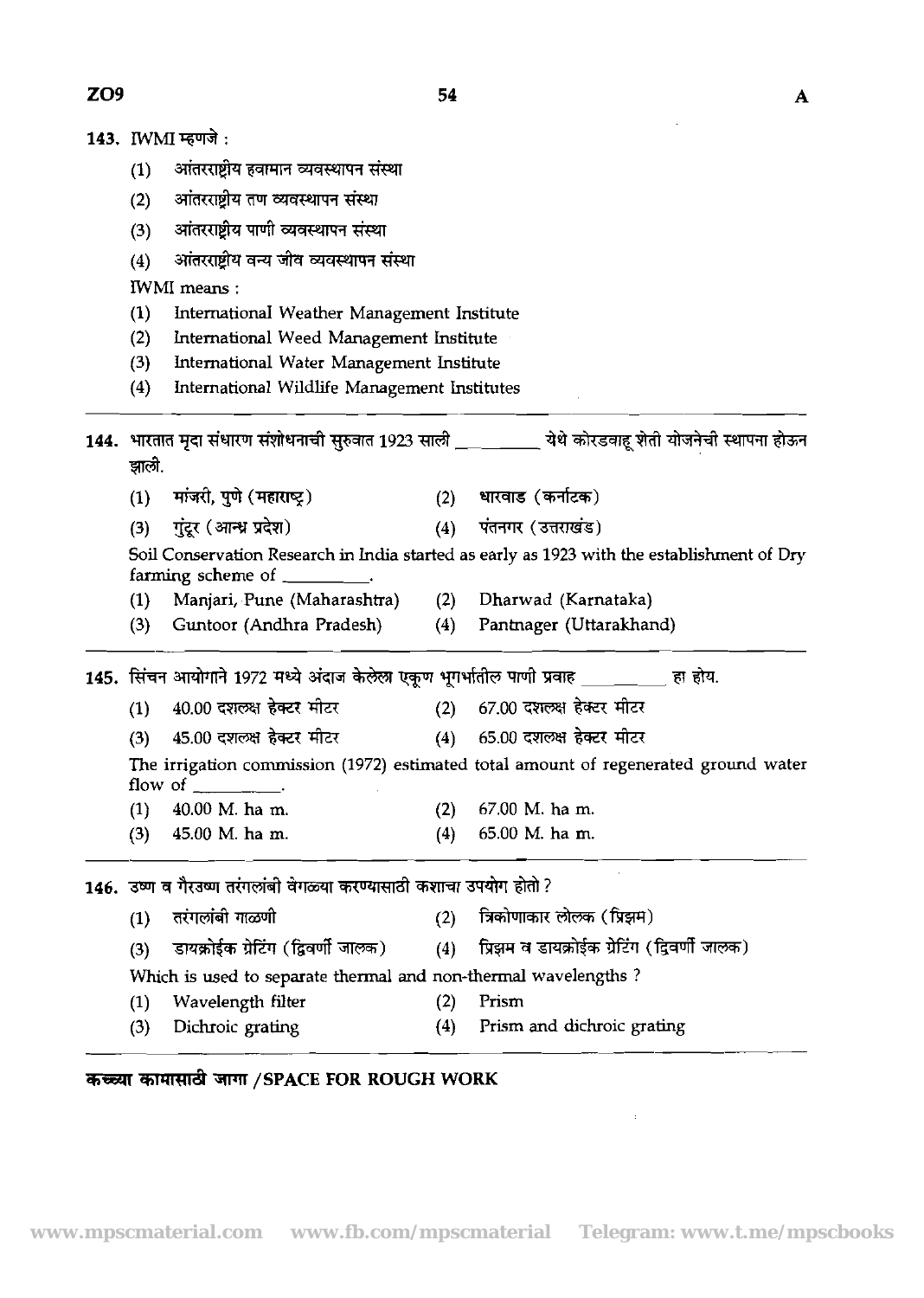| A | 55                                                     |                                                                                  |     |      |                              |     |                                                               | ZO9 |      |
|---|--------------------------------------------------------|----------------------------------------------------------------------------------|-----|------|------------------------------|-----|---------------------------------------------------------------|-----|------|
|   | 147. खालील पैकी कोणता डेटा रास्टर डेटा स्वरूपात नाही ? |                                                                                  |     |      |                              |     |                                                               |     |      |
|   |                                                        |                                                                                  |     |      |                              |     | (1) .बी.एम.पी. (2) जी.आय.एफ. (3) .टी.आय.एफ.एफ. (4) .एस.एच.पी. |     |      |
|   | Which of the following data is not Raster data format? |                                                                                  |     |      |                              |     |                                                               |     |      |
|   | (1)                                                    | .BMP                                                                             | (2) | .GIF |                              | (3) | .TIFF                                                         | (4) | .SHP |
|   |                                                        | 148. विद्युत चुंबकीय वर्णक्रमाचे दृश्यमान तरंगलांबी क्षेत्र खालीलपैकी कोणते आहे? |     |      |                              |     |                                                               |     |      |
|   | (1) 0.4 μm $\frac{3}{2}$ 0.7 μm                        |                                                                                  |     |      | (2) 3 Å ते 0.3 μm            |     |                                                               |     |      |
|   | (3)                                                    | $0.3 \mu m$ ते 0.3 cm                                                            |     |      |                              |     | (4) $3 \text{ cm} \, \hat{d} \, 3 \text{ km}$                 |     |      |
|   |                                                        | Which is the visible wavelength region of Electromagnetic Spectrum?              |     |      |                              |     |                                                               |     |      |
|   | 0.4 $\mu$ m to 0.7 $\mu$ m<br>(1)                      |                                                                                  |     | (2)  | $3 \text{ Å}$ to 0.3 $\mu$ m |     |                                                               |     |      |
|   | (3)                                                    | $0.3 \mu m$ to 0.3 cm                                                            |     |      | (4)                          |     | $3 \text{ cm}$ to $3 \text{ km}$                              |     |      |
|   |                                                        | 149. कोणत्या तारखेस कार्टोसॅट 2E हा उपग्रह लौंच झाला ?                           |     |      |                              |     |                                                               |     |      |

|     | $(1)$ 27 जानेवारी 2017                                  |     | $(2)$ 23 जून 2017       |
|-----|---------------------------------------------------------|-----|-------------------------|
|     | (3) 15 फेब्रुवारी 2017                                  |     | (4) 14 एप्रिल 2017      |
|     | On which date satellite Cartosat 2E have been launched? |     |                         |
|     | (1) $27th$ January 2017                                 |     | (2) $23^{rd}$ June 2017 |
| (3) | 15 <sup>th</sup> February 2017                          | (4) | 14th April 2017         |

150. पार्श्व खडकांवर होणारा विरंजक परिणाम व वनस्पती घनतेमध्ये होणान्या बदलांमुळे उष्णजलीय संक्रमणाने रूपांतरीत खडक हे अवकाशिय छायाचित्रात कोणत्या माध्यमातून बदलेले दिसतात ?

| (1)     छायाचित्राची रंगछटा व पोत | (2) खडकांचा रंग |
|-----------------------------------|-----------------|
|                                   |                 |

|     | छायाचित्राची रंगछटा | छायाचित्राची पोत |
|-----|---------------------|------------------|
| (3) |                     |                  |

How hydrothermal alteration of rocks appear in aerial photographs due to bleaching effect on wall rock and differences in vegetation density?

- (1) Photographic tone and texture (2) Colour of rocks
- (3) Photographic tone (4) Photographic texture

## **-000-**

## **jrmr /SPACE FOR ROUGH WORK**